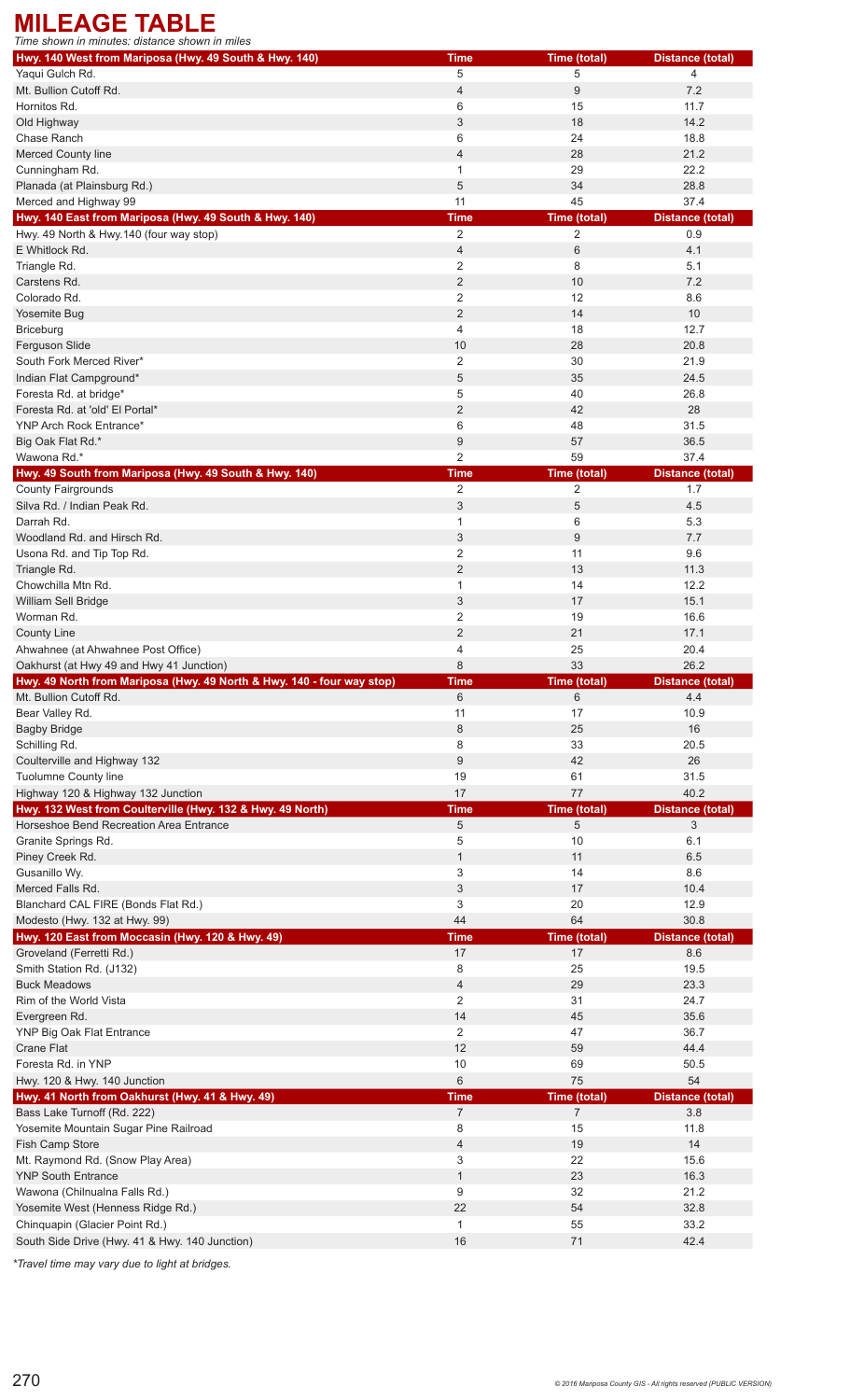## **INDEX**

| Abbie Rd.                                   | 52, 153                            |
|---------------------------------------------|------------------------------------|
| Abeto St.                                   | 42, 183                            |
| <b>Ackerson Creek</b>                       | 12, 13, 14                         |
| <b>Ackerson Meadow</b>                      | 13                                 |
| <b>Ackerson Mountain</b>                    | 12                                 |
| Acorn Cir.                                  | 114, 252                           |
| Acorn Lodge (historical)                    | 83, 234                            |
| Adams Ranch Rd.                             | 91, 92, 200                        |
| Adelfa St.                                  | 59, 190                            |
| Agua Fria (site)                            | 96, 212                            |
| Agua Fria Creek                             | 81, 96, 111, 112, 212, 213         |
| Agua Fria Rd.                               | 96, 209, 207, 212                  |
| Ahwahnee Meadow                             | 38, 146                            |
| Ahwahnee Oaks Ln.                           | 118                                |
| Ahwahnee Rd.<br>Ahwahnee St.                | 38, 117, 146, 267, 269<br>100, 240 |
| Ahwiyah Point                               | 39                                 |
| <b>Airport / Airstrip</b>                   |                                    |
| Grupe Ranch Airport (5CLO) (private)        | 128                                |
| Manzanita Airstrip (private)                | 102, 264                           |
| Mariposa - Yosemite Airport (MPI)           | 96, 209                            |
| Pine Mountain Lake Airport (E45)            | 6                                  |
| Alameda Ct.                                 | 42, 188                            |
| Alameda Dr.                                 | 42, 188                            |
| Alamo Creek Rd.                             | 113, 249                           |
| Alamo Dr.                                   | 41, 59, 187, 190                   |
| Alazan Wy.                                  | 60, 191                            |
| <b>Alder Creek</b>                          | 9, 73, 88                          |
| Alice Ln.                                   | 6                                  |
| Alkali Creek                                | 5                                  |
| Allans Wy.                                  | 26, 171                            |
| Allen Ct.                                   | 114                                |
| Allen Rd. (USFS SNF 6S15)                   | 119                                |
| Allred Rd.                                  | 98, 242, 236                       |
| Alpine Wy.                                  | 104, 166                           |
| Alps Ct.                                    | 6                                  |
| Alta Vista Rd.                              | 82, 97                             |
| Alta Wy.                                    | 101, 247                           |
| Amapola Ct.                                 | 42, 183                            |
| Amber Ridge Dr.                             | 42, 183                            |
| Amelia Dr.                                  | 98, 99, 242, 243                   |
| <b>Anderson Flat</b>                        | 31                                 |
| Anderson Valley Rd. (USFS STF 2S02)         | 31, 32, 49, 50                     |
| Anglers Ct.                                 | 102, 265                           |
| Antler Dr.                                  | 26, 171                            |
|                                             |                                    |
| Antone Rd.                                  | 97, 219                            |
| Apperson Mine Rd. (USFS SNF 4S22)           | 69, 256                            |
| Apple Seed Ln.                              | 117, 266                           |
| Apple Tree Spring                           | 111                                |
| Arbolada Dr.                                | 22, 41, 42, 180, 182, 183, 188     |
| Arnold Bay                                  | 42, 189                            |
| <b>Arrowhead Spire</b>                      | 38                                 |
| <b>Artist Creek</b>                         | 55                                 |
| <b>Artist Point</b>                         | 55                                 |
| <b>Ascension Mountain</b>                   | 11                                 |
| Ashworth Rd.                                | 98, 113, 242, 250                  |
| Aspen Valley                                | 14                                 |
| Aspen Valley Rd.                            | 12, 13, 14                         |
| Aspen Wy.                                   | 12, 143                            |
| Aurora Rd.                                  | 102, 262, 263                      |
| <b>Avalanche Creek</b>                      | 54, 55                             |
| Avenida Central                             | 42, 60, 188, 191, 192              |
| Avoca Vale Rd.                              | 97                                 |
| Azalea Ln.<br>Azucena Ct.                   | 72, 161                            |
|                                             | 23, 42, 181, 183                   |
| Azulete Wy.<br>в                            | 41, 187                            |
| Back Rd.                                    | 116                                |
| <b>Badger Hollow Trail</b>                  | 118                                |
| <b>Badger Pass</b>                          | 55                                 |
| Bagby                                       | 64                                 |
| <b>Bailey Flats</b>                         | 129                                |
| Baker (Jones) Ranch (historical)            | 27                                 |
| <b>Bald Hill</b>                            | 94                                 |
| <b>Bald Mountain</b>                        | 14, 45                             |
| <b>Bald Rock</b>                            | 103, 127                           |
| Bandarita Ridge                             | 47                                 |
| Banderilla Dr.                              | 41, 59, 60, 187, 190, 191          |
| Barium Mine Rd.                             | 52, 153                            |
| <b>Barrel Spring</b>                        | 95, 71, 204                        |
| <b>Barrett</b>                              | 61, 193                            |
| Barrett Cove Rd.                            | 42, 60, 189, 192                   |
| Barrett Entrance Rd.                        | 60, 192                            |
| Barrett Rd.                                 | 60, 61, 192, 193                   |
| Barro Ct.                                   | 41, 182                            |
| <b>Basket Dome</b><br><b>Bathtub Spring</b> | 38<br>94                           |

**A**

Battalion Pass 103<br>Baxter Rd. 138, 139 Baxter Rd. Bay Tree Ln. 97, 224<br>Beach Rd. 97, 224 Beach Rd. Bean Creek 6, 26, 27, 28, 171, 172, 169 Bean Creek Ln. 27, 172 Bear Canyon Ln. 26, 171 Bear Clover Ln. 69, 84, 258 Bear Creek 67, 78, 79, 80, 82, 83, 93, 94, 95, 107, 108, 120, 121, 201, 228, 229, 231, 232, 234, 235 Bear Creek Dr. 94 Bear Mountain 12 Bear Reservoir 107, 121 Bear Trap Dr. 96, 210, 211 Bear Valley 79, 201 Bear Valley Rd. (J16) 77, 78, 79, 91, 92, 201, 200 Bear Wallow Spur (USFS SNF 4S04H) 86 Beaver Ct. 6<br>Becknell Creek 6 126, 135 Becknell Creek Bedrock Pl. 113 Bellyache Canyon 95 Ben Brow Hill 40 Ben Hur 126 Ben Hur Rd. 1997, 98, 112, 113, 126, 135, 224, 225, 248, 249 Benton Mills (historical) 64<br>Bessie Jacobs Rd. (129) Bessie Jacobs Rd. Best Rd. 84, 258, 260 Big Cedar Springs Pl. 119 Big Creek 6, 7, 11, 31, 32, 40, 41, 88, 103, 104, 105, 186, 166, 163 Big Creek Basin 31 Big Creek Shaft Rd. (USFS STNF 15324) 6 Big Foot Cir. 6 Big Foot Ct. 6 Big Grizzly Creek 51 Big Grizzly Flat 51 Big Grizzly Mountain 50 Big Jackass Creek 24, 25, 26, 170, 171 Big Meadow 53, 158, 159 Big Oak Flat Rd. 12, 32, 33, 34, 35, 53, 54, 55 Big Spring 88, 242 Big Valley Rd. 110 Biledo Meadow **105** Birdie Cir. 69, 164 Bishop Creek 72, 73 Black Bear Mtn. Ct. 115, 253 Black Jack Mine Rd. 23, 181 Black Mountain<br>Black Oak Ln. 1999 - 1999 - 1999 - 1999 - 1999 - 1999 - 1999 - 1999 - 1999 - 1999 - 1999 - 1999 - 1999 - 1999 -Black Oak Ln. 72, 161<br>Black Oak Ridge Rd. 72, 227 Black Oak Ridge Rd. Black Pine Wy. 104, 166 Black Spring 55 Blackberry Creek Rd. 98, 237 Blacks Creek 24, 25, 44 Blacks Creek Rd. 24, 25 Blackstone Creek 27 Blade Creek 113, 114, 128, 250 Blade Creek Ct. 114 Blade Creek Rd. 114<br>Blanchard 23. 181 Blanchard Blanchard Point Outlook 23, 181 Blanchard Rd. 23, 42, 181, 183 Blank Peak **41** Bloss Ranch (historical) 131 Blue Bonnett Ln. 113, 249 Blue Oak Dr. (1994)<br>Blue Oak Ridge Rd. (1996) 1996, 210, 211 Blue Oak Ridge Rd. Bluejay Creek 37 Bluejay Wy. 89, 164 Boat Club Dr. 61, 194 Bobcat Ct. 109<br>Bogey Cir. 109<br>89, 164 Bogey Cir. Bolivar Ct. 42, 188 Bonds Flat 41, 187<br>Bonds Flat Rd. 40, 41, 40, 41, 40, 41, 186, 187 Bonds Store (historical) 64 Bondurant Mine Rd. (USFS STNF 02S58) 28, 29, 47, 48 Bone Yard Creek Rd. 26, 45 Bonell Gulch 49<br>Boneyard Creek 25, 26, 45, 170 Boneyard Creek Bonita Ct. 42, 188<br>Bootjack 89, 243 Bootjack Bootjack Ln. 99, 243 Boulder Ln. 38, 52, 146, 154 Boulder Ridge Rd. 115 Boundary Hill 37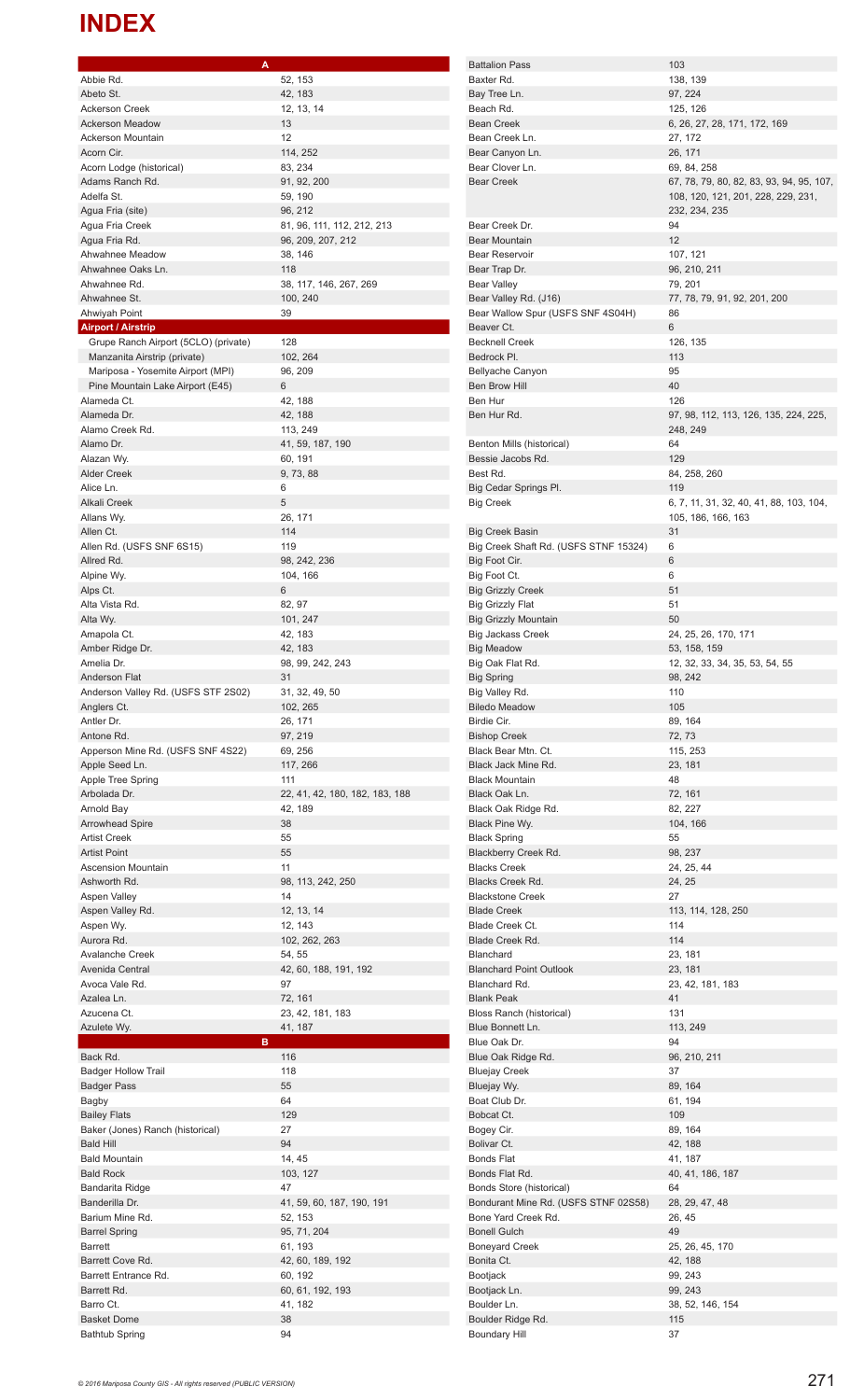| <b>Bower Cave</b>                                                                                                        | 29                            |
|--------------------------------------------------------------------------------------------------------------------------|-------------------------------|
| Boyer Rd.                                                                                                                | 99, 100, 244, 245             |
| Boystown Fire Rd.                                                                                                        | 38, 148, 149                  |
| Brammer Purl Rd.                                                                                                         | 119                           |
| Breeze Wv.                                                                                                               | 97, 217                       |
| <b>Briceburg</b>                                                                                                         | 67                            |
| Briceburg Rd.<br><b>Bridalveil Creek</b>                                                                                 | 66, 67<br>55, 56              |
| <b>Bridalveil Fall</b>                                                                                                   | 100, 240                      |
| <b>Bridalveil Falls</b>                                                                                                  | 56                            |
| <b>Bridalveil Meadow</b>                                                                                                 | 55                            |
| Bridgeport                                                                                                               | 111, 213                      |
| Bridgeport Dr.                                                                                                           | 111, 112, 213                 |
| Broadway                                                                                                                 | 44, 176, 177                  |
| Brodiea Ln.                                                                                                              | 99, 243, 238                  |
| Broncho Hollow Ln.                                                                                                       | 114, 115                      |
| Brook Rd.                                                                                                                | 102, 263                      |
| Brooks Rd.<br>Brown Bear Ln.                                                                                             | 114, 252                      |
| Brown Ct.                                                                                                                | 97, 217<br>102, 263           |
| <b>Brown Peak</b>                                                                                                        | 70                            |
| <b>Browns Creek</b>                                                                                                      | 41, 59, 60, 74, 187, 190, 191 |
| Bruce Rd. (East)                                                                                                         | 89, 164                       |
| Bruce Rd. (West)                                                                                                         | 89.164                        |
| Brunette Rd.                                                                                                             | 23, 181                       |
| <b>Brush Ridge</b>                                                                                                       | 28                            |
| <b>Brushy Canyon</b>                                                                                                     | 124                           |
| Buchanan Dam Rd.                                                                                                         | 142                           |
| Buchanan Hollow Rd.                                                                                                      | 138, 139, 140                 |
| Buck Brush Ln.                                                                                                           | 72, 161                       |
| <b>Buck Meadows</b>                                                                                                      | 8                             |
| Buck Meadows (Moore Creek) Rd.                                                                                           | 8, 28, 29                     |
| Buck Pass Rd.<br><b>Buck Point</b>                                                                                       | 112<br>95, 204                |
| <b>Buckeye Creek</b>                                                                                                     | 97, 112                       |
| Buckeye Creek Rd.                                                                                                        | 112                           |
| Buckeye Ct.                                                                                                              | 53, 156                       |
| <b>Buckeye Hill</b>                                                                                                      | 126                           |
| Buckeye Rd.                                                                                                              | 111, 112, 213, 248            |
| <b>Buckhorn Creek</b>                                                                                                    | 44, 45                        |
| <b>Buckhorn Flat</b>                                                                                                     | 45, 46                        |
| <b>Buckhorn Fuelbreak</b>                                                                                                | 45, 46, 64, 65, 66            |
| <b>Buckhorn Peak</b>                                                                                                     | 46                            |
| Buckingham Mountain                                                                                                      | 84                            |
| Buckingham Mtn. Rd.                                                                                                      | 83, 84, 235<br>84             |
| Buckingham Mtn. Rd. (USFS SNF 4S10)<br>Buckskin Rd.                                                                      | 98, 237                       |
| Bucktail Dr.                                                                                                             | $\overline{7}$                |
| <b>Buena Vista</b>                                                                                                       | 53                            |
| Buena Vista Ct.                                                                                                          | 42, 188                       |
| Buena Vista Dr.                                                                                                          | 42, 60, 188, 191              |
| Buffalo Gulch Rd.                                                                                                        | 68, 83, 229                   |
| <b>Buffin Meadow</b>                                                                                                     | 104, 105                      |
| <b>Bull Creek</b>                                                                                                        | 31, 32, 48, 49, 50            |
| Bull Creek Rd. (USFS STNF 2S05)                                                                                          | 29, 48, 49, 67                |
| Bull Pine Ln.                                                                                                            | 114, 252                      |
| <b>Bull Run</b>                                                                                                          | 110, 124<br>110               |
| <b>Bull Run Valley</b><br><b>Bullion Hill</b>                                                                            | 76                            |
| <b>Bullion Mountain</b>                                                                                                  | 80                            |
| <b>Bullion St.</b>                                                                                                       | 97, 219, 220, 222, 223        |
| <b>Bullion St. Extension</b>                                                                                             | 97, 219                       |
| Bumguardner Mtn. Rd.                                                                                                     | 97                            |
| <b>Burch Meadow</b>                                                                                                      | 7                             |
| Burl Dr.                                                                                                                 | 112                           |
| <b>Burma Grade</b>                                                                                                       | 67                            |
| Burney Dr.                                                                                                               | 96, 111, 212, 213             |
| <b>Burns Creek</b>                                                                                                       | 77, 78, 91, 92, 106, 120, 200 |
| <b>Burns Reservoir</b>                                                                                                   | 106, 120                      |
| Butchers Rd.                                                                                                             | 44, 177                       |
| <b>Butler Mountain</b>                                                                                                   | 114, 115, 129                 |
| Buttercup Cir.                                                                                                           | 6                             |
| Butterfly Ridge Rd.<br><b>Buzzard Point</b>                                                                              | 98, 237<br>40                 |
| c                                                                                                                        |                               |
| Cadena Wy.                                                                                                               | 22, 23, 42, 180, 181, 183     |
| California Falls                                                                                                         | 5                             |
| California State Mining & Mineral Museum                                                                                 | 97, 224                       |
| <b>Camp Meeting Creek</b>                                                                                                | 100, 101, 241, 246            |
|                                                                                                                          | 89, 165                       |
|                                                                                                                          |                               |
|                                                                                                                          | 97, 219                       |
|                                                                                                                          |                               |
| Ahwahnee Hills Regional Park                                                                                             | 117, 268                      |
| Anderson Valley Campground                                                                                               | 31                            |
| Camp Wawona - Seventh Day Adventist<br>Campbell Wy.<br><b>Campground / Day Use Area</b><br><b>Backpackers Campground</b> | 38, 147                       |
| Badger Pass Ski Area                                                                                                     | 55                            |
| Bagby Recreation Area, Campground,                                                                                       | 64                            |
| & Raft Take-out                                                                                                          |                               |
| <b>Barrett Cove Recreation Area</b><br>Berkeley-Tuolumne Campground                                                      | 60, 192<br>11                 |

| <b>Blue Oaks Recreation Area</b>                           | 40                           |
|------------------------------------------------------------|------------------------------|
| Bridalveil Creek Campground                                | 56                           |
| Camp 4 Campground<br>Camp Tawonga                          | 37, 144<br>10                |
| Carlon Day Use Area                                        | 12                           |
| Cascades Picnic Area                                       | 54                           |
| Cathedral Beach Picnic Area                                | 37                           |
| Chowchilla Day Use Area<br>Church Bowl Picnic Area         | 142<br>38, 146               |
| Codorniz Recreation Area                                   | 142                          |
| Crane Flat Campground                                      | 33                           |
| Crowsfoot Campground                                       | 87                           |
| Dirt Flat Campground<br>Dry Gulch Campground               | 52, 151<br>52, 151           |
| El Capitan Picnic Area                                     | 37                           |
| Fleming Meadows Recreation Area                            | 40                           |
| Glen Aulin High Sierra Camp                                | 5                            |
| Goat Meadow Snow Play Area<br>Hodgon Meadow Campgound      | 104<br>12, 143               |
| Horseshoe Bend Recreation Area                             | 43, 178                      |
| Housekeeping Camp                                          | 38, 146                      |
| Indian Flat Campground, RV Park,                           | 51, 150                      |
| Picnic Area, & Raft Put-in<br>Jerseydale Campground        | 85                           |
| KOA Campground & RV Park                                   | 83, 235                      |
| Lake McSwain Recreation Area                               | 90, 199                      |
| Laurel Creek Picnic Area                                   | 103                          |
| Little Sandy Campground<br>Lone Sequoia Campground         | 105<br>118                   |
| Lost Claim Campground                                      | 8                            |
| Lower Pines Campground                                     | 38, 147                      |
| Lumsden Bridge Campground                                  | 9                            |
| Lumsden Campground                                         | 8                            |
| Mariposa County Fairgrounds RV &<br><b>Tent Campground</b> | 97, 224                      |
| May Lake High Sierra Camp                                  | 20                           |
| Mc Clure Point Recreation Area                             | 61, 194                      |
| McCabe Flat Campground                                     | 66                           |
| Middlefork Day Use Area<br>Montogomery Gulch Campground    | 12<br>49                     |
| Monument Ridge Day Use Area                                | 142                          |
| Moore Creek Campground                                     | 28                           |
| North Pines Campground                                     | 38, 147                      |
| Oakland Recreation Camp<br>Porcupine Flat Campgound        | 9<br>18                      |
|                                                            |                              |
| Railroad Flat Campground                                   | 66                           |
| Rainbow Pool Day Use Area                                  | 9                            |
| Red Bud Picnic Area & Raft Put-in                          | 52, 152                      |
| San Jose Recreation Camp                                   | 9                            |
| Sentinel Beach Picnic Area                                 | 37                           |
| South Fork Campground<br>Summerdale Campground             | 8<br>104                     |
| Summit Campground                                          | 103                          |
| Sunrise High Sierra Camp                                   | 21                           |
| Sweetwater Campground                                      | 9                            |
| Swinging Bridge Picnic Area<br>Tamarack Flat Campground    | 38<br>35                     |
| Tenaya Lake Picnic Area                                    | 20                           |
| The Pines Campground                                       | $\overline{7}$               |
| Upper Pines Campground                                     | 38, 149                      |
| Wawona - Lower, Middle, & Upper<br>Campgrounds             | 88, 162                      |
| <b>Westfall Picnic Area</b>                                | 118                          |
| <b>Wildcat Campground</b>                                  | 142                          |
| Willow Placer Campground                                   | 66                           |
| Yosemite Creek Campground<br>Yosemite Lakes Campground     | 18<br>10                     |
| Campground Rd.                                             | 54, 159                      |
| Canada St.                                                 | 41, 182                      |
| Canasta Dr.                                                | 59, 190                      |
| Cano Ct.<br><b>Canty Meadow</b>                            | 22, 180<br>70                |
| Capullo Cir.                                               | 59, 190                      |
| Caracol Cir.                                               | 59, 190, 195                 |
| Cardoza Ridge                                              | 58                           |
| Carleton Rd.<br>Carlon Rd.                                 | 98, 242, 237<br>12, 143      |
| Carlos Ct.                                                 | 42, 183                      |
| Carmelita Ln.                                              | 60, 191                      |
| Carrillo Wy.                                               | 59, 190                      |
| Carrizo Wy.                                                | 59, 190                      |
| Carroll N. Clark Community Hall<br><b>Carson Creek</b>     | 53, 155<br>96, 97, 212       |
| Carson Creek View Rd.                                      | 111, 213                     |
| Carson Flat                                                | 96, 212                      |
| Carstens Rd.                                               | 83, 234, 235                 |
| Carter Creek<br>Carter Rd.                                 | 118<br>84, 99, 238           |
| Casa Diablo                                                | 70                           |
| Casa Loma Rd.<br>Cascade Creek                             | $\overline{7}$<br>16, 35, 36 |

Big Sandy Campground 105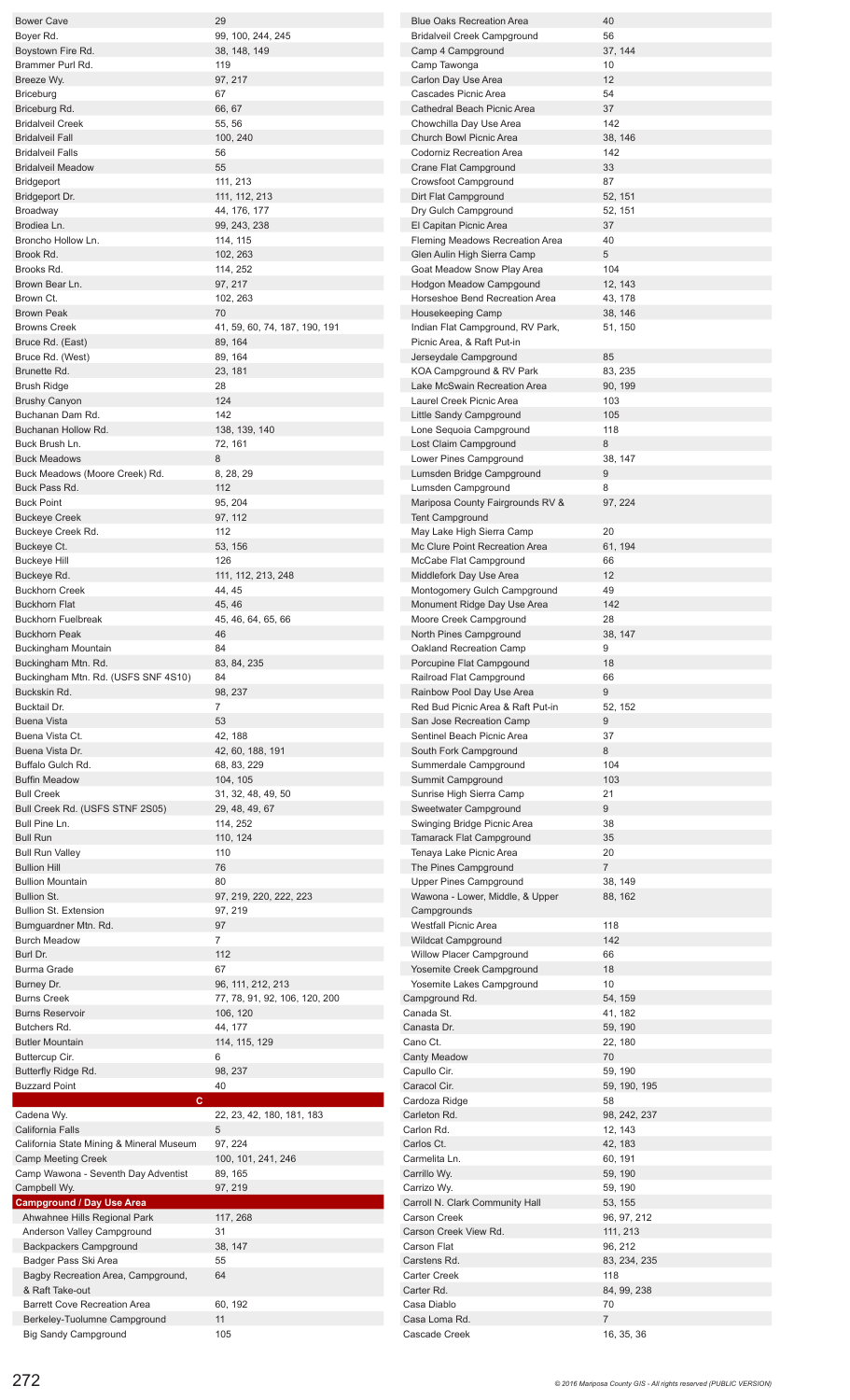| Cascade Creek Fall                 | 100, 240, 245                     |
|------------------------------------|-----------------------------------|
| Castano Wy.                        | 42, 183                           |
| Castilla Ct.                       | 22, 180                           |
| Castillo Wy.                       | 42, 183, 188                      |
| Castle Cliff Ct.                   | 38, 145, 146                      |
| <b>Castle Cliffs</b>               |                                   |
|                                    | 38, 145                           |
| <b>Cat Hills</b>                   | 22, 180                           |
| Cat Town                           | 65                                |
| <b>Cathedral Creek</b>             | 4, 5, 21                          |
| <b>Cathedral Fork</b>              | 21                                |
| <b>Cathedral Lakes</b>             | 21                                |
| <b>Cathedral Pass</b>              | 21                                |
| <b>Cathedral Peak</b>              | 21                                |
| <b>Cathedral Rocks</b>             | 56                                |
| <b>Cathedral Spires</b>            | 56                                |
|                                    |                                   |
| Cathedral Spires (road)            | 100, 240                          |
| Cathewood Saddle                   | 71                                |
| Cathey Pond                        | 92                                |
| Cathey School Rd.                  | 109, 202                          |
| Catheys Mountain                   | 95, 205                           |
| <b>Catheys Valley</b>              | 109, 110, 202                     |
| Catheys Valley Dr.                 | 109, 202                          |
| Catheys Valley School (historical) | 110, 203                          |
| Cavallada Creek                    |                                   |
|                                    | 95, 96, 205                       |
| Cedar Ave.                         | 104, 166                          |
| Cedar Brook Rd.                    | 119                               |
| Cedar Cir.                         | 89, 164                           |
| Cedar Ct.                          | 38, 145                           |
| Cedar Gulch Ln.                    | 82                                |
| Cedar Ln.                          | 38, 84, 89, 145, 258, 164         |
| Cedar Pl.                          | 119                               |
| Cedar Ridge Cir. (North)           | 119                               |
|                                    |                                   |
| Cedar Ridge Cir. (South)           | 119                               |
| Cedar Springs Rd.                  | 119                               |
| Cedar St.                          | 104, 166                          |
| Cedar Valley                       | 119                               |
| Cedar Valley Dr.                   | 119                               |
| Cedarbrook                         | 118                               |
| Cedro Ct.                          | 41, 182                           |
| <b>Cemetery (Public)</b>           |                                   |
| <b>Catheys Valley Cemetery</b>     | 109, 202                          |
| <b>Coulterville Cemetery</b>       | 44, 177                           |
|                                    |                                   |
| <b>Dudley Cemetery</b>             | 27                                |
| <b>Granite Spring Cemetery</b>     | 42, 185                           |
| Mariposa Cemetery                  | 97, 219                           |
|                                    |                                   |
| Mariposa IOOF Cemetery             | 97, 219                           |
| Mariposa Masonic Cemetery          | 97, 219                           |
| Santa Cruz Cemetery                | 107                               |
|                                    |                                   |
| St. Catherine's Cemetery           | 92, 200                           |
| St. Joseph's Cemetery              | 97, 223                           |
| <b>Wawona Cemetery</b>             | 88, 163                           |
| <b>White Rock Cemetery</b>         | 125                               |
| <b>Yosemite Cemetery</b>           | 38, 145                           |
| Cemetery Hill                      | 90, 199                           |
| <b>Cemetery Ridge</b>              | 61, 194                           |
| Cemetery St.                       | 44, 97, 177, 219                  |
| Cerro Sierra Dr.                   | 26                                |
| Chamberlain Rd.                    | 83, 234, 235                      |
|                                    | 6                                 |
| Chaparral Ct.                      |                                   |
| Chaparral St.                      | 104, 166                          |
| Chapel Ln.                         | 53, 155                           |
| Chapin Rd.                         | 25, 26, 170, 171                  |
| Chapman Creek                      | 125, 126, 135                     |
| Chapulin Wy.                       | 23, 42, 184, 185                  |
| Charles St.                        | 97, 219, 220, 222                 |
| Cherry Lake Rd. (USFS STNF 1N07)   | 9, 10                             |
| Chicharra Ct.                      | 42, 183                           |
| Chicharra Wy.                      |                                   |
|                                    | 23, 42, 181, 184, 183             |
| Chilnualna Ave.                    | 89, 164                           |
| Chilnualna Creek                   | 89, 165                           |
| Chilnualna Fall                    | 89                                |
| Chilnualna Falls Rd.               | 88, 89, 164, 165, 163             |
| <b>Chimpmonk Hollow</b>            | 89, 164                           |
| China Flat                         | 8                                 |
| China Gulch                        | 111, 213                          |
| China Wells (site)                 | 119                               |
| Chinatown Main St.                 |                                   |
|                                    | 44, 177                           |
| Chinche Ct.                        | 42, 183                           |
| <b>Chinese Gulch</b>               | 46                                |
| Ching Rd.                          | 98                                |
| Chinquapin                         | 72                                |
| Chinquapin Falls                   | 53                                |
| Choke Cherry Ln.                   | 72, 161                           |
| Chowchilla Ct.                     | 102, 265                          |
| <b>Chowchilla Mountains</b>        |                                   |
|                                    | 86, 87                            |
| Chowchilla Mtn. Rd.                | 88, 101, 102, 103, 247, 262, 263, |
|                                    | 264, 163                          |
| Chowchilla River                   | 129, 135, 136, 137, 140, 141, 142 |
| Chu Ranch Rd.                      | 119                               |
| Church Tower<br>Circle Dr.         | 56<br>97, 215, 216, 217           |

| <b>Clark Point</b>                                                                 | 39                          |
|------------------------------------------------------------------------------------|-----------------------------|
| Clarks Valley                                                                      | 84                          |
| Clavel Ct.                                                                         | 42, 185                     |
| Clavel Wy.                                                                         | 42, 183, 185                |
| Clavey River<br>Clearing House                                                     | 7,8<br>51                   |
| Clements Rd.                                                                       | 6                           |
| <b>Cline Creek</b>                                                                 | 6, 25, 170, 168             |
| Clinton Rd.<br><b>Clouds Rest</b>                                                  | 6                           |
| Coachman Rd.                                                                       | 100, 240, 245<br>102, 264   |
| Coakley Cir.                                                                       | 97, 219, 220                |
| Coalpit Hill                                                                       | 46, 173                     |
| Cobbs Creek                                                                        | 24                          |
| Cobey Ln.<br>Coe Gulch                                                             | 83, 235<br>45               |
| Coho Ct.                                                                           | 102, 265                    |
| Cold Canyon Rd. (USFS SNF 3S26)                                                    | 52, 70, 71, 152, 153        |
| Cold Spring                                                                        | 102, 262                    |
| Cold Spring Meadow                                                                 | 102, 262                    |
| Cole Rd.<br>Coleman Flat                                                           | 99, 243<br>128              |
| <b>Colfax Spring</b>                                                               | 9                           |
| Colina Wy.                                                                         | 41, 182                     |
| Colorado Rd.                                                                       | 82, 83, 230, 231            |
| Columbia Finger                                                                    | 21                          |
| Columbia Rock<br>Columbia St.                                                      | 37, 144                     |
| Comet Mine Ln.                                                                     | 79, 201<br>84, 85, 260, 261 |
| Conifer Ln.                                                                        | 101, 247                    |
| Conness Creek                                                                      | 5                           |
| Converse Rd.                                                                       | 26, 27, 172                 |
| Copper Hill                                                                        | 134                         |
| Copper Leaf Dr.<br>Corbet Creek                                                    | 96, 210<br>78, 79, 93, 94   |
| Corbett Creek Rd.                                                                  | 94                          |
| Corlieu Falls                                                                      | 119                         |
| Cornetts Entrance Rd.                                                              | 110                         |
| Coronado Dr.                                                                       | 60, 191, 192                |
| Cory Pines Rd.<br>Cotton Creek                                                     | 81, 82, 226, 227<br>77, 78  |
| Cotton Creek Rd.                                                                   | 62, 77                      |
| Coulterville                                                                       | 44, 177                     |
| Country Ct.                                                                        | 100, 246                    |
|                                                                                    |                             |
| Country Ln.                                                                        | 100, 246                    |
|                                                                                    | 117, 269                    |
| Country Time Ranch Rd.<br><b>County Building / Office / Park</b><br>Administration | 97, 220                     |
| <b>Adult Detention Facility</b>                                                    | 97, 214                     |
| <b>Agriculture Complex</b>                                                         | 97, 224                     |
| <b>Animal Control</b>                                                              | 97, 224                     |
| Assessor & Recorder                                                                | 97, 220                     |
| Auditor<br><b>Board of Supervisors</b>                                             | 97, 220<br>97, 220          |
| County Clerk, Tax Collector, & Elections                                           | 97, 220                     |
| <b>County Council</b>                                                              | 97, 220                     |
| Courthouse                                                                         | 97, 220                     |
| Data Processing                                                                    | 97, 220                     |
| Development Services (Building,<br>Planning, & Environmental Health)               | 97, 220                     |
| <b>District Attorney</b>                                                           | 97, 220                     |
| Fairgrounds                                                                        | 97, 224                     |
| <b>Family Support</b>                                                              | 97, 220                     |
| Hall of Records                                                                    | 97, 220                     |
| <b>Health Department</b><br>Human Resources / Risk Management                      | 97, 220<br>97, 220          |
| <b>Human Services</b>                                                              | 97, 214                     |
| Jail (historical)                                                                  | 97, 223                     |
| Juvenile Detention Facility                                                        | 97, 220                     |
| Landfill, Composting, & Recycling Center                                           | 96                          |
| Library - El Portal<br>Library - Mariposa (Main)                                   | 52, 153<br>97, 220          |
| Library - Red Cloud / Greeley Hill                                                 | 27, 172                     |
| Library - Wawona                                                                   | 89, 164                     |
| Library - Yosemite Valley                                                          | 38, 145                     |
| <b>McKay Hall</b>                                                                  | 110, 203                    |
| Mental Health<br>Park - Catheys Valley Park                                        | 97, 220<br>110, 203         |
| Park - Coulterville Park                                                           | 44, 176                     |
| Park - Darrah Park                                                                 | 100, 240                    |
| Park - Hornitos Park                                                               | 92, 200                     |
| Park - Mariposa Arts Park                                                          | 97, 222                     |
| Park - Mariposa Park<br>Park - Midpines Park & Hall                                | 97, 222<br>83, 235          |
| Park - Red Cloud Park                                                              | 27, 172                     |
| Park - Woodland Park & Hall                                                        | 114, 252                    |
| Parks & Recreation                                                                 | 97, 223                     |
| Probation                                                                          | 97, 220                     |
| <b>Public Works</b><br>Rest Area                                                   | 97, 224<br>97, 219          |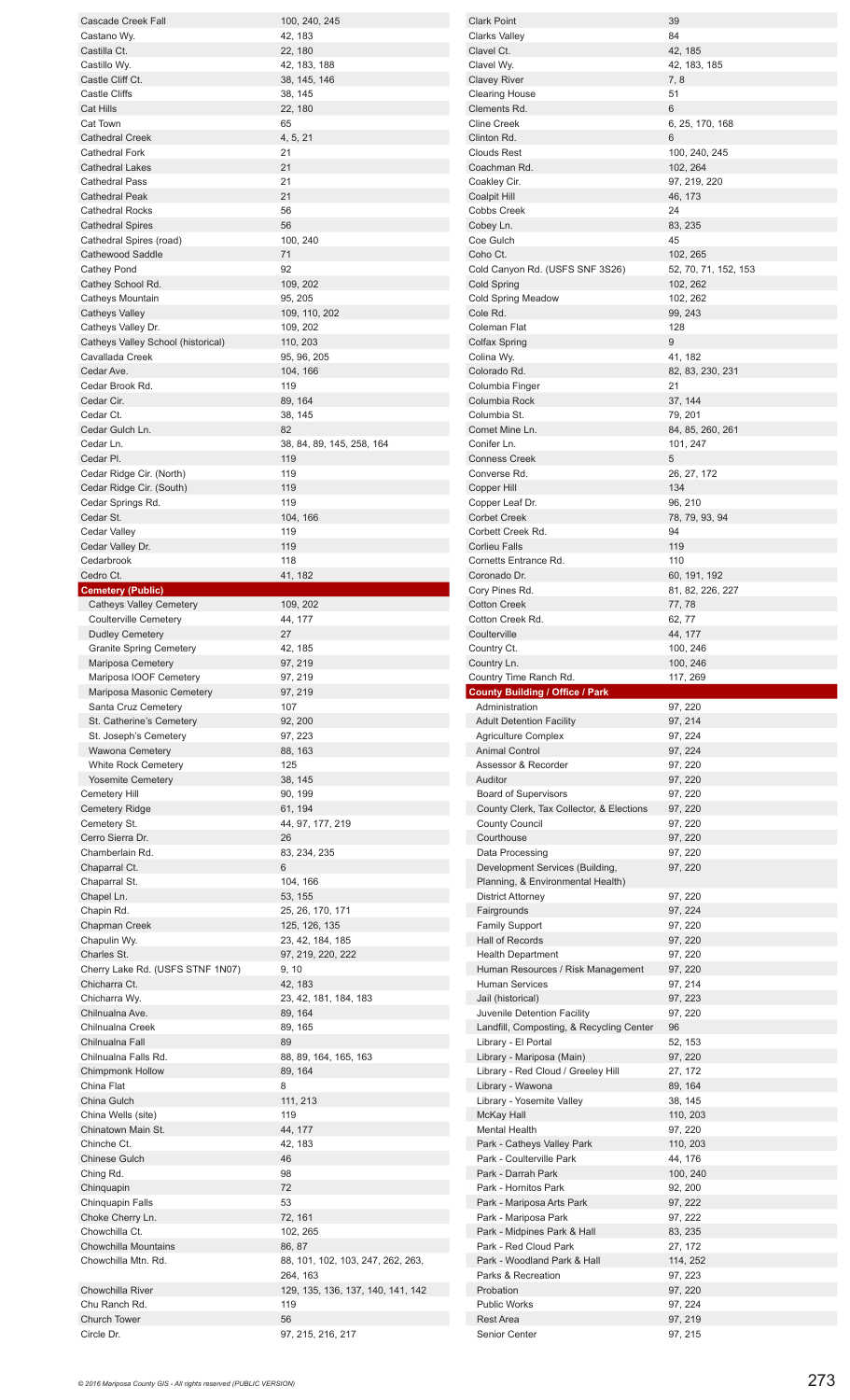| Sewage Treatment - Coulterville        | 44                                | <b>Discovery View</b>             | 55                                                 |
|----------------------------------------|-----------------------------------|-----------------------------------|----------------------------------------------------|
| Sewage Treatment - Lake Don Pedro      | 59, 190                           | Diving Board                      | 39                                                 |
| Sewage Treatment - Mariposa Pines      | 84, 258                           | Doe Run Dr.                       | 112, 248                                           |
| Sewage Treatment - Yosemite West       | 72, 161                           | Dog Rock                          | 54                                                 |
|                                        |                                   |                                   |                                                    |
| Stagg Hall (Hornitos)                  | 92, 200                           | Dogtown                           | 46, 173                                            |
| Swimming Pool - Coulterville           | 44, 176                           | Dogtown Rd.                       | 28, 44, 45, 46, 47, 177, 173, 174, 175             |
| Swimming Pool - El Portal              | 52, 153                           | Dogwood Dr.                       | 12, 143                                            |
| Swimming Pool - Mariposa               | 97, 223                           | Dogwood Ln.                       | 72, 161                                            |
| <b>Transfer Station - Coulterville</b> | 45                                | Dolorosa St.                      | 59, 60, 190, 191                                   |
| Transfer Station - Don Pedro           | 60, 192                           | Domingo Flat                      | 32                                                 |
| Transfer Station - Fish Camp           | 104                               | Domingo Peak                      | 23                                                 |
|                                        |                                   |                                   |                                                    |
| <b>Transfer Station - Hornitos</b>     | 92, 200                           | Don Pedro                         | 41, 187                                            |
| Veterans Affairs Services (VA)         | 97, 220                           | Don Pedro Rd.                     | 40, 41, 186                                        |
| County Park Rd.                        | 97, 222                           | Don Pedro Reservoir               | 22, 23, 40, 41, 180, 181, 182, 186,                |
| <b>Courthouse Rock</b>                 | 106                               |                                   | 187                                                |
| Cow and Calf Gulch                     | 79, 94                            | Donkey Ln.                        | 25, 170                                            |
| Cow and Calf Mountain                  | 133                               | Double Eagle Rd.                  | 84, 258                                            |
| <b>Cow Creek</b>                       | 135, 136                          | Drew Creek                        | 9                                                  |
|                                        |                                   |                                   |                                                    |
| Coyote Creek                           | 35                                | Drew Meadow                       | $\mathsf g$                                        |
| Coyote Ct.                             | 98, 242                           | Drunken Gulch                     | 79,80                                              |
| Coyote Rocks                           | 19                                | Drury Ln.                         | 98                                                 |
| <b>Cranberry Gulch</b>                 | 51, 150                           | Dry Creek                         | 59, 60, 74, 75                                     |
| <b>Crane Creek</b>                     | 33, 34, 53, 156, 158              | Dry Gulch                         | 52, 151                                            |
| Crane Creek Rd.                        | 53, 156                           | Dudley Hill                       | 27, 172                                            |
| <b>Crane Flat</b>                      | 33                                |                                   | 27                                                 |
|                                        |                                   | Dudley Ranch Rd                   |                                                    |
| Crane Flat Fire Rd.                    | 33                                | Dunn Creek                        | 40, 58                                             |
| Cranes Nest Rd.                        | 84, 258                           | Dunn Ct.                          | 94                                                 |
| Creek Front Rd.                        | 109                               | Dunn Ranch Rd.                    | 94                                                 |
| Creek Ridge Rd.                        | 112                               | Dunn Ridge                        | 40, 41, 186                                        |
| Creek View Dr.                         | 114, 252                          | Dusty Oak Rd.                     | 113, 249, 250                                      |
| Creekside Dr.                          | 42, 185                           | Dusty Rose Ln.                    | 115, 254                                           |
|                                        |                                   |                                   |                                                    |
| Creel Rd.                              | 102, 263, 264, 265                | Dutch Creek                       | 28, 46, 47, 173, 174, 175                          |
| Crescent Wy.                           | 6                                 | Dutchman Creek                    | 133, 134, 138, 139, 140                            |
| <b>Crest Pine Easement</b>             | 6                                 |                                   | E.                                                 |
| Cresthaven Dr.                         | 6                                 | E Bruce Rd.                       | 89, 164                                            |
| Cricket Hill Rd.                       | 101, 247                          | E Sprague Rd.                     | 6, 7                                               |
| <b>Crocker Meadow</b>                  | 12                                | E Westfall Rd.                    | 100, 101, 241, 247                                 |
| Crocker Point                          | 55                                | E Whitlock Rd.                    | 81, 82, 83, 98, 234, 236, 226, 227                 |
|                                        | 32                                |                                   |                                                    |
| Crocker Ridge                          |                                   | E Woodland Dr.                    | 115, 253                                           |
| Crooks Creek                           | 116, 117, 268                     | Eagle Creek                       | 37                                                 |
| <b>Crooks Mountain</b>                 | 116                               | Eagle Ct.                         | 6, 137                                             |
| Crooks Mtn. Rd.                        | 116, 117, 268                     | Eagle Dr.                         | 137                                                |
| <b>Crow Peak</b>                       | 102                               | Eagle Peak                        | 53, 155                                            |
| Crown Lead Rd.                         | 44, 45, 63                        | Eagle Peak Creek                  | 37                                                 |
|                                        | 97                                | Eagle Peak Meadows                | 37                                                 |
|                                        |                                   |                                   |                                                    |
| <b>Crows Nest</b>                      |                                   |                                   |                                                    |
| Crystal Aire Dr.                       | 82                                | Eagle Peak Rd.                    | 53, 156                                            |
| Crystal Cove Ln.                       | 100, 240                          | Eagle Tower                       | 37, 144                                            |
| Cumulus Wy.                            | 117, 268                          | East Fork Chowchilla River        | 102, 116, 117, 129, 263, 264, 265,                 |
|                                        |                                   |                                   |                                                    |
| <b>Cuneo Creek</b>                     | 26, 45, 171                       |                                   | 255, 266                                           |
| Cuneo Rd.                              | 6, 25, 26, 170, 171, 168, 169     | East Fork Piney Creek             | 24, 42, 43, 183, 185, 188                          |
| Cunningham Rd. (North)                 | 120                               | Easy St.                          | 97, 216, 217                                       |
| Curry Village Dr.                      | 38, 148                           | Echo Ct.                          | 6                                                  |
| CYA Rd.                                | 80, 95, 96, 208, 209              | Echo Hill Dr.                     | 100, 245                                           |
|                                        | D                                 | Echo Lake                         | 21                                                 |
| Daffodil Dr.                           | 113, 249                          | Echo Peaks                        | 21                                                 |
| Dan Sullivan Gulch                     |                                   |                                   | 104, 166                                           |
|                                        | 41, 59, 187, 190                  | Egan's Wy. (Forest Dr. Extension) |                                                    |
| Dana Wy.                               | 53, 158                           | El Campo Dr.                      | 60, 191                                            |
| Daneri Rd.                             | 43                                | El Capitan                        | 37                                                 |
| Dapple Grey Ln.                        | 117, 268                          | El Capitan (road)                 | 100, 240                                           |
| Dark Hole Basin                        | 17                                | El Capitan Gully                  | 37                                                 |
| Darrah                                 | 100, 240                          | El Cerrito Wy.                    | 42, 188                                            |
| Darrah Rd.                             | 99, 100, 243, 240, 244, 239       | El Dorado St.                     | 92, 200                                            |
| Date Flat                              | 46, 174                           | El Faro Wy.                       | 42, 188                                            |
| David Gulch                            | 64                                | El Naranjo St.                    | 42, 188                                            |
| Davis Rd.                              | 82, 230                           | El Portal                         | 53, 156                                            |
|                                        |                                   |                                   |                                                    |
| Dawn Lake                              | 100, 245                          | El Portal Rd.                     | 53, 54, 55, 155, 157, 160                          |
| Dawn Rd.                               | 112                               | El Prado Rd.                      | 42, 188                                            |
| De Long Creek                          | 100, 101, 116, 241, 247, 246, 255 | El Toro Rd.                       | 94                                                 |
| Deadhorse Creek                        | 88, 89, 164                       | Elderberry Ct.                    | 6                                                  |
| Deadman Creek                          | 93, 124, 125, 132, 133, 138, 139  | <b>Elderberry Hollow</b>          | 99, 243                                            |
| Deep Hollow                            | 137                               | Elderberry Ln.                    | 52, 154                                            |
| Deer Creek Rd.                         | 99, 238                           |                                   | 6                                                  |
|                                        |                                   | Elderberry Wy.                    |                                                    |
| Deer Flat                              | 31                                | Eldorado Creek                    | 78, 92, 93, 200                                    |
| Deer Lick Creek                        | 9, 29                             | <b>Elephant Rock</b>              | 54                                                 |
| Deer Ln.                               | 89, 164                           | Elevenmile Creek                  | 72, 73                                             |
| Deer Meadow Wy.                        | 82                                | <b>Elevenmile Meadow</b>          | 72                                                 |
| Deer Park Dr.                          | 83, 232                           | Elevenmile Meadow North Rd.       | 72, 161                                            |
| Deer Run Rd.                           | 115, 253                          | Elevenmile Meadow South Rd.       | 72, 73                                             |
| Deer Run Trail                         | 119                               | Elevenmile Rd.                    | 72, 73                                             |
|                                        |                                   | Elizabeth Ln.                     |                                                    |
| Deer Springs Rd.                       | 99, 239                           |                                   | 95, 110, 204, 203                                  |
| Deerpath Ct.                           | 6                                 | <b>Elliott Corner</b>             | 101                                                |
| Department Of Motor Vehicles (DMV)     | 97, 217                           | Elm Wy.                           | 104, 166                                           |
| Detwiler Rd.                           | 62                                | Elmore Rd.                        | $\overline{7}$                                     |
| Devil Gulch                            | 70, 85, 86, 87, 101, 102          | Elmore Rd. (J132)                 | $\overline{7}$                                     |
| Devil Peak                             | 87                                | <b>Emerald Pool</b>               | 39                                                 |
| Devils Dance Floor                     | 35                                | Emerson Ln.                       | 111, 213                                           |
| Dewey Point                            |                                   | Emerson Rd.                       | 96, 210, 211                                       |
|                                        | 55                                |                                   |                                                    |
| Dexter Ln.                             | 27, 172                           | Enebro Wy.                        | 41, 42, 182, 183                                   |
| Dexter Rd.                             | 26, 171                           | English Ln.                       | 89, 164                                            |
| Dexter View St.<br>Digger Pine Dr.     | 97, 219<br>112                    | Enramada Dr.<br>Ernst Rd.         | 22, 41, 42, 180, 182, 183<br>27, 46, 172, 173, 174 |

Digger Pine Dr.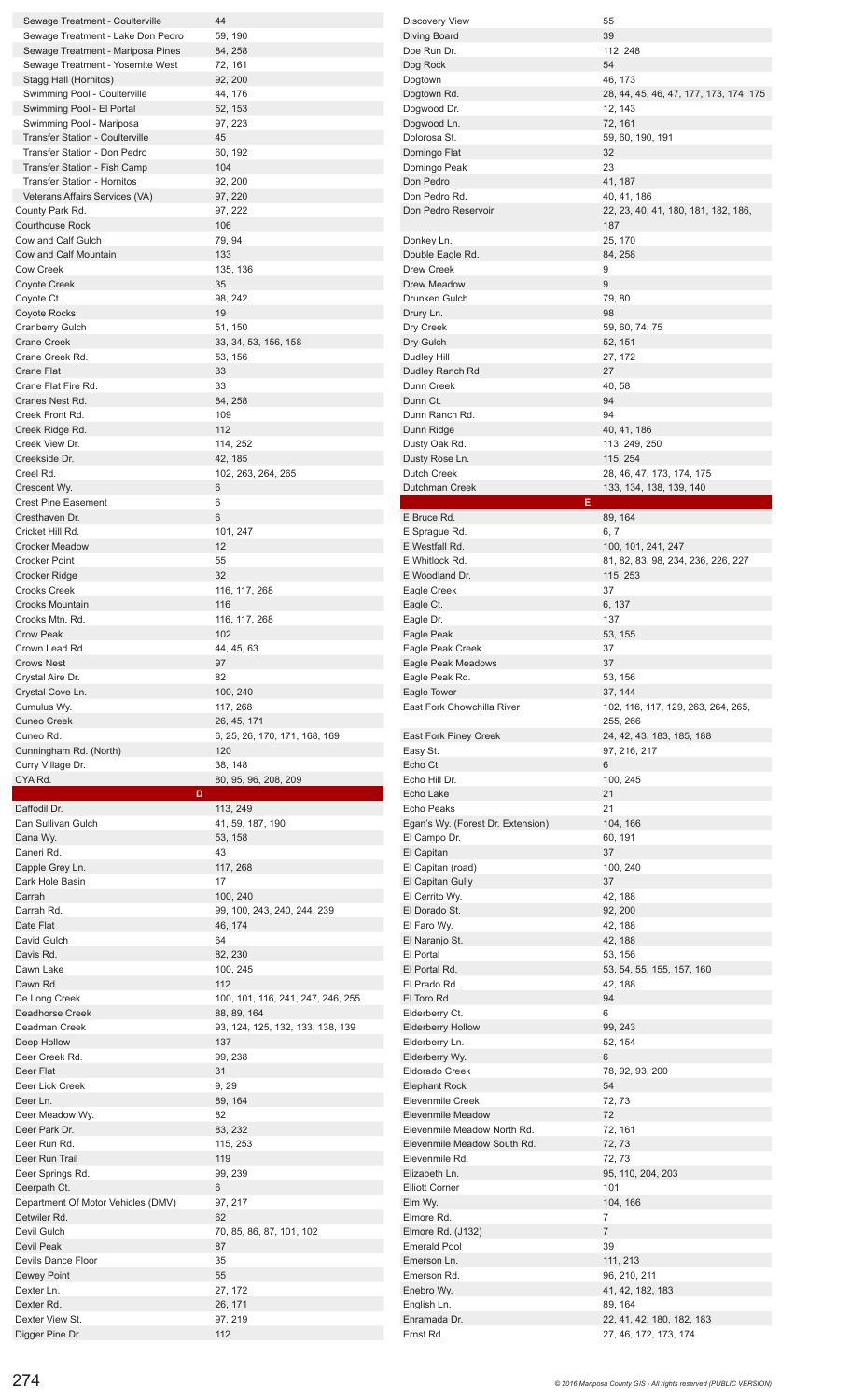| Escalon Ct.                                                           | 59, 190                                                    |
|-----------------------------------------------------------------------|------------------------------------------------------------|
| Esperance Ln.                                                         | 111, 213                                                   |
| Espuela Ct.<br>Evans Creek                                            | 59, 190<br>58                                              |
| Evergreen Ln.                                                         | 100, 240                                                   |
| Evergreen Rd.                                                         | 12                                                         |
| Exchequer Dam Rd.<br>Exchequer Rd.                                    | 61, 76, 194<br>76, 77, 91                                  |
| F                                                                     |                                                            |
| Fachada Wy.                                                           | 59, 190, 195                                               |
| Fairgrounds Rd.<br><b>Fairview Dome</b>                               | 97, 98, 224, 225<br>5                                      |
| Fairview St.                                                          | 104, 166                                                   |
| Falcon Ln.                                                            | 99, 243                                                    |
| Falling Acorn Dr.                                                     | 100, 241                                                   |
| <b>Falls Ridge</b><br>Farfalla Cir.                                   | 4, 5<br>97, 215                                            |
| Fawn Run Trail                                                        | 82                                                         |
| <b>Feliciana Creek</b>                                                | 68, 83                                                     |
| Feliciana Mountain<br>Feliciana Mtn. Rd.                              | 68<br>83, 232                                              |
| Feliciana Mtn. Rd. (USFS SNF 4S12)                                    | 68, 83, 232                                                |
| Femmon Ranch Rd.                                                      | 118                                                        |
| Ferguson Ridge                                                        | 50, 68                                                     |
| Ferguson Ridge Rd. (USFS SNF 3S04)<br>Fern Ct.                        | 68, 69, 84<br>102, 265                                     |
| Fern Spring                                                           | 55                                                         |
| Ferretti Rd.                                                          | 6, 7                                                       |
| Ferry Rd.<br>Fields Rd.                                               | 44, 176, 177<br>58, 59, 74                                 |
| Fig Tree Spring Rd.                                                   | 114, 251                                                   |
| Fir Ave.                                                              | 104, 166                                                   |
| Fir St.                                                               | 89, 164                                                    |
| <b>Fire Station</b><br>CAL FIRE MMU - Catheys Valley                  | 109                                                        |
| CAL FIRE MMU - Coulterville                                           | 44                                                         |
| CAL FIRE MMU - Hornitos                                               | 92, 200                                                    |
| CAL FIRE MMU - Mariposa<br>CAL FIRE MMU - Usona                       | 97, 214<br>101, 247                                        |
| CAL FIRE TCU - Blanchard                                              | 41, 186                                                    |
| MPA CO FIRE - Bootjack #37                                            | 99, 243                                                    |
| MPA CO FIRE - Bridgeport #28<br>MPA CO FIRE - Catheys Valley #23      | 112<br>110, 203                                            |
| MPA CO FIRE - Coulterville #26                                        | 44, 177                                                    |
| MPA CO FIRE - Don Pedro #24                                           | 60, 192                                                    |
| MPA CO FIRE - El Portal #34                                           | 53, 156                                                    |
|                                                                       |                                                            |
| MPA CO FIRE - Fish Camp #33                                           | 104, 166                                                   |
| MPA CO FIRE - Greeley Hill #31<br>MPA CO FIRE - Hunters Valley #36    | 27, 172<br>62                                              |
| MPA CO FIRE - Lushmeadows #29                                         | 100, 241                                                   |
| MPA CO FIRE - Mariposa (Main Office)                                  | 97, 220                                                    |
| MPA CO FIRE - Midpines #21                                            | 83, 235                                                    |
| MPA CO FIRE - Mormon Bar #27<br>MPA CO FIRE - Mt. Bullion/Airport #25 | 98, 225<br>96, 209                                         |
| MPA CO FIRE - Ponderosa #32                                           | 102, 265                                                   |
| MPUD FIRE - Station 1 #22                                             | 97, 217                                                    |
| MPUD FIRE - Station 2 #22<br>NPS FIRE - DNC Valley                    | 97, 222<br>38, 146                                         |
| NPS FIRE - El Portal & Wildland Fire                                  | 53, 156                                                    |
| NPS FIRE - Hodgdon Meadows                                            | 12, 143                                                    |
| NPS FIRE - Wawona                                                     | 88, 163                                                    |
| NPS FIRE - Yosemite Valley<br>USFS SNF FIRE - Jerseydale              | 38, 145<br>85                                              |
| <b>USFS SNF FIRE - Westfall</b>                                       | 119                                                        |
| USFS STNF FIRE - Buck Meadows &                                       | 7                                                          |
| Groveland Ranger District Office<br><b>USFS STNF FIRE - Kinsley</b>   | 49                                                         |
| USFS STNF FIRE - McDiarmid                                            | 46, 174                                                    |
| <b>Fireplace Bluffs</b>                                               | 36                                                         |
| <b>Fireplace Creek</b>                                                | 36, 55                                                     |
| <b>First Creek</b><br>Fish Camp                                       | 23, 24, 181, 184<br>104, 166                               |
| Fish Camp Ln.                                                         | 104, 166                                                   |
| Fiske Hill Rd.                                                        | 27, 172                                                    |
| Fiske Rd.<br>Flat Top Mountain                                        | 26, 27, 172<br>132                                         |
| <b>Fleming Creek</b>                                                  | 41, 42, 182, 183                                           |
| <b>Flyaway Gulch</b>                                                  | 63, 64                                                     |
| Flying Spur Rd.                                                       | 53                                                         |
| Footman Ridge<br>Footman Ridge Rd. (USFS SNF 5S25)                    | 85<br>85, 86, 87, 101, 102                                 |
| Foran Rd.                                                             | 82                                                         |
| Forest Dr. (Fish Camp)                                                | 104, 166                                                   |
| Forest Dr. (Wawona)<br>Forest Ridge Dr.                               | 88, 89, 164, 165, 163<br>117, 269                          |
| Foresta                                                               | 53, 158                                                    |
| <b>Foresta Falls</b>                                                  | 53                                                         |
| Foresta Rd.                                                           | 52, 53, 54, 154, 155, 156, 157, 152,<br>153, 160, 158, 159 |
| Forestwood Wy.                                                        | 6                                                          |

| Forty Nine Gap                                                   | 60, 192                       |
|------------------------------------------------------------------|-------------------------------|
| Four Corners                                                     | 32                            |
| Four Mile Rd.                                                    | 88, 89, 104, 163              |
| Fournier<br>Fournier Rd.                                         | 96, 211                       |
| Fox Creek                                                        | 97, 217, 219<br>100, 241, 246 |
| Fox Creek Rd.                                                    | 100, 246                      |
| Fox Hollow Ln.                                                   | 99, 244                       |
| Fox Hollow Springs Cir.                                          | 117, 268                      |
| Foxfield Ln.                                                     | 112, 248                      |
| <b>Frank Harris Point</b>                                        | 29                            |
| Frank Wilson Rd.                                                 | 97, 214                       |
| <b>Fremont Peak</b>                                              | 80                            |
| Fremont Spring                                                   | 80                            |
| French Camp Rd.                                                  | 96, 97, 211                   |
| Frio Ct.                                                         | 22, 180                       |
| Fugua Ridge<br>G                                                 | 44                            |
| Ganns Corral Rd.                                                 | 97, 112, 248                  |
| Ganns Creek                                                      | 123, 124, 132, 133            |
| Garcia Ct.                                                       | 102, 265                      |
| <b>Garnet Point</b>                                              | 94                            |
| Garnett Ridge Fire Rd.                                           | 32, 33                        |
| <b>Gas Station</b>                                               |                               |
| Bootjack Gas Station, Market, and Deli                           | 99, 243                       |
| CFN Gas (card lock) (Mariposa)                                   | 97, 224                       |
| Chevron Gas Station & Store (Catheys                             | 109, 202                      |
| Valley)                                                          |                               |
| <b>Chevron Gas Station &amp; Store</b>                           | 97, 219                       |
| (Mariposa)                                                       |                               |
| Chevron Gas Station (El Portal)<br><b>Crane Flat Gas Station</b> | 53, 156<br>33                 |
| Greeley Hill Hardware Gas                                        | 27, 172                       |
| Greeley Hill Shell                                               | 27, 172                       |
| Grizzly Gas (Mariposa)                                           | 97, 222                       |
| Lake Don Pedro Market & Gas Station                              | 42, 188                       |
| Oasis Gas and Market (Catheys Valley)                            | 109, 202                      |
| Pacific Pride Catheys Valley (card lock)                         | 109, 202                      |
| Pacific Pride Mormon Bar (card lock)                             | 97, 224                       |
| Stage Stop Gas (Mariposa)                                        | 97, 220                       |
| Triangle Gas Station & Store                                     | 100, 241                      |
| Wawona Gas Station & Store                                       | 88, 163                       |
| Woodland Gas, Food, & Liquor                                     | 114, 252                      |
| Yosemite Lakes Texaco                                            | 11                            |
| Gavilin Rd.                                                      | 112, 248                      |
| Gaza Wy.                                                         | 59, 190                       |
| Gentry Gulch                                                     | 46, 47, 48, 174, 175          |
| Getaway Ln.<br>Giles Pond                                        | 116<br>92                     |
| Gimasol Ridge                                                    | 69                            |
| Gin Flat                                                         | 34                            |
| Ginger's Trish Rd.                                               | 99, 243, 238                  |
| Glacier Point                                                    | 38, 148                       |
| Glacier Point (road)                                             | 100, 240                      |
| Glacier Point Rd.                                                | 38, 54, 55, 56, 57, 72, 148   |
| Glen Aulin Basin                                                 | 5                             |
| Glenn Baker Rd.                                                  | 116                           |
| Goat Meadow                                                      | 104                           |
| Goins Wy.                                                        | 98, 242                       |
| Gold Chain Ln.                                                   | 117, 268                      |
| Gold Creek Ln.                                                   | 81, 96, 210, 211              |
| Gold Dust Ln.                                                    | 94                            |
| Gold Leaf Dr.<br>Gold Mine Pl.                                   | 96, 210<br>81, 226            |
| Gold Miners Creek Rd.                                            | 112                           |
| Golden Arrow Rd.                                                 | 11                            |
| Golden Ct.                                                       | 102, 263                      |
| Golden Meadows Rd.                                               | 112                           |
| Golden Nugget Ln.                                                | 110                           |
| Golfito Wy.                                                      | 59, 190                       |
| Good Gulch                                                       | 66, 67                        |
| Gordon Wy.                                                       | 88, 163                       |
| Graceway Dr.                                                     | 117, 269                      |
| Granite Creek                                                    | 71, 86                        |
| <b>Granite Creek Saddle</b>                                      | 86                            |
| Granite Ct.                                                      | 53, 156                       |
| Granite Dell Rd.                                                 | 42, 183                       |
| Granite Dome Rd.<br>Granite Ln.                                  | 113, 249                      |
| Granite Springs                                                  | 109, 202<br>42, 185           |
| Granite Springs Rd.                                              | 42, 183, 185                  |
| Gravel Range                                                     | 9                             |
| Graveyard Creek                                                  | 22, 41, 180, 182              |
| Grayling Rd.                                                     | 102, 264                      |
| Greaser Gulch                                                    | 92, 106, 107                  |
| Greeley Hill                                                     | 26, 27, 172                   |
| Greeley Hill Community Clubhouse                                 | 27, 172                       |
| Greeley Hill Rd.                                                 | 27, 28, 29                    |
| Greeley Hill Rd. (J132)                                          | 26, 27, 44, 45, 172, 177      |
| Greeley Ln.                                                      | 27, 172                       |
| Green Gulch                                                      | 94, 95, 208                   |
|                                                                  |                               |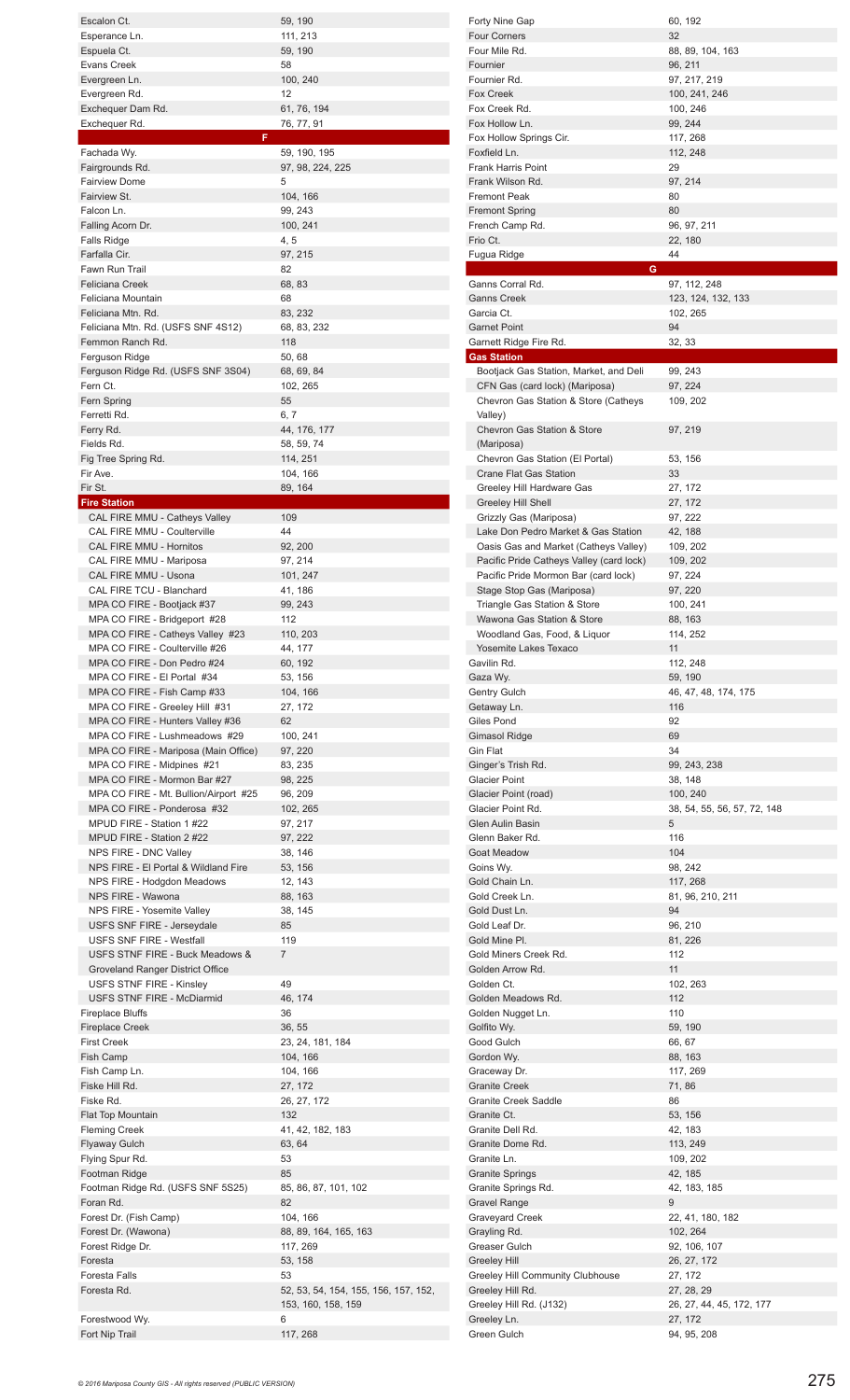| Green Hills Rd.                                                                    | 112, 248                           | Hogan Mountain                                       | 103                                    |
|------------------------------------------------------------------------------------|------------------------------------|------------------------------------------------------|----------------------------------------|
| Green Mountain                                                                     | 135                                | Holtzel Rd.                                          | 27, 46, 172, 174                       |
|                                                                                    | 135                                | Homestead Rd.                                        |                                        |
| Green Mtn. Lookout Rd.                                                             |                                    |                                                      | 99, 244                                |
| Greenvalley Cir.                                                                   | 6                                  | Hoover Way (North)                                   | 89, 164                                |
| Grillo Dr.                                                                         | 42, 183, 185                       | Hoover Wy. (South)                                   | 89, 164                                |
| Grist Rd.                                                                          | 113, 249, 250                      | Hormiga Ct.                                          | 42, 183                                |
| <b>Grizzly Peak</b>                                                                | 38                                 | Hormiga Wy.                                          | 42, 183                                |
| Grosjean Rd.                                                                       | 97                                 | Hornitos                                             | 92, 200                                |
| <b>Grouse Creek</b>                                                                | 54, 55                             | <b>Hornitos Creek</b>                                | 76, 77, 91                             |
|                                                                                    |                                    |                                                      |                                        |
| <b>Guadalupe Creek</b>                                                             | 95, 96, 111, 205                   | Hornitos Rd.                                         | 92, 93, 94, 109, 200, 202              |
| Guadalupe Creek Rd.                                                                | 96, 111, 212, 213                  | Hornitos Rd. (J16)                                   | 75, 90, 91, 92, 196, 198, 199, 200     |
| <b>Guadalupe Mountains</b>                                                         | 110, 111                           | <b>Horse Creek</b>                                   | 113, 127, 128                          |
| Guadalupe Mtn. Fire Rd.                                                            | 95, 110, 111, 205                  | Horse Gulch                                          | 96, 212                                |
| Guadalupe Mtn. Rd.                                                                 | 95, 205                            | Horsecamp Mountain                                   | 128, 129                               |
|                                                                                    |                                    |                                                      | 44                                     |
| <b>Guadalupe Valley</b>                                                            | 111, 213                           | Horseshoe Bend Mountain                              |                                        |
| Guenthart Wy.                                                                      | 110, 203                           | Hospital Rd.                                         | 97, 215, 218                           |
| Gunsight                                                                           | 56                                 | <b>Hospital / Clinic / Residential Care Facility</b> |                                        |
| Gunther Rd.                                                                        | 100, 245, 246                      | Coulterville Oaks Assisted Living                    | 44, 177                                |
| Gusanillo Ct.                                                                      | 42, 183                            | <b>Horizons Unlimited Health Care</b>                | 97, 214                                |
| Gusanillo Wy.                                                                      | 42, 183                            | John C. Fremont Hospital                             | 97, 215                                |
|                                                                                    |                                    |                                                      |                                        |
| Gusano Ct.                                                                         | 42, 183                            | Mariposa Family Medicine                             | 97, 215                                |
| Gusano Wy.                                                                         | 23, 42, 181, 183                   | Mariposa Indian Health Clinic                        | 97, 215                                |
| н                                                                                  |                                    | Mariposa Pines Villa (Residential Care               | 82                                     |
| H.V. Eastman Lake                                                                  | 135, 136, 142                      | Facility)                                            |                                        |
| Haigh Rd.                                                                          | 25                                 | North County Health Clinic                           | 27, 172                                |
|                                                                                    |                                    |                                                      |                                        |
| Half Dome                                                                          | 39                                 | SVS Mariposa Adult Day Program                       | 97, 222                                |
| Half Dome (road)                                                                   | 100, 240                           | Hoyito Cir.                                          | 41, 182                                |
| Half Way Gulch                                                                     | 79,80                              | Humbug Creek                                         | 113, 114, 250, 251                     |
| <b>Halls Gulch</b>                                                                 | 48, 49, 66, 67                     | Humbug Creek Dr.                                     | 114, 251                               |
| Halsey Rd.                                                                         | 72                                 | Hummingbird Ln.                                      | 95, 205                                |
|                                                                                    |                                    |                                                      |                                        |
| <b>Ham Coward Gulch</b>                                                            | 47, 175                            | <b>Hunter Bend</b>                                   | 8                                      |
| Hamilton Station Loop                                                              | 8                                  | <b>Hunter Valley</b>                                 | 62,78                                  |
| Happy Isles Fall                                                                   | 100, 240                           | Hunter Valley Mountain                               | 62                                     |
| Happy Isles Loop Rd.                                                               | 38, 148, 149                       | Hunters Valley Mountain Access Rd.                   | 44, 62, 63, 78, 79                     |
| Harden Flat                                                                        | 10                                 |                                                      |                                        |
|                                                                                    |                                    | Hunters Valley Rd.                                   | 61, 62, 63, 78, 193                    |
| Harden Flat Rd. (USFS STF 1S75)                                                    | 10, 11, 12                         | Hursh Ln.                                            | 26, 171                                |
| Harris Cutoff Rd.                                                                  | 101, 102, 263, 264, 265            |                                                      |                                        |
| Harris Ranch Mill (historical)                                                     | 102, 264                           | <b>Illilouette Creek</b>                             | 38, 57, 149                            |
| Harris Rd.                                                                         | 102, 117, 264, 265, 266            | Illilouette Fall (West)                              | 100, 240                               |
| Harvest Dr.                                                                        | 115, 254                           | <b>Illilouette Falls</b>                             | 57                                     |
|                                                                                    |                                    |                                                      |                                        |
| <b>Hatch Creek</b>                                                                 | 23, 181                            | <b>Illilouette Gorge</b>                             | 38, 149                                |
| Hatch Creek Ln.                                                                    | 22, 23, 180, 181                   | <b>Illilouette Ridge</b>                             | 57                                     |
| Haul Rd.                                                                           | 75, 76                             | Illinois Hill                                        | 125                                    |
| Hawkins Ln.                                                                        | 112                                | Incense Cedar Trail (USFS STNF 1S38)                 | 6, 168, 169                            |
| Hayes Camp (historical)                                                            | 63                                 | Incline                                              | 51, 150                                |
|                                                                                    |                                    | Incline Rd.                                          |                                        |
|                                                                                    |                                    |                                                      | 50, 51, 52, 68, 69, 150, 151, 152      |
| <b>Hayward Creek</b>                                                               | 40, 41, 58, 59, 186                |                                                      |                                        |
| Hayward Ranch (historical)                                                         | 59                                 | <b>Indian Allotment</b>                              |                                        |
| Hayward Rd.                                                                        | 59                                 | George Washington & John Kowchity                    | 116                                    |
|                                                                                    |                                    |                                                      |                                        |
| <b>Hazel Green Creek</b>                                                           | 32                                 | <b>Indian Allotment</b>                              |                                        |
| Hazel Green Ranch (historical)                                                     | 32                                 | John Kowchity Indian Allotment                       | 116                                    |
| Heather Wy.                                                                        | 115                                | Kitty Basau Indian Allotment                         | 102                                    |
| Heavenly Crest Rd.                                                                 | 113, 250                           | Maria Wilson Indian Allotment                        | 115                                    |
| Heddon Ct.                                                                         | 102, 265                           | Sarah Priest Indian Allotment                        | 82, 230                                |
| <b>Hell Hollow</b>                                                                 | 64                                 |                                                      |                                        |
|                                                                                    |                                    | Indian Canyon                                        | 38, 146                                |
| <b>Hells Hollow</b>                                                                | 6                                  | Indian Canyon Creek                                  | 18, 38, 146                            |
| <b>Hells Hollow Creek</b>                                                          | 6, 7, 169                          | Indian Canyon Rd.                                    | 38, 146                                |
| Hells Hollow Rd.                                                                   | 6, 7                               | <b>Indian Creek</b>                                  | 53, 54, 55, 72, 73, 157, 161           |
| Hells Hollow Rd. (South)                                                           | 6, 26                              | Indian Creek Rd.                                     | 38, 146                                |
| <b>Hells Hollow Ridge</b>                                                          | 6, 169                             | Indian Gulch                                         | 46, 47, 65, 92, 107, 108               |
|                                                                                    | 124                                | Indian Gulch Extension                               |                                        |
| Helm (White Rock Ranch) (historical)                                               |                                    |                                                      | 106, 107                               |
| Hemlock St.                                                                        | 6                                  | Indian Gulch Rd.                                     | 92, 93, 107, 108, 109                  |
| Henness Branch                                                                     | 53, 71, 160                        | Indian Mountain                                      | 98, 236                                |
| Henness Cir.                                                                       | 72, 161                            | Indian Peak                                          | 108, 115                               |
| Henness Ridge                                                                      | 71, 72                             | Indian Peak Rd.                                      | 98, 113, 114, 115, 129, 242, 250, 251, |
| Henness Ridge Lookout Rd.                                                          | 72, 161                            |                                                      | 252                                    |
|                                                                                    |                                    |                                                      |                                        |
| Henness Ridge Rd.                                                                  | 71, 72, 161                        | Indian Ridge                                         | 38                                     |
| Henness Ridge Rd. (USFS SNF 3S30)                                                  | 71                                 | <b>Indian Rock</b>                                   | 38                                     |
| Herbeck Flat                                                                       | 24                                 | Indian Rock Ln.                                      | 98, 237                                |
| Herbeck Rd.                                                                        | 24, 43                             | Inspiration Dr.                                      | 6                                      |
| Heritage Ln.                                                                       | 111, 213                           | <b>Inspiration Point</b>                             | 55                                     |
| Hernandez Dr.                                                                      |                                    | Iron Creek                                           | 87, 88                                 |
|                                                                                    | 59, 190, 195                       |                                                      |                                        |
| Heron Cir.                                                                         | 26, 171                            | Iron Mountain                                        | 87                                     |
| Hetch-Hetchy Ct.                                                                   | 6                                  | Iron Oak Dr.                                         | 99, 243, 238                           |
| Hidalgo St.                                                                        | 41, 186, 187                       | Iron Spring                                          | 38                                     |
| Hidden Hollow Dr.                                                                  | 6, 7                               | Isabel Wy.                                           | 42, 183                                |
| Hidden Lake                                                                        | 20                                 | <b>Italian Creek</b>                                 | 99, 100, 114, 244, 245, 252            |
|                                                                                    |                                    | Italian Creek Rd.                                    |                                        |
| Hidden Springs Rd.                                                                 | 99, 243, 244                       |                                                      | 99, 100, 244, 245                      |
| Hidden Valley Rd.                                                                  | 115                                | IJ                                                   |                                        |
| High St.                                                                           | 92, 200                            | Jackass Creek Access Rd.                             | 25, 26, 170, 171                       |
| Highland Dr.                                                                       | $\overline{7}$                     | Jackass Mountain                                     | 29                                     |
|                                                                                    | 100, 245, 246                      | Jackass Ridge                                        | 25, 170                                |
|                                                                                    | 12, 143                            |                                                      |                                        |
|                                                                                    |                                    | Jackass Ridge Rd.                                    | 25, 170                                |
| Hillside Dr.<br>Hillside Loop Rd.<br>Hilltop Dr.                                   | 114, 251, 252                      | Jackson - Big Sandy Rd. (USFS SNF 6S07)              | 104, 105, 166                          |
|                                                                                    | 114, 252                           | Jackson Rd.                                          | 119                                    |
|                                                                                    | 69                                 | Jacobs Rd.                                           | 114, 252                               |
|                                                                                    | 51, 69, 70, 84, 150, 256, 257, 258 | Jaime Wy.                                            | 41, 186                                |
| Hirsch Rd.<br><b>Hite Cove</b><br>Hites Cove Rd. (USFS SNF 3S02)<br>Hites Mine Rd. |                                    |                                                      |                                        |
|                                                                                    | 51, 150                            | Jalapa Wy.                                           | 41, 186                                |
| Hobron Hill                                                                        | 27                                 | Jalisco Wy.                                          | 59, 190                                |
| <b>Hodgdon Meadow</b>                                                              | 12, 143                            | Jara Ct.                                             | 22, 41, 180, 182                       |
| Hoffmann Creek<br><b>Hoffs Gulch</b>                                               | 19<br>96                           | Jardincito Ct.<br>Jasmin Ct.                         | 41, 187<br>42, 183                     |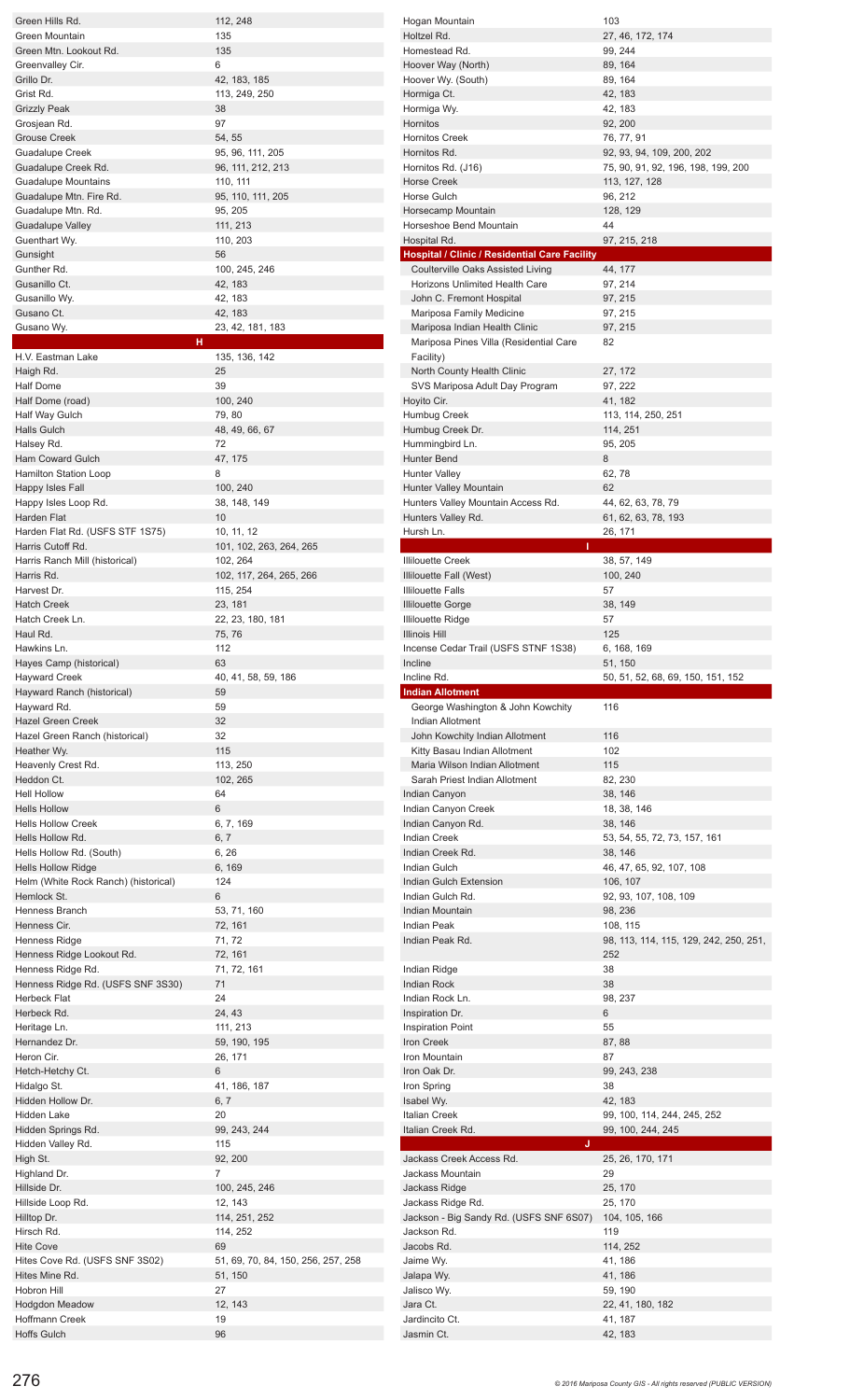| Jasmin Wy.                                                  | 42, 183                                                        |
|-------------------------------------------------------------|----------------------------------------------------------------|
| Jasper Point                                                | 43, 61                                                         |
| Jawbone Ridge                                               | 7,8                                                            |
| Jeannine Ln.<br>Jeffrey Ln.                                 | 111, 213<br>45                                                 |
| Jenkins Hill                                                | 41, 49, 50                                                     |
| Jenkins Ranch (historical)                                  | 49                                                             |
| Jenny Lind Rd.<br>Jenny Ln.                                 | 76, 77, 92<br>98, 242                                          |
| Jerseydale                                                  | 84, 260                                                        |
| Jerseydale Rd.                                              | 84, 85, 100, 260, 261, 240                                     |
| Jessie St.<br>Jimmersall Ln.                                | 97, 219, 220, 222<br>6                                         |
| Joe Howard St. (16th St.)                                   | 97, 219                                                        |
| John Allen Flat                                             | 114                                                            |
| <b>Jones Creek</b><br>Jones Creek Rd.                       | 84, 99, 243, 238<br>99, 243                                    |
| Jones Flat                                                  | 76                                                             |
| Jones St.                                                   | 97, 219, 220, 222, 223                                         |
| <b>Jordan Creek</b><br>Jordan Creek Rd. (USFS STNF 02S17)   | 7, 8, 28, 29<br>27, 28                                         |
| Jordan Flat                                                 | 27                                                             |
| Jordan View Ln.                                             | 27                                                             |
| Josefina Wy.<br>Joya Ct.                                    | 41, 186<br>59, 190                                             |
| Juan Ct.                                                    | 42, 188                                                        |
| κ                                                           |                                                                |
| <b>KP</b> Pinnacle<br>K Rd.                                 | 37<br>26                                                       |
| Kane Ranch Rd.                                              | 104, 167                                                       |
| Kassabaum Flats                                             | 60, 191                                                        |
| Kassabaum Meadow<br>Kelly's Cir.                            | 7<br>117, 269                                                  |
| <b>Kelsey Reservoir</b>                                     | 74                                                             |
| Kemble Rd.                                                  | 116, 117, 266, 267                                             |
| Kimberly Dr.<br>Kings Rd.                                   | 111, 213<br>7                                                  |
| Kirby Peak                                                  | 86, 101                                                        |
| Kirby's View                                                | 98, 99, 242, 243                                               |
| <b>Kit Fox Trail</b><br>Knickerbocker Rd.                   | 137<br>117, 268                                                |
| Knob Hill                                                   | 126                                                            |
| Knoll Ln.                                                   | 109                                                            |
| Knollcrest Ct.<br>Kokanee Rd.                               | 6<br>102, 264                                                  |
| Koon Hollar Rd.                                             | 89, 164, 165                                                   |
|                                                             |                                                                |
| Kow St.                                                     | 44, 177                                                        |
| <b>Kramer Meadow</b>                                        | 105                                                            |
| Kuyaya Trail<br>L                                           | 98, 242                                                        |
| La Grange Reservoir                                         | 40                                                             |
| La Mineta Gulch                                             | 95, 96, 205                                                    |
| La Paloma Ranch (historical)<br>La Paloma Rd.               | 91<br>90, 91                                                   |
| La Rosa Rd.                                                 | 99, 243                                                        |
| Lacy Hill                                                   | 127                                                            |
| Ladera Wy.<br>Lake Don Pedro Golf & Country Club            | 42, 183, 188<br>59, 190, 195                                   |
| Lake Hill Rd.                                               | 26                                                             |
| Lake McClure                                                | 42, 43, 44, 60, 61, 62, 63, 64, 76, 77,                        |
| Lake McClure Rd.                                            | 188, 189, 178, 179, 192, 193, 194<br>61, 75, 76, 194, 196, 197 |
| Lake McSwain                                                | 75, 76, 90, 91, 197, 199                                       |
| Lake Side Dr.                                               | 119                                                            |
| Lakeshore Dr.<br>Lakeside Dr.                               | 75, 90, 197, 199<br>82                                         |
| Lakeside Rd.                                                | 82                                                             |
| Lakeview Dr.                                                | 111, 213                                                       |
| Lakeview Rd.<br>Landing Zone (LZ)                           | 82, 97                                                         |
| Ackerson Meadow (private)                                   | 12                                                             |
| Caltrans Yard (restricted)                                  | 83, 231                                                        |
| Catheys Valley Park (restricted)<br>Crane Flat (restricted) | 110, 203<br>33                                                 |
| Don Pedro Dam (restricted)                                  | 40                                                             |
| Drew Meadow (private)                                       | 9<br>52, 152                                                   |
| El Portal (restricted)<br>Fish Camp (restricted)            | 104, 166                                                       |
| Harden Flat (restricted)                                    | 10                                                             |
| JCF Hospital (restricted)                                   | 97, 215<br>85                                                  |
| Jerseydale (restricted)<br>Ponderosa (restricted)           | 26                                                             |
| <b>USFS Buck Meadows (restricted)</b>                       | $\overline{7}$                                                 |
| USFS STF 2S85 (restricted)                                  | 48                                                             |
| Usona (restricted)<br>Laredo Dr.                            | 101, 247<br>60, 191                                            |
| Larke St.                                                   | 89, 165                                                        |
| Larkspur Ln.                                                | 53, 89, 156, 164                                               |
| Las Flores Ct.<br>Las Mariposas Ln.                         | 42, 60, 188, 191<br>109, 110                                   |

| Las Palmas Wy.                                                             | 42, 188                            |
|----------------------------------------------------------------------------|------------------------------------|
| Lash Ln.<br>Laughlin Ridge                                                 | 117, 269<br>41                     |
| Laurel Creek                                                               | 103                                |
| Laurel Wy.                                                                 | 104, 166                           |
| Lavender Hill Rd.                                                          | 98, 242                            |
| Lazo Wy.<br>Lazy Oak Dr. (USFS SNF 6S12Z)                                  | 60, 191, 192<br>119                |
| LeConte Falls                                                              | 4                                  |
| LeConte Wy.                                                                | 53, 54, 158, 159                   |
| Le Grand Rd.                                                               | 138, 139                           |
| Leaning Pine Wy.<br>Leaning Tower                                          | 101<br>56                          |
| Leap Frog Ln.                                                              | 115, 253                           |
| Lehamite Creek                                                             | 38                                 |
| Lehamite Fall<br>Lehamite Falls                                            | 100, 245<br>38                     |
| Leichtlin Ln.                                                              | 83, 231                            |
| Leidig Meadow                                                              | 37                                 |
| Lemee Ln.<br>Leonard Rd.                                                   | 97, 214                            |
| Leonard Wy.                                                                | 100, 115, 246, 253, 254<br>89, 164 |
| Lewis Creek Rd.                                                            | 119                                |
| Lewis Fork                                                                 | 104, 119                           |
| Lewis Gulch<br>Liberty Cap                                                 | 29, 30, 48<br>39                   |
| Lilac Cir.                                                                 | 94                                 |
| Lillian Ln.                                                                | 96, 210                            |
| Lions Camp Pacifica                                                        | 117, 268                           |
| Liro Ct.<br>Little Bear Rd.                                                | 42, 183<br>112, 248                |
| Little Buck Ct.                                                            | 112                                |
| Little Crane Creek                                                         | 33, 34, 53                         |
| <b>Little Grizzly Creek</b>                                                | 50, 51                             |
| Little Grizzly Flat<br>Little Grizzly Mountain                             | 50<br>50                           |
| Little Jackass Creek                                                       | 25                                 |
| <b>Little Nellie Falls</b>                                                 | 53                                 |
| Little River Ranch Rd.<br>Little Yosemite Valley                           | 117, 269<br>39                     |
| Live Oak Rd.                                                               | 96, 212                            |
| Llanura Ct.                                                                | 41, 182                            |
| Llanura Dr.                                                                | 22, 41, 180, 182<br>119            |
| Locust Rd.<br>Lodging                                                      |                                    |
| <b>Bear Creek Cabins</b>                                                   | 82, 228                            |
|                                                                            |                                    |
| Best Western Yosemite Way Station                                          | 97, 223                            |
| Blackberry Inn Bed & Breakfast                                             | 8<br>8                             |
| <b>Buckmeadows Lodge</b><br>Cedar Lodge                                    | 51, 150                            |
| Comfort Inn                                                                | 97, 223                            |
| Fifth St. Inn                                                              | 97, 223                            |
| Hotel Jeffery<br>Mariposa Hotel Inn                                        | 44, 176<br>97, 222                 |
| Mariposa Lodge                                                             | 97, 222                            |
| Miners Inn Motel                                                           | 97, 219                            |
| Monarch Inn                                                                | 97, 222                            |
| Muir Lodge<br>River Rock Inn                                               | 83, 229<br>97, 222                 |
| Tenaya Lodge                                                               | 104, 166                           |
| The Ahwahnee Hotel                                                         | 38, 147                            |
| Wawona Hotel<br>White Chief Mountain Lodge                                 | 88, 163<br>104, 166                |
| Yosemite Bug Rustic Mountain Resort                                        | 82, 228                            |
| Yosemite Gold Country Motel / RV Park                                      | 44                                 |
| Yosemite Inn                                                               | 97, 219                            |
| Yosemite Lodge<br>Yosemite View Lodge                                      | 38, 145<br>53, 157                 |
| Logtown Ln.                                                                | 99, 238                            |
| Lone Oak Dr.                                                               | 26                                 |
| Lone Star Cir.<br>Lonesome Oak Ln.                                         | 113, 249<br>118                    |
| Long Canyon Creek                                                          | 82                                 |
| Long Gulch                                                                 | 6, 7                               |
| Long Gulch Creek                                                           | 14, 15                             |
| Long Meadow<br>Long Meadow Creek                                           | 21, 105<br>105                     |
| Longridge Ct.                                                              | 6                                  |
| Longview St.                                                               | 6                                  |
| Lookout Mountain<br>Lookout Mtn. Rd.                                       | 113<br>112, 113, 248, 249          |
| <b>Lookout Tower</b>                                                       |                                    |
| Crane Flat NPS Lookout Tower                                               | 33                                 |
| Green Mountain Lookout Tower (historical)                                  | 135<br>110                         |
| Guadalupe Lookout Tower (site)<br>Henness Ridge Lookout Tower (historical) | 72                                 |
| Miami Mountain Lookout Tower                                               | 117, 266                           |
| Penon Blanco Lookout Tower                                                 | 24                                 |
| <b>Pilot Peak Lookout Tower</b><br>Signal Peak Lookout Tower               | 31<br>87                           |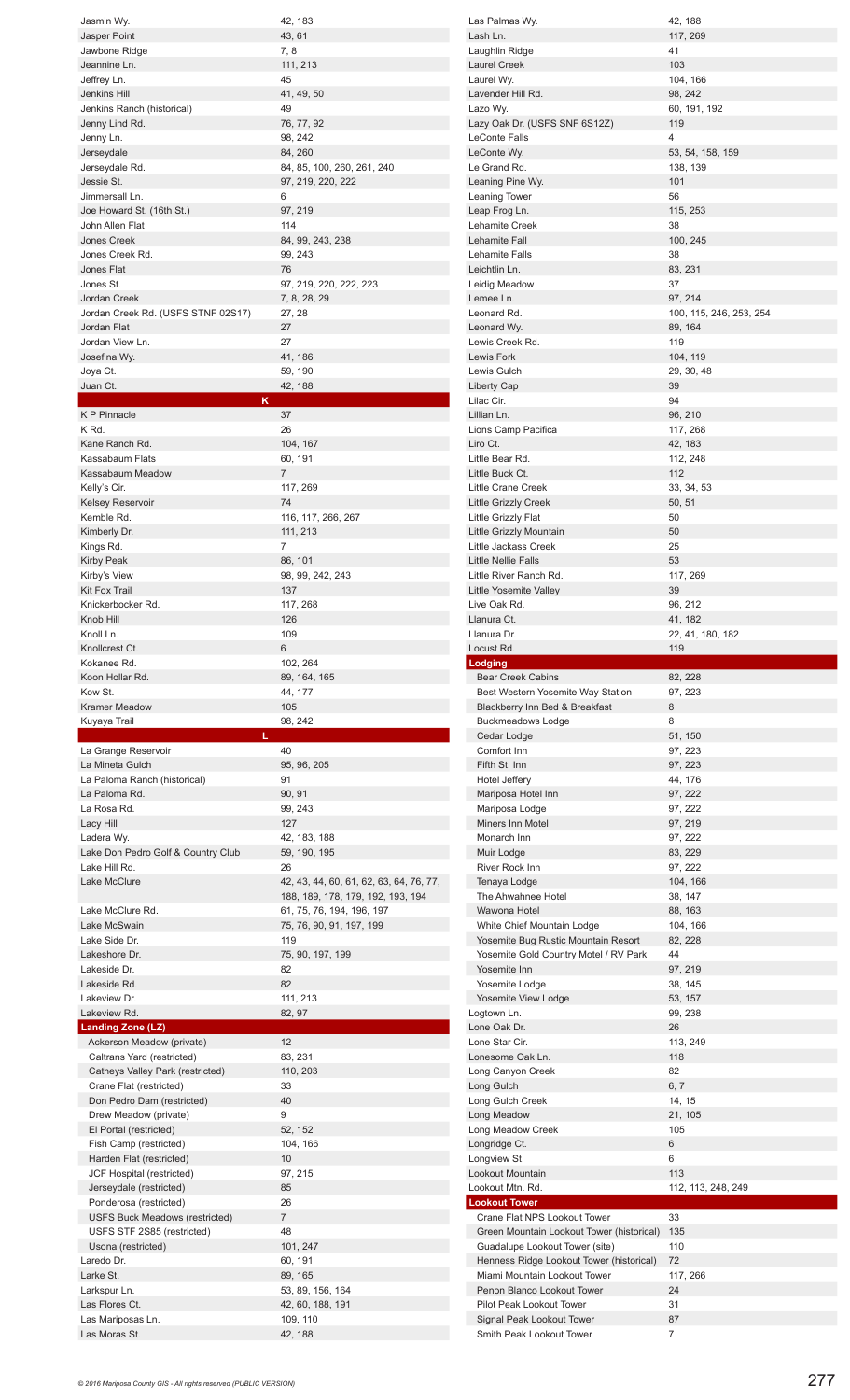| Trumbull Peak Lookout Tower (historical) | 51                                   | <b>McNulty Ridge</b>                   | 40, 41, 186                             |
|------------------------------------------|--------------------------------------|----------------------------------------|-----------------------------------------|
| Williams Peak Lookout Tower              | 63                                   | <b>McNulty Spring</b>                  | 40                                      |
| Loop Rd.                                 | 89, 164, 165                         | <b>McSwain Meadows</b>                 | 17                                      |
| Lopa Rd.                                 | 99, 243                              | <b>Meadow Brook</b>                    | 55                                      |
| Lorene Ln.                               | 23, 184                              | Meadow Ln.                             | 100, 240, 241                           |
|                                          |                                      |                                        |                                         |
| Lorenzo St.                              | 60, 191                              | Meadow View Ln. (Mariposa County)      | 99, 244                                 |
| <b>Lost Arrow</b>                        | 38, 145                              | Meadow View Ln. (Tuolumne County)      | 12, 143                                 |
| Lost Arrow Dr.                           | 38, 145                              | Meadow Wy.                             | 53, 158                                 |
| Lost Lake                                | 39                                   | Mechanic St.                           | 92, 200                                 |
| Louise Point                             | 44                                   | Medina Ct.                             | 42, 188                                 |
| Low St.                                  | 92, 200                              | <b>Medlicott Dome</b>                  | 21                                      |
| Lower Brother                            | 37                                   | Memory Ln.                             | 99, 238                                 |
| <b>Lower Yosemite Fall</b>               | 38, 145                              |                                        | 102, 265                                |
|                                          |                                      | Mepps Ct.                              |                                         |
| Lozano St.                               | 22, 23, 41, 42, 180, 181, 182, 183   | Mercado Dr.                            | 60, 192                                 |
| Lucas Gulch                              | 41, 186                              | <b>Merced Falls</b>                    | 75, 196                                 |
| Lucero Ct.                               | 42, 188                              | Merced Falls Rd.                       | 42, 60, 75, 188, 189, 192, 196          |
| <b>Lucky Point</b>                       | 40                                   | Merced Falls Rd. (J132)                | 75, 90, 196, 198                        |
| Lukens Lake                              | 17                                   | Merced Gorge                           | 54                                      |
| Lumsden Bridge                           | 9                                    | Merced Grove of Big Trees              | 33                                      |
| Luna Ct.                                 | 60, 191                              | Merced Grove Rd.                       | 32, 33                                  |
| Lupine Ln.                               | 99, 243                              | <b>Merced River</b>                    | 37, 38, 39, 50, 51, 52, 53, 54, 55, 56, |
|                                          |                                      |                                        |                                         |
| Lupita Wy.                               | 42, 60, 188, 191                     |                                        | 64, 65, 66, 67, 68, 69, 75, 90, 144,    |
| Lushmeadows                              | 100, 241                             |                                        | 145, 146, 147, 148, 149, 150, 151,      |
| Lyell Wy.                                | 53, 158                              |                                        | 156, 157, 152, 153, 160, 196, 197,      |
| Lyons Gulch                              | 80                                   |                                        | 198, 199                                |
| Lytle-Loomis Dr.                         | 6                                    | <b>Merced River Rapids</b>             |                                         |
| Lytton View Dr.                          | 84, 258                              | Animal Hole (Class IV)                 | 65                                      |
| M                                        |                                      | Balls to the Wall/Rockslide (Class IV) | 68                                      |
| Macready Wy.                             | 96, 209                              | Boomers Class 4                        | 52, 153                                 |
| Madison Ave.                             | 44, 177                              |                                        | 51                                      |
|                                          |                                      | Can Opener (Class III)                 |                                         |
| Madreselva St.                           | 41, 182                              | Chipped Tooth (Class IV)               | 52, 151                                 |
| Magoon Creek                             | 85, 100, 240, 241, 246               | Corner Pocket (Class IV)               | 66                                      |
| Magoon Hill                              | 100, 240                             | Cranberry Hole (Class IV)              | 51, 150                                 |
| Maguire St.                              | 96, 207                              | Gauge Hole (Class III)                 | 68                                      |
| <b>Mahoney Gulch</b>                     | 44                                   | Guide Launcher (Class III)             | 65                                      |
| Main St. (J132)                          | 44, 176, 177                         | Ned's Gulch (Class IV)                 | 50                                      |
| Mallard Lake                             | 100, 240                             | Nightmare Island (Class IV)            | 52                                      |
| Manzanita Dr.                            | 119                                  | North Fork Falls Portage (Class VI)    | 65                                      |
|                                          |                                      |                                        |                                         |
| Manzanita Ln.                            | 53, 72, 156, 161                     | Percolator (Class IV)                  | 51                                      |
| Manzanita Rd.                            | 100, 245                             | Quarter Mile Rapid (Class IV+)         | 65                                      |
| Manzanita Wy.                            | 46, 174                              | Raft Stop (lunch site)                 | 68                                      |
| Maravilla Dr.                            | 42, 183                              | Rock of Gibraltar (Class IV)           | 65                                      |
| Marble Gulch                             | 29                                   | SAR Salad (Class III)                  | 50                                      |
| Marble Point                             | 70                                   | Son of Ned's Gulch (Class III)         | 50                                      |
| Margarita Ct.                            | 42, 185, 188                         | Split Rock (Class IV)                  | 66                                      |
| Mari Wy.                                 | 97, 214, 215                         | Stark Reality (Class IV)               | 52, 151                                 |
| Mariposa                                 | 97, 222                              | Three Bears (Class IV)                 | 65                                      |
|                                          |                                      |                                        |                                         |
| Mariposa Ave.                            | 89, 164                              | Triple Jeopardy (Class IV)             | 65                                      |
| Mariposa Creek                           | 81, 96, 97, 111, 112, 113, 123, 124, | White Gorge (Class III)                | 66                                      |
|                                          | 125, 130, 131, 211, 214, 216, 217,   | Merrill Mill Rd.                       | 99, 239, 238                            |
|                                          | 219, 222, 223, 224, 248, 249         | <b>Metcalf Gap</b>                     | 116                                     |
| Mariposa Creek Cir.                      | 97, 112, 224, 248                    | Metcalf Gap Fire Rd.                   | 116                                     |
| Mariposa Ct.                             | 42, 188                              | Metcalf Gap Rd.                        | 116, 117, 268                           |
| Mariposa Dump Rd.                        | 96, 211                              | Miami Creek                            | 103, 118, 119                           |
| Mariposa Fish & Game Hall                | 99, 243                              | Miami Lookout Rd. (USFS SNF 6S79)      | 117, 266, 268                           |
| Mariposa Grove                           | 104, 105                             | Miami Meadow Ln.                       | 117, 266                                |
|                                          |                                      |                                        |                                         |
| Mariposa Grove Rd.                       | 104, 105                             | Miami Mountain                         | 117, 266                                |
| Mariposa Heights                         | 97                                   | Miami Mtn. Rd. (USFS SNF 6S14)         | 118                                     |
| <b>Mariposa Pines</b>                    | 84, 258                              | Middle Brother                         | 37                                      |
| Mariposa Reservoir                       | 122, 123, 131, 132                   | Middle Fork Chowchilla River           | 100, 115, 129, 246, 254                 |
| Mariposa Reservoir Rd.                   | 97                                   | Middle Rd.                             | 53, 155, 160                            |
| Mariposa SPCA                            | 96, 211                              | Middle Tuolumne River                  | 9, 10, 11, 12, 15                       |
| Mariposa St.                             | 97, 223                              | <b>Midpines</b>                        | 83, 234                                 |
| Mark Lee Rd.                             | 97, 224                              | <b>Mildred Lake</b>                    | 21                                      |
| Mark Twain Ln.                           | 109                                  | <b>Miles Creek</b>                     | 108, 109, 120, 121, 122                 |
| Marshall Rd.                             | 97, 224                              | Mill Canyon Rd. (USFS SNF 5S17)        | 104, 119                                |
| <b>Marshes Flat</b>                      | 23                                   | Millbrow Ln.                           |                                         |
|                                          |                                      |                                        | 27, 172                                 |
| Marshes Flat Rd.                         | 23, 181                              | <b>Miller Gulch</b>                    | 50                                      |
| Martin Rd.                               | 97                                   | Miller Rd.                             | 97, 223, 224                            |
| Mary Harrison Mine Rd.                   | 44, 45                               | <b>Mine</b>                            |                                         |
| <b>Maxwell Creek</b>                     | 44, 45, 46, 179, 176, 177, 173       | <b>Adelaide Mine</b>                   | 45                                      |
| Maxwell Rd.                              | 44, 177                              | Akoz Mine                              | 60                                      |
| May Lake                                 | 20                                   | Argo Mine                              | 27                                      |
| May Lake Rd.                             | 19, 20                               | Artru Mine                             | 82                                      |
| May Rock                                 | 79                                   | <b>Bandarita Mine</b>                  | 48                                      |
| <b>McBrides Gulch</b>                    | 96, 212                              | <b>Black Spider Prospect</b>           | 45, 63                                  |
| McCabe Flat                              | 66                                   | <b>Blue Moon Mine</b>                  | 76                                      |
|                                          |                                      |                                        |                                         |
| McCarter Rd.                             | 138                                  | <b>Bob McKee</b>                       | 27                                      |
| McCauley Cut-Off (USFS STNF 2S14)        | 29                                   | <b>Bondurant Mine</b>                  | 28                                      |
| <b>McCauley Hill</b>                     | 29                                   | <b>Bruschi Mine</b>                    | 43                                      |
| McCauley Ranch (Old Stage Station)       | 30                                   | <b>Buchanan Mine</b>                   | 142                                     |
| (historical)                             |                                      | <b>Buffalo Mine</b>                    | 83, 229                                 |
| McCay Rd.                                | 109, 202                             | <b>Bull Pen Mine</b>                   | 43                                      |
| McClendon's Beach                        | 51, 150                              | <b>Burr Mine</b>                       | 42, 183                                 |
| McClure Point Dr.                        | 61, 194                              | <b>Colorado Quartz Mine</b>            | 82                                      |
| <b>McDonald Creek</b>                    | 40, 58                               | <b>Comet Mine</b>                      | 85, 261                                 |
|                                          | 5                                    |                                        | 78                                      |
| McGee Lake                               |                                      | <b>Cotton Creek Mine</b>               |                                         |
| <b>McGurk Meadow</b>                     |                                      |                                        |                                         |
|                                          | 56                                   | <b>Diltz Mine</b>                      | 81                                      |
| McKinley Wy.                             | 6                                    | Domingas Mine                          | 92                                      |
| McMahon Rd.<br>McNally Rd.               | 26, 27, 172<br>99, 243, 244          | Early Mine<br>Feliciana Mine           | 84<br>68                                |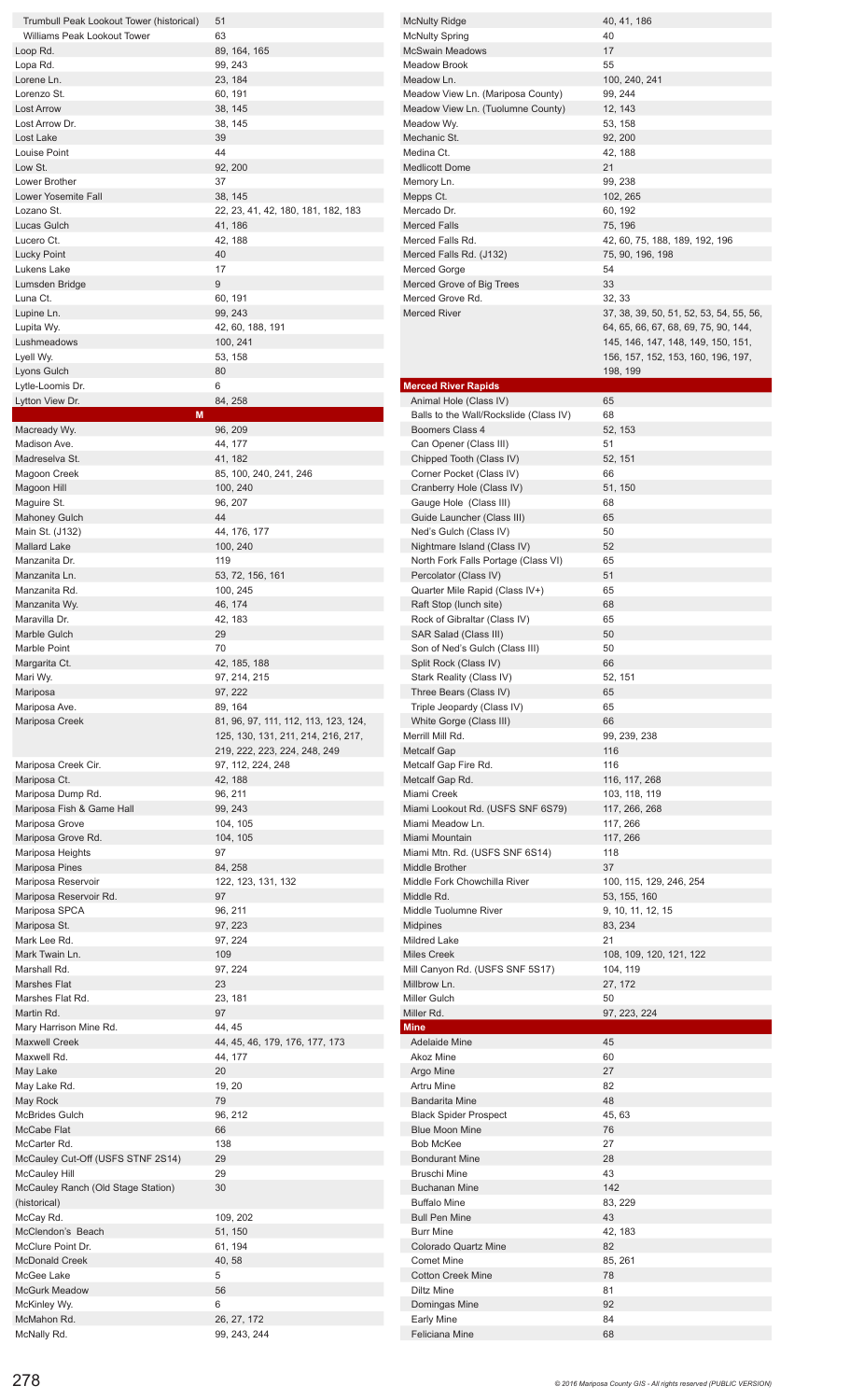| <b>Francis Mine</b>                                                              | 111                |
|----------------------------------------------------------------------------------|--------------------|
| <b>French Mine</b><br>Garibaldi Mine                                             | 64<br>48           |
| <b>Gold Coin Mine</b>                                                            | 45                 |
| Golden Key Mine                                                                  | 81                 |
| <b>Goodview Mine</b>                                                             | 134                |
| <b>Granite King Mine</b>                                                         | 112                |
| <b>Great Northern Mine</b>                                                       | 124                |
| Hasloe Mine                                                                      | 47                 |
| Hills Mine                                                                       | 122                |
| Horseshoe Bend Mine                                                              | 44                 |
| Iron Duke Mine<br>Johnnie Green Mine                                             | 62<br>134          |
| Josephine Mine                                                                   | 79                 |
| Juniper Mine                                                                     | 78                 |
| Kid Saxon Mine                                                                   | 82                 |
| King Solomon Mine                                                                | 82, 228            |
| <b>Klondike Mine</b>                                                             | 125                |
| Last Chance Mine                                                                 | 125                |
| Lookout Mine                                                                     | 134                |
| Malvina Mine                                                                     | 44                 |
| Mandarin-Empire Deposit<br>Marble Spring Mine                                    | 64<br>48           |
| Mariposa Mine                                                                    | 97, 223            |
| Mary Harrison Mine                                                               | 45                 |
| Moore Hill Mine                                                                  | 124, 125           |
| <b>Morning Star Mine</b>                                                         | 63                 |
| <b>Mountain King Mine</b>                                                        | 66                 |
| Mt. Gaines Mine                                                                  | 78                 |
| <b>New Years Mine</b>                                                            | 59, 190            |
| Number Nine Mine                                                                 | 92                 |
| Nutmeg Mine<br>Oaks and Reese Mine                                               | 81<br>62           |
| Orange Blossom Mine                                                              | 77                 |
| Owl Mine                                                                         | 108                |
| <b>Permit Mine</b>                                                               | 81                 |
| Persia Mine                                                                      | 82                 |
| Pine Tree Mine                                                                   | 64                 |
| Pocahontas Mine                                                                  | 124                |
| <b>Pyramid Mine</b>                                                              | 78                 |
| Quail Mine                                                                       | 47                 |
| <b>Red Cloud Mine</b>                                                            | 28, 77, 92         |
| Rumley/Rex Mine<br><b>Ruth Pierce Mine</b>                                       | 82<br>93           |
| San Jose Mine                                                                    | 134                |
| Schoolhouse Mine                                                                 | 62                 |
| Schroeder Placer Mine                                                            | 82                 |
| <b>Schroeder Quartz Mine</b>                                                     | 82                 |
| <b>Silver Lead Mine</b>                                                          | 77                 |
| Solambo Mine                                                                     | 41, 182            |
| St. Mary's Mine                                                                  | 92                 |
|                                                                                  | 84                 |
| <b>Sweetwater Mine</b>                                                           |                    |
| <b>Texas Hill Mine</b>                                                           | 48                 |
| <b>Toad Mine</b>                                                                 | 134                |
| Virginia Mine                                                                    | 45                 |
| White Rock Mine<br><b>Yellow Metals Group</b>                                    | 43, 124<br>82      |
| <b>Yellowstone Mine</b>                                                          | 78                 |
| Minnesota St.                                                                    | 79, 201            |
| Mirasol Wy.                                                                      | 59, 190, 195       |
| Mirror Lake                                                                      | 39                 |
| Misty Ridge Rd.                                                                  | 137                |
| Miwuk Rd.                                                                        | 114, 251           |
| <b>Mobile Home Park</b><br>Coulterville RV Park                                  |                    |
| Golden Hills RV & Mobile Home Park                                               | 44, 176            |
| Idle Wheels Senior Mobile Home Park                                              | 42, 185<br>97, 217 |
| McClure Boat Club Inc. Mobile Home Park                                          | 61, 194            |
| Midpines Timber Mobile Home Park                                                 | 83, 234            |
| Oak Park Estates RV Park                                                         | 110, 203           |
| Porta Yosemite Mobile Home Park                                                  | 109, 202           |
| Shore Fun Trailer Park                                                           | 43, 178            |
| Stoneridge Estates Mobile Home Park                                              | 115, 254           |
| Wampum Hill Trailer Village<br>Yosemite Mobile Home Park                         | 28                 |
|                                                                                  | 97, 219<br>8       |
| Yosemite Ridge Resort RV Park / Cabins<br>Yosemite Terrace Estates Mobile Home / | 27, 172            |
| <b>RV Park</b>                                                                   |                    |
| <b>Moccasin Creek</b>                                                            | 24                 |
| Moccasin Ranch Rd.                                                               | 23, 184            |
| <b>Mockingbird Ridge</b>                                                         | 95, 96, 205        |
| Mojica Wy.                                                                       | 60, 191            |
| Molina St.                                                                       | 41, 182            |
| Mona Ct.                                                                         | 60, 191            |
| Mono Camp                                                                        | 82                 |
| Mono Ct.<br>Mono Gulch                                                           | 102, 265<br>82, 97 |
| Mono Meadow                                                                      | 57                 |
| Monotti Hill                                                                     | 27                 |
| <b>Monroe Meadows</b><br>Montana Del Oro                                         | 55<br>100, 240     |

| Monte Vista Ln.                                         | 100, 241                            |
|---------------------------------------------------------|-------------------------------------|
| <b>Montgomery Gulch</b>                                 | 30, 31, 49                          |
| Montgomery Ridge                                        | 30, 49                              |
| Moonshadow Rd.<br>Moore Creek                           | 114, 251                            |
| Moore Hill                                              | 8, 28, 29<br>112                    |
| Moran Point                                             | 38                                  |
| Morgan Dr.                                              | 6                                   |
| Mormon Bar                                              | 98, 225                             |
| Mormon Bar Crossing                                     | 97, 224                             |
| Morning Star Ln.                                        | 98, 237, 236                        |
| Morning Star Spring                                     | 63                                  |
| Morrissey Ranch (historical)                            | 76<br>81                            |
| Morrissey Rd.<br>Mosca Ct.                              | 42, 183                             |
| Mosher Rd.                                              | 65, 80, 81                          |
| Mosquito Creek                                          | 88                                  |
| Moss Canyon                                             | 52                                  |
| Moss Canyon Truck Trail (USFS STNF                      | 32, 33, 52                          |
| 2S20)                                                   |                                     |
| <b>Moss Creek</b>                                       | 33, 52, 154, 152                    |
| Moss Creek Ln.<br>Moss Spring                           | 101, 247<br>55                      |
| Mount Raymond Camp (historical)                         | 105                                 |
| Mountain Meadow Rd.                                     | 119                                 |
| Mountain View St.                                       | 104, 166                            |
| Mountain Wy.                                            | 114, 252                            |
| <b>MPUD Water &amp; Wastewater Treatment</b>            | 97                                  |
| Facilites                                               |                                     |
| Mt. Broderick                                           | 39                                  |
| Mt. Bullion                                             | 96, 209                             |
| Mt. Bullion Conservation Camp<br>Mt. Bullion Cutoff Rd. | 80<br>95, 96, 206, 205, 209, 207    |
| Mt. Bullion Ridge Rd.                                   | 79, 80, 81                          |
| Mt. Gaines Rd.                                          | 78, 93                              |
| Mt. Hoffmann                                            | 19                                  |
| Mt. Lilac Rd.                                           | 114                                 |
| Mt. Ophir                                               | 95                                  |
| Mt. Ophir Rd.                                           | 95                                  |
| Mt. Raymond Rd. (USFS SNF 5S06)                         | 104, 105                            |
| Mt. Savage<br>Mt. Watkins                               | 104<br>39                           |
| Mueller Ct.                                             | 97, 215, 217                        |
| Mueller Rd.                                             | 97, 215, 218, 217, 219              |
| Mullein Ln.                                             | 114, 252                            |
|                                                         |                                     |
| Mullen Ridge                                            | 137                                 |
| Mullen Ridge Rd.                                        | 137                                 |
| <b>Murphy Creek</b>                                     | 4, 20                               |
| Mustang Rd.                                             | 115, 253, 254                       |
| <b>Myers Creek</b>                                      | 75                                  |
| Mykleoaks Rd.<br>N                                      | 96, 210                             |
| N Cedar Ridge Cir.                                      | 119                                 |
| N Cunningham Rd.                                        | 120                                 |
| N Hoover Way                                            | 89, 164                             |
| N Riverside Dr. (USFS STNF 1S30)                        | 9, 10                               |
| N Soledad Wy.                                           | 42, 188<br>23                       |
| Nancys Ridge Rd.<br>Narcisco Wy.                        | 42, 183                             |
| Navarro Ct.                                             | 42, 188                             |
| Navarro St.                                             | 42, 188, 189                        |
| Ned Gulch                                               | 32, 43, 50, 51                      |
| Negro Hill                                              | 96, 212                             |
| <b>Nelson Cove</b>                                      | 116                                 |
| Nevada Fall                                             | 39                                  |
| Nevada Fall (road)<br>Nickel Plate Rd.                  | 100, 240<br>99, 239                 |
| Nip View Cir.                                           | 117, 268                            |
| Nipinnawasee                                            | 117, 268                            |
| Nipp Ln.                                                | 117, 269                            |
| No. Nine Rd.                                            | 77, 92, 93                          |
| Nob Hill Cir.                                           | 6                                   |
| Nonpareil Wy.                                           | 6                                   |
| North Branch Willow Creek<br>North Crane Creek          | 137<br>12, 13, 33                   |
| North Dome                                              | 38                                  |
| North Fork                                              | 49                                  |
| North Fork Merced River                                 | 28, 29, 30, 47, 48, 65              |
| North Side Canal                                        | 74, 75, 90, 196, 198                |
| Northside Dr.                                           | 37, 38, 55, 56, 144, 145, 146, 147, |
|                                                         | 148                                 |
| Norwegian Gulch Rd.                                     | 95                                  |
| Norwegian Gulch<br>NPS Administration & Maintenance (El | 80, 95, 208<br>52, 152              |
| Portal)                                                 |                                     |
| NPS Administration (Mariposa)                           | 97, 222                             |
| Nuces Ct.                                               | 42, 188                             |
| Nutmeg Gulch                                            | 69,70                               |
| Nutter Ranch Rd.<br>$\mathbf{o}$                        | 117, 266                            |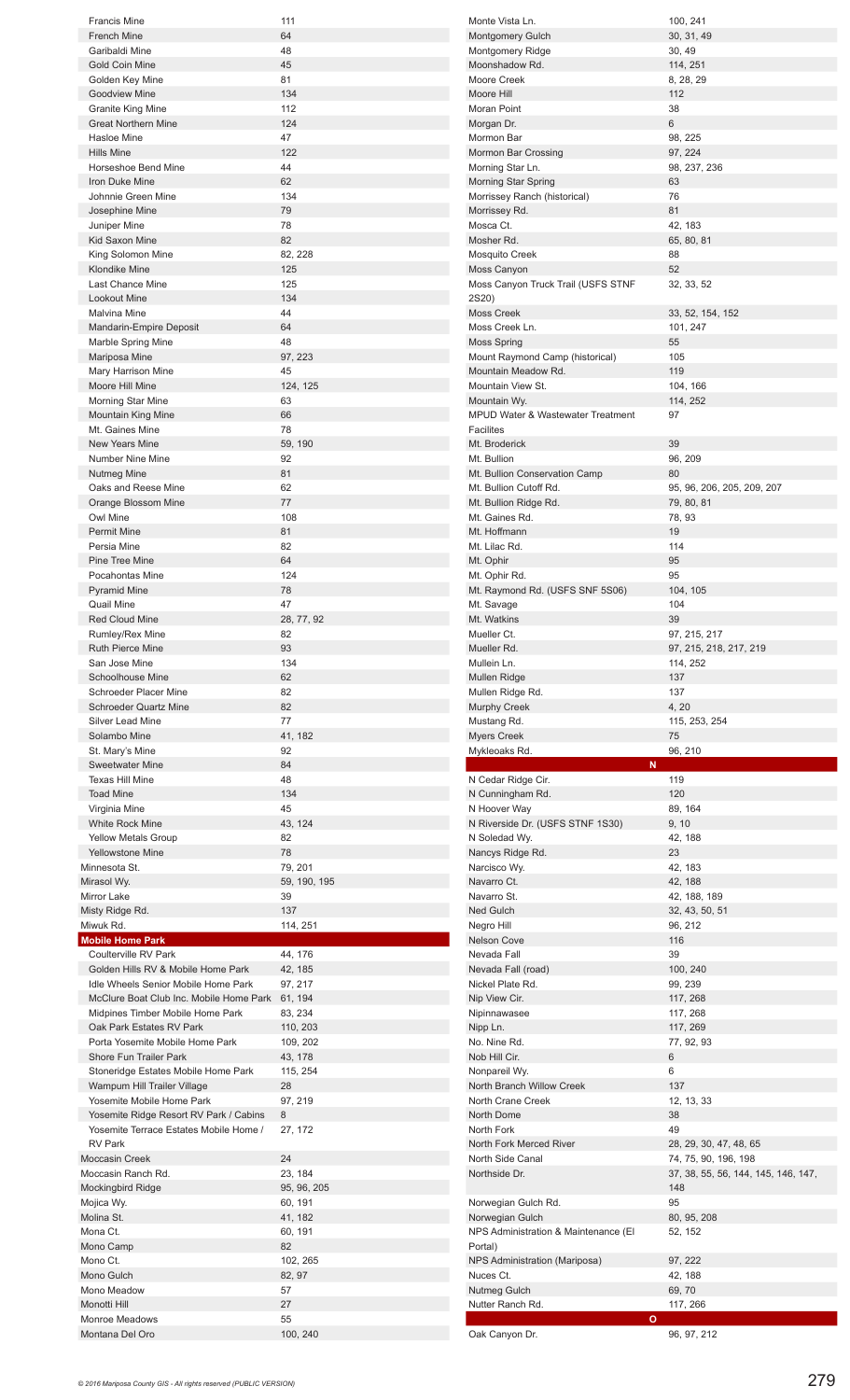| Oak Creek Ranch                                         | 94                                     | Penon Blanco Peak                                     | 24                                          |
|---------------------------------------------------------|----------------------------------------|-------------------------------------------------------|---------------------------------------------|
| Oak Dr.                                                 | 112, 248                               | Penon Blanco Point                                    | 25                                          |
| Oak Grove Rd.                                           | 114, 128, 251                          | Penon Blanco Rd.                                      | 24, 25, 42, 43, 185                         |
| Oak Grove School Rd.                                    | 128                                    | Penon Blanco Ridge                                    | 23, 24, 184                                 |
| Oak Leaf Ln.                                            | 102, 265                               | Pepito Ct.                                            | 42, 188                                     |
| Oak Ln.                                                 | 38, 145                                | Pepito Dr.                                            | 42, 188                                     |
| Oak Meadows                                             | 97                                     | Peregoy Meadow                                        | 56                                          |
| Oak Rd.                                                 | 53, 83, 156, 232, 234                  | Peregrine Ct.                                         | 99, 243                                     |
| Oak St.                                                 | 89, 164                                | Peterson Creek                                        | 117, 118, 267, 269                          |
| Oakdale Dr.                                             | 114, 252                               | Peterson Creek Rd.                                    | 117, 269                                    |
| Oakridge Ct.                                            | 44, 176                                | Petes Pond                                            | 107                                         |
| Oakridge Rd. (Coulterville)                             | 44, 176, 177                           | Picadero Wy.                                          | 60, 191                                     |
| Oakridge Rd. (Mariposa)                                 | 99, 243                                | Picture Gallery Gulch                                 | 43                                          |
| Oakwoods Ct.                                            | 94                                     | Pietra Ln.                                            | 97, 214, 215                                |
| Odom Creek                                              | 93                                     | Pigeon Flat                                           | 9                                           |
| Ofelia Ct.                                              | 25, 170                                | Pigeon Gulch                                          | 52, 53, 153, 160                            |
| <b>Off Highway Vehicle (OHV)</b>                        |                                        | <b>Pilot Peak</b>                                     | 31, 117, 267                                |
| Date Flat                                               | 46, 174                                | Pilot Peak Rd. (USFS SNF 5S12)                        | 102, 103, 118, 265                          |
| Kamook Trailhead                                        | 119                                    | <b>Pilot Peak Spring</b>                              | 31                                          |
| Lone Sequoia Trailhead                                  | 118                                    | <b>Pilot Ridge</b>                                    | 9, 10, 29, 30, 31                           |
| Lower Bridge Staging Area                               | 118                                    | Pilot Saddle (USFS SNF 5S12X)                         | 117, 118, 267                               |
| Miami Staging Area                                      | 119                                    | Pine Ave.                                             | 104, 166                                    |
| Old Converse Rd.                                        | 27, 172                                | Pine Brook Wy.                                        | 6                                           |
| Old Coulterville-Yosemite Rd.                           | 53, 158                                | Pine Canyon Rd.                                       | 82                                          |
| Old Coulterville-Yosemite Rd. (USFS STNF                | 32, 33, 51, 52, 53                     | Pine Cone Ln.                                         | 26, 171                                     |
| 1S12)                                                   |                                        | Pine Dr.                                              | 26, 171                                     |
| Old Coulterville-Yosemite Rd. (USFS STNF 29, 30, 31, 32 |                                        | Pine Lake Dr.                                         | 26                                          |
| 2S01)                                                   |                                        | <b>Pine Mountain Lake</b>                             | 6                                           |
| Old Coulterville-Yosemite Rd. (USFS STNF 53             |                                        | Pine Mtn. Dr.                                         | 6                                           |
| 2S84)                                                   |                                        | Pine Rd.                                              | 53, 156                                     |
| Old Davis Cutoff Rd.                                    | 33, 34, 53                             | Pine St.                                              | 44, 97, 104, 177, 219, 166                  |
| Old Highway North                                       | 97, 220                                | Pine Top Dr.                                          | 100, 240                                    |
| Old Highway South                                       | 97, 109, 110, 111, 112, 224, 213<br>55 | Pine Tree Ct.                                         | 94                                          |
| Old Inspiration Point<br>Old Mill Rd.                   | 100, 101, 241                          | Pinecrest Dr.<br><b>Piney Creek</b>                   | 100, 240<br>23, 42, 181, 184, 183, 185, 188 |
| Old Oak Ln.                                             | 113, 250                               | Piney Creek Rd.                                       |                                             |
| Old Orchard Ln.                                         | 100, 240, 241                          |                                                       | 42, 183, 185, 188, 189                      |
| Old Tioga Rd.                                           | 17, 18                                 | Piney Ridge<br>Pino Ct.                               | 42, 43, 188, 189<br>41, 182                 |
| Old Toll Rd.                                            | 94, 95, 208                            | Pinoche Peak                                          | 71                                          |
| <b>Oliver Creek</b>                                     | 101, 116, 247, 255                     | Pinoche Ridge                                         | 70, 71                                      |
| Oliver Creek Rd.                                        | 101, 247                               | Piute Ct.                                             | 102, 265                                    |
| <b>Olmsted Point</b>                                    | 20                                     | Placer Ln.                                            | 82, 227                                     |
| O'Neals Meadow                                          | 118                                    | Plaza Alley                                           | 92, 200                                     |
| O'Neals Meadow (USFS SNF 5S12A)                         | 118                                    | <b>Plumbar Creek</b>                                  | 83, 84, 235                                 |
| Oscar 'N Perkins Ct.                                    | 96, 212                                | Plumbar Creek Rd.                                     | 83, 235                                     |
| <b>Ostrander Rocks</b>                                  | 57                                     | Point View Dr.                                        | 6                                           |
|                                                         |                                        |                                                       |                                             |
|                                                         |                                        |                                                       |                                             |
| Our Lady Ln.                                            | 96, 111, 212, 213                      | Polly Dome                                            | 21                                          |
| <b>Owens Creek</b>                                      | 95, 109, 110, 122, 123, 130, 131, 204, | Polly Dome Lakes<br>Ponderosa Basin                   | 4, 5                                        |
| Owens Creek Rd.                                         | 202, 203<br>109                        | Ponderosa Ct.                                         | 102, 262                                    |
| <b>Owens Reservoir</b>                                  |                                        | Ponderosa Fuelbreak                                   | 102, 265                                    |
| Owl Creek                                               | 122, 131<br>85, 99, 243, 244, 239      | Ponderosa Ln.                                         | 66, 67<br>38, 145                           |
| Owl Creek Mill (historical)                             | 85                                     | Ponderosa Wy. (Coulterville/Greeley Hill)             | 26, 171                                     |
| Owl Creek Rd. & Owl Creek Rd. (Ext.)                    | 99, 243, 244                           | Ponderosa Wy. (Midpines)                              | 83, 231, 232                                |
| P                                                       |                                        | Ponderosa Wy. (USFS STNF 2S23)                        | 26, 27, 46, 172, 173                        |
| Pacific Bars Rd.                                        | 99, 238                                | Ponderosa Wy. (USFS STNF 3S07)                        | 46, 173, 174                                |
| Paddy Hill Rd.                                          | 81, 226                                | Ponds Wy.                                             | 113                                         |
| Painted Sky Dr.                                         | 6, 168                                 | Poplar Rd.                                            | 119                                         |
| Paloma Ct.                                              | 42, 183                                | Poppy Lake Rd.                                        | 100, 245, 246                               |
| Paloni Mountain                                         | 116                                    | Poppy Ranch Rd.                                       | 110, 203                                    |
| Panchito Wy.                                            | 59, 190                                | Porath Gulch                                          | 30, 49                                      |
| Panorama Cliff                                          | 57                                     | Porcupine Alley                                       | 89, 164                                     |
| Panorama Point                                          | 57                                     | Porcupine Creek                                       | 18, 19                                      |
| Paps Gulch                                              | 50                                     | Porcupine Flat                                        | 18                                          |
| Paqala Springs Rd.                                      | 98, 242                                | Portuguese Ridge                                      | 84                                          |
| Paraiso Blvd.                                           | 59, 60, 190, 191                       | Portuguese Ridge Rd. (USFS SNF 4S38)                  | 84, 85                                      |
| Paraje Wy.                                              | 59, 190                                | <b>Post Office</b>                                    |                                             |
| Parasol Ct.                                             | 41, 186                                | Catheys Valley Post Office                            | 109, 202                                    |
| Park Circle Dr.                                         | 27, 172                                | <b>Coulterville Post Office</b>                       | 44, 177                                     |
| Park Ln.                                                | 44, 176, 177                           | El Portal Post Office                                 | 53, 155                                     |
| Parker Dr.                                              | 102, 265                               | Fish Camp Post Office                                 | 104, 166                                    |
| Parkwood Dr.                                            | $\overline{7}$                         | Greeley Hill Post Office (True Value                  | 27, 172                                     |
| Parmabelle Rd.                                          | 102, 263, 265                          | Hardware)                                             |                                             |
| Parra Ct.                                               | 42, 188, 189                           | Hornitos Post Office                                  | 92, 200                                     |
| Paso Del Oso                                            | 96, 212                                | Mariposa Post Office                                  | 97, 219                                     |
| Paso Pass Rd.<br>Pauline Dr.                            | 100, 101, 116, 247, 246, 255           | Midpines Post Office                                  | 83, 231                                     |
| Pautzke Ct.                                             | 98, 99, 242, 243                       | Yosemite Lodge Post Office                            | 38, 145                                     |
|                                                         | 102, 265                               | Yosemite Valley Post Office<br><b>Pothole Meadows</b> | 38, 146<br>57                               |
| Payne Flat<br>Peachtree Bar                             | 95, 205<br>71                          | Potreo Ct.                                            | 42, 188                                     |
| Peak View Rd.                                           | 100, 115, 246, 254                     | Potreo Wy.                                            | 42, 188                                     |
| Pearce Ranch Rd.                                        | 112                                    | Pozuelo Ct.                                           | 41, 182                                     |
| Pegleg Creek                                            | 98, 99, 114, 242, 243, 237, 251        | Prairie Ln.                                           | 96, 212                                     |
| Pegleg Rd.                                              | 99, 114, 243, 251                      | Preston Rd.                                           |                                             |
| Pendola Garden Rd.                                      | 79, 94                                 | Priest Coulterville Rd.                               | 134, 135, 140, 141<br>24, 25, 26, 170       |
| Pendola Gardens                                         | 94                                     | Primrose Ln.                                          | 97                                          |
| Penescal Rd.                                            | 42, 188                                | Princeton Wy.                                         | 95, 96, 208, 206, 209                       |
| Penny Royal Ln.                                         | 82                                     | Private Dr.                                           | 6                                           |
| Penole Peak                                             | 41                                     | Profile Cliff                                         | 56                                          |
| Penole Peak Rd.                                         | 41, 186, 187                           | <b>Prospect Heights</b>                               | 6, 7                                        |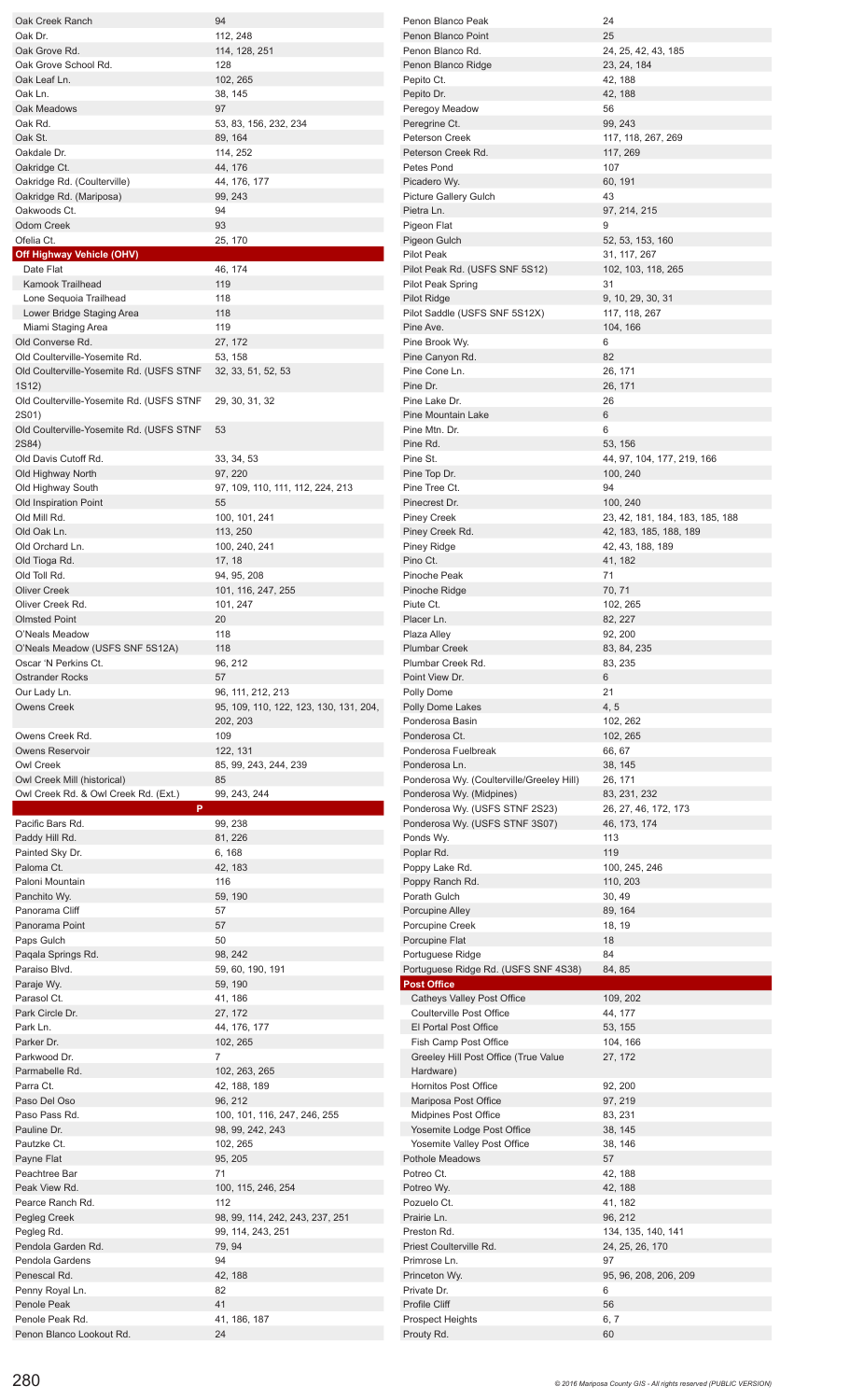| <b>Pulpit Rock</b><br>Punch Bowl Rd.                   | 55<br>6                    |
|--------------------------------------------------------|----------------------------|
| <b>Pywiack Dome</b>                                    | 21                         |
| Q<br>Quail Ct.                                         | 96, 111, 212, 213          |
| Quail Hill Rd.                                         | 114, 252                   |
| Quail Hollow Rd.                                       | 115, 253                   |
| Quail Ln.<br>Quail Meadow Ln.                          | 83, 231<br>94              |
| Quail Mine Rd.                                         | 46, 47, 174, 175           |
| Quail Ridge Dr.                                        | 99, 243, 244               |
| <b>Quail Rock Trail</b>                                | 117, 268                   |
| Quail Run Rd.<br><b>Quarter Domes</b>                  | 115, 253<br>39             |
| Quartz Mountain                                        | 65, 66, 92                 |
| <b>Quartz Rock</b>                                     | 133                        |
| Quick Ranch (historical)<br>Quiet Brook Ln.            | 126<br>42, 185             |
| R                                                      |                            |
| Raccoon Rd.                                            | 89, 164                    |
| <b>Rail Creek</b><br>Rail Road                         | 73<br>53, 156              |
| Railroad Ave.                                          | 104, 166                   |
| Rainbow Fall                                           | 100, 240                   |
| Rainbow Rd.<br><b>Rainbow View</b>                     | 102, 263<br>55             |
| Rainbow View Rd.                                       | 100, 240                   |
| <b>Rainier Creek</b>                                   | 104, 105                   |
| Ramblin Rd.                                            | 114                        |
| Ramos Creek<br>Ramsden Rd.                             | 41, 182<br>112             |
| Ranch Rd.                                              | 64                         |
| Rancheria Creek                                        | 82                         |
| Rancheria Creek Rd.                                    | 82                         |
| Rancheria Flat<br>Rancheria Flat Ct.                   | 52, 153<br>52, 154         |
| Rancheria Flat Rd.                                     | 52, 154, 153               |
| Ranchito Dr.                                           | 59, 60, 190, 191, 192, 195 |
| Rancho del Oro Gulch                                   | 43                         |
| Rancho Vista Dr.<br>Randack Rd.                        | 114<br>100, 240            |
| Ranger Ct.                                             | 61, 194                    |
| <b>Ranger Station</b>                                  |                            |
| Army Corps of Engineers - H.V. Eastman<br>Lake         | 142                        |
|                                                        |                            |
| Groveland Ranger District Office                       | 7                          |
| Sierra National Forest Mariposa Office                 | 97, 219                    |
| Yosemite - Arch Rock Park Entrance                     | 54                         |
| Yosemite - Badger Pass Ranger Station                  | 55                         |
| (Winter Only)<br>Yosemite - Big Oak Flat Park Entrance | 12                         |
| & District Ranger Office                               |                            |
| Yosemite - Valley District Office / Ranger             | 38, 145                    |
| Station<br>Yosemite - Wawona / South Park Entrance     | 104                        |
| Yosemite - Wawona District Ranger Office               | 88, 163                    |
| Raster Gulch                                           | 94, 95, 204                |
| Rastro Wy.                                             | 59, 60, 190, 191           |
| Rattlesnake Creek<br><b>Rattlesnake Gulch</b>          | 24<br>107                  |
| Raven Wy.                                              | 42, 185                    |
| Raynor (Baxter) Ranch (historical)                     | 140                        |
| Raynor Creek                                           | 125, 134, 135, 141         |
| Raynor Ranch Rd.<br>Red Bud Ln.                        | 139, 140<br>52, 154, 153   |
| Red Cedar Ct.                                          | 82                         |
| Red Cloud Dr.                                          | 27, 172                    |
| Red Cloud Mine Rd.                                     | 27, 172                    |
| Red Cloud Mine Rd. (USFS STNF 2S18)<br>Red Flat Rd.    | 27, 28<br>27               |
| Red Hawk Ln.                                           | 98, 242                    |
| Red Ibis Ct.                                           | 102, 264                   |
| <b>Red Mountain</b><br><b>Red Rock Falls</b>           | 128<br>119                 |
| Reiff Wy.                                              | 26, 171                    |
| <b>Ribbon Creek</b>                                    | 36, 37, 56                 |
| <b>Ribbon Fall</b>                                     | 37                         |
| Ribbon Fall (road)<br><b>Ribbon Meadow</b>             | 100, 240<br>36             |
| Rich Gulch Dr.                                         | 41, 187                    |
| Ridge Ct.                                              | 99, 244                    |
| Ridge Top Rd.                                          | 100, 245<br>6              |
| Ridgecrest Wy.<br>Rifle Rd.                            | 137                        |
| <b>Riley Ridge</b>                                     | 40                         |
| Riley Ridge Rd.                                        | 40                         |
| Rim Truck Rd.<br>Rincon Ct.                            | 6, 7                       |
| Rising Hill Cir.                                       | 59, 190, 195<br>6          |
| Riven Rock Rd.<br>River Dr.                            | 113<br>104, 166            |

| River Haven Dr.                                                    | 115                      |
|--------------------------------------------------------------------|--------------------------|
| River Rd.                                                          | 89, 164                  |
| River St.                                                          | 89, 165                  |
| River View Ln.                                                     | 52, 153                  |
| Riverview Ln.                                                      | 89, 164                  |
| Road Runner Ln.                                                    | 137                      |
| Robin Ln.                                                          | 89, 165                  |
| Robinson Rd.                                                       | 90, 198                  |
| Rock Canyon Wy.                                                    | 6                        |
| Rock Ct.                                                           | 6                        |
| Rock Hammer Rd.                                                    | $\overline{7}$           |
| Rock Spring Ln.                                                    | 112                      |
| <b>Rocky Gulch</b>                                                 | 64, 79                   |
| Rocky Hollow Ln.                                                   | 114, 115                 |
| <b>Rocky Point</b>                                                 | 37                       |
| Rocky Rd.                                                          | 53, 156                  |
| Rodina Dr.                                                         | 23, 181                  |
| Roger Creek                                                        | 42, 188, 189             |
| Rolling Woods Dr.                                                  | $\overline{7}$           |
| Romero St.                                                         | 59, 190                  |
| Romine Rd.<br>Rosa Ct.                                             | 117, 269<br>42, 183      |
| Rosa Linda Ct.                                                     | 59, 190                  |
| Rosetta Ct.                                                        | 6                        |
| <b>Round Hills</b>                                                 | 123, 124                 |
| Roundtree Saddle                                                   | 101                      |
| Roundtree Saddle Rd. (USFS SNF 5S03)                               | 101                      |
| Royal Arch Cascade                                                 | 38, 147                  |
| Royal Arch Creek                                                   | 38, 147                  |
| Royal Arches                                                       | 38, 147                  |
| Royal Arches (road)                                                | 100, 241                 |
| Royal Oaks Ct.                                                     | 112                      |
| Royal Ridge Rd.                                                    | 114, 252                 |
| Rumley Mine Rd.                                                    | 82                       |
| <b>Rush Creek</b>                                                  | 12, 87, 88, 162          |
| s                                                                  |                          |
| S Cedar Ridge Cir.                                                 | 119                      |
| S Hells Hollow Rd.                                                 | 6, 26                    |
| S Hoover Wy.                                                       | 89, 164                  |
| S Ponderosa Wy. (USFS STNF 1S07)                                   | 6, 168, 169              |
| S Riverside Dr. (USFS STNF 1S30B)                                  | 9, 10                    |
| S Santa Fe Av.                                                     | 138                      |
| S Soledad Wy.                                                      | 42, 188                  |
| Saddle Hill Rd.                                                    | 52, 154                  |
| Salamander Dr.                                                     | 81, 226                  |
|                                                                    |                          |
| Salinas St.                                                        | 41, 182                  |
| <b>Sand Creek</b>                                                  | 95, 96, 206, 207         |
| Sandean Ln.                                                        | 6                        |
| Santa Cruz Mountain                                                | 92                       |
| Santa Fe Av. (South)                                               | 138                      |
| Savages Trading Post (historical)<br>Sawmill Gulch                 | 69<br>82                 |
| Sawmill Mountain                                                   | 11                       |
| Sawmill Mtn. Rd. (USFS STNF 1S03)                                  | 10, 11                   |
| Sawmill Springs Rd.                                                | 102, 265                 |
| Saxon Creek                                                        | 67, 82                   |
| Scenic Dr.                                                         | 26                       |
| Schafer Rd.                                                        | 98, 242                  |
| Schilling Rd.                                                      | 45, 46, 63, 64, 173, 174 |
| <b>School</b>                                                      |                          |
| Camp Green Meadows / Jack L. Boyd                                  | 104                      |
| Outdoor School                                                     |                          |
| Catheys Valley Preschool                                           | 109, 202                 |
| Coulterville High School                                           | 44, 177                  |
| El Portal Child Development Center                                 | 52, 153                  |
| El Portal High School                                              | 52, 153                  |
| Gold Rush Charter School                                           | 27, 172                  |
| Greeley Hill Building Blocks Preschool                             | 27, 172                  |
| Greeley Hill Christian Academy                                     | 27, 172                  |
| Greeley Hill Elementary School (Closed)                            | 27, 172                  |
| Hornitos Elementary School (Closed)                                | 92, 200                  |
| Kiwanis Preschool Academy                                          | 100, 240                 |
| Lake Don Pedro Building Blocks Preschool                           | 41, 187                  |
| Lake Don Pedro Elementary School<br>Lake Don Pedro High School &   | 41, 187<br>42, 188       |
| <b>Community Day School</b>                                        |                          |
| Mariposa Children's Center                                         | 97, 217                  |
| Mariposa Cooperative Preschool                                     | 114, 252                 |
| Mariposa County School District Main                               | 97, 220                  |
| Office                                                             |                          |
| Mariposa Elementary School                                         | 97, 222                  |
| Mariposa High School                                               | 97, 221                  |
| Mariposa Middle School (Closed) / Sierra                           | 98, 242                  |
| Home School / Mountain Community                                   |                          |
| School / Jessie B. Fremont Day School /                            |                          |
| Juvenile Hall Community School                                     |                          |
| Seventh Day Adventist Private School                               | 97, 220                  |
| Sierra Foothill Charter School                                     | 109, 202                 |
| Spring Hill High School (Closed)                                   | 97                       |
| Summit Christian School<br><b>Victory Baptist Christian School</b> | 115, 253<br>97, 214      |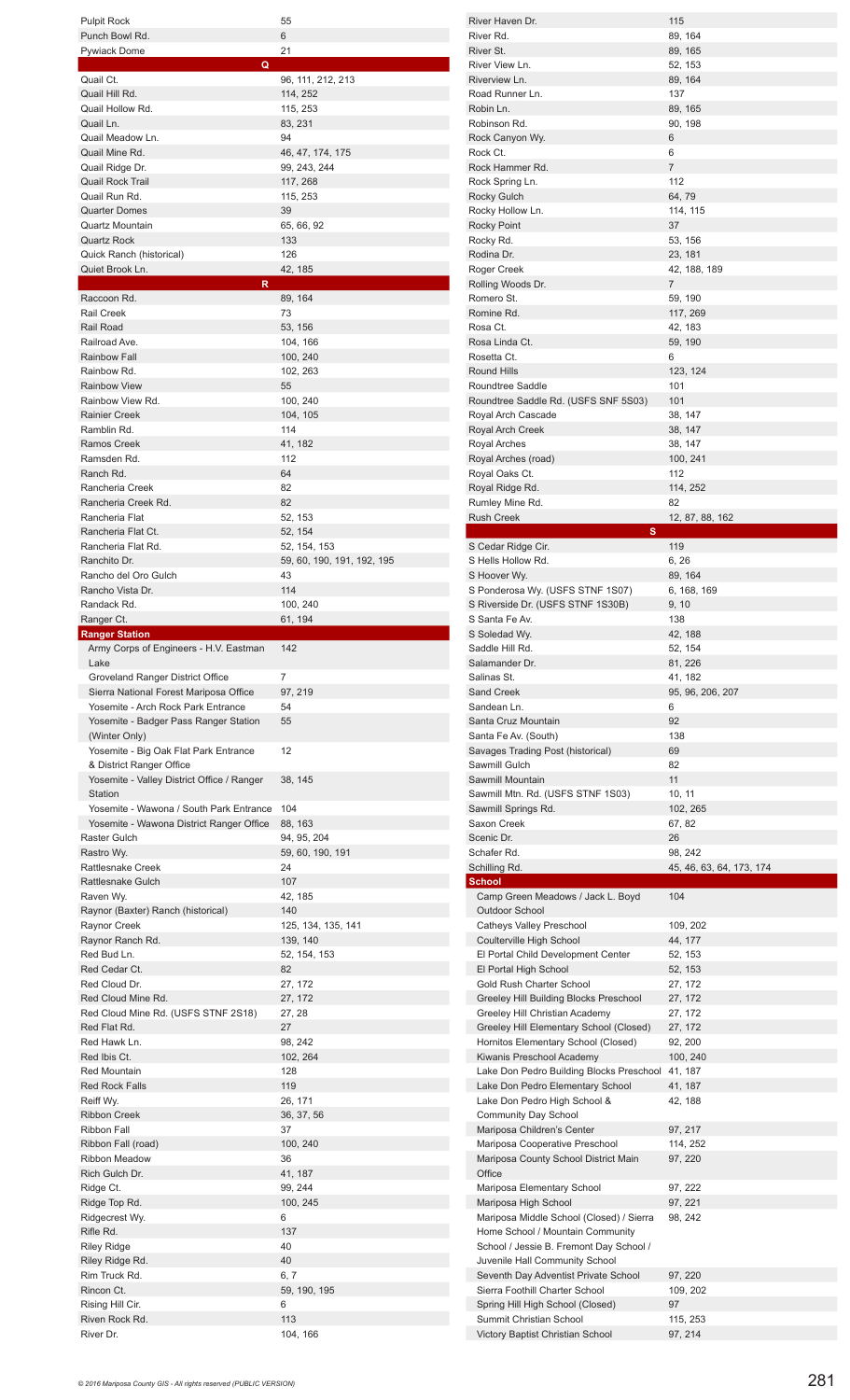| Wawona Elementary School                                                                                                       | 89, 164                                | Snyder Gulch                                 | 69, 70, 84, 256, 257, 258                     |
|--------------------------------------------------------------------------------------------------------------------------------|----------------------------------------|----------------------------------------------|-----------------------------------------------|
| Woodland Elementary School                                                                                                     | 114, 252                               | Snyder Ridge                                 | 85, 259                                       |
| Yosemite National Park Valley School                                                                                           | 38, 145                                | Snyder Ridge Rd.                             | 70, 84, 85, 257, 258, 259                     |
| School House Rd.                                                                                                               | 109, 110, 202                          | Soap Stone Ridge Rd. (USFS STNF 2S03)        | 32, 49, 50, 51                                |
| School Ln.                                                                                                                     | 95, 208                                | Soapstone Ridge                              | 50                                            |
| Scotch Gulch                                                                                                                   | 45, 46, 63                             | Solambo Mine Rd.                             | 22, 41, 180, 182                              |
| <b>Scott Creek</b>                                                                                                             | 29                                     | Soldier Creek                                | 11                                            |
| Scott Rd.                                                                                                                      | 84, 258, 260                           | Soledad Wy. (North)                          | 42, 188                                       |
| Scott Ridge                                                                                                                    | 29                                     | Soledad Wy. (South)                          | 42, 188                                       |
| Scott's Sawmill (historical)                                                                                                   | 84                                     | Solomon Gulch                                | 64, 65                                        |
| Scrubby Oak Rd.                                                                                                                | 111, 213                               | Solomon Gulch Rd.                            | 64, 65                                        |
| SDA Camp Rd.                                                                                                                   | 89, 165                                | Songbird Ln.                                 | 117, 268                                      |
| Sebastopol Rd.                                                                                                                 | 98, 99, 242, 243                       | Sonny Meadows                                | 102, 103, 117, 118, 267                       |
| <b>Second Creek</b>                                                                                                            | 23, 181, 184                           | South Bear Creek Dr.                         | 120, 121                                      |
| Second Garrotte Ridge                                                                                                          | 6                                      | South Fork Cathedral Creek                   | $\overline{4}$                                |
| Second Garrotte Ridge Rd. (USFS STNF                                                                                           | 6, 168                                 | South Fork Dry Creek                         | 74, 75                                        |
| 1S37)                                                                                                                          |                                        | South Fork Merced River                      | 69, 70, 71, 72, 87, 88, 89, 164, 165,         |
| <b>Sentinel Creek</b>                                                                                                          | 37, 38, 57                             |                                              | 162, 163                                      |
| <b>Sentinel Dome</b>                                                                                                           | 57                                     | South Fork Tuolumne River                    | 8, 9, 10, 11, 12, 13, 14, 15, 16, 35          |
| Sentinel Dome (road)                                                                                                           | 100, 240                               | Southside Dr.                                | 37, 38, 55, 56, 145, 146, 148                 |
| Sentinel Fall                                                                                                                  | 38                                     | Spaulding Rd.                                | 96, 211                                       |
| <b>Sentinel Rock</b>                                                                                                           | 38                                     | Specimen Gulch                               | 96, 212                                       |
| Serenity Ln.                                                                                                                   | 117, 268                               | Specimen Springs                             | 137                                           |
| Serpentine Rd.                                                                                                                 | 97                                     |                                              | 105                                           |
|                                                                                                                                | 102, 265                               | Speckerman Mountain                          | 102, 264                                      |
| Shade Tree Ct.                                                                                                                 |                                        | Speckled Ct.                                 |                                               |
| Shanahan Flat                                                                                                                  | 6                                      | Spelt Rd.                                    | 89, 164                                       |
| Shanghai Ridge                                                                                                                 | 94                                     | Spencers Mill Ln.                            | 81, 82                                        |
| Shany Creek Rd.                                                                                                                | 117, 267                               | <b>Split Pinnacle</b>                        | 37                                            |
| Sharp Ln.                                                                                                                      | 115, 253                               | Split Rock                                   | 127                                           |
| Sheep Gap                                                                                                                      | 111                                    | <b>Split Rock Creek</b>                      | 127, 136                                      |
| Sheepcamp Spring                                                                                                               | 92                                     | Sprague Rd. (East)                           | 6, 7                                          |
| <b>Sherlock Creek</b>                                                                                                          | 65, 80, 81, 226                        | Spriggs Ln.                                  | 97, 215                                       |
| Sherlock Rd.                                                                                                                   | 81, 82, 226                            | <b>Spring Creek</b>                          | 98, 112, 113, 242, 248, 249, 250              |
| <b>Sheriff</b>                                                                                                                 |                                        | Spring Creek Dr.                             | 113, 250                                      |
| Sheriff's Dispatch & Main Office                                                                                               | 97, 220                                | Spring Ct.                                   | 99, 243                                       |
| Sheriff's Office Substation - Don Pedro                                                                                        | 60, 192                                | <b>Spring Gulch</b>                          | 43                                            |
| Sheriff's Office Substation - Greeley Hill                                                                                     | 26                                     | Spring Gulch Rd.                             | 43                                            |
| Sherrod Rd.                                                                                                                    | 99, 244                                | Spring View Ct.                              | 98, 242                                       |
| Shetland Ln.                                                                                                                   | 27, 172                                | Spring Water Wy.                             | 98, 242                                       |
| Shingle Hill                                                                                                                   | 28                                     | Spruce Ct.                                   | 53, 156                                       |
| Shooting Star Rd.                                                                                                              | 94                                     | Squaw Hill                                   | 101                                           |
| Short Line Rd. (USFS STNF 1S37Y)                                                                                               | $\overline{7}$                         | <b>Squirrel Creek</b>                        | 87, 88, 162                                   |
| Shoshone Rd.                                                                                                                   | 102, 265                               | St. Andrews Rd.                              | 97, 218                                       |
| Shultz Mountain                                                                                                                | 108, 109                               | St. Catherine St.                            | 92, 200                                       |
| Shy Fox Ln.                                                                                                                    | 27, 172                                | St. Catherine's Catholic Church (historical) | 92, 200                                       |
| Sierra Circle                                                                                                                  | 38, 148                                |                                              | 97, 223                                       |
|                                                                                                                                |                                        | St. Joseph's Catholic Church (historical)    |                                               |
| Sierra Dr.                                                                                                                     | 26, 171                                | Stage Coach Rd.                              | 117, 266                                      |
| Sierra Pines Dr.                                                                                                               | 100, 240, 245, 246                     | <b>Staircase Fall</b>                        | 100, 240, 245                                 |
| Sierra Point                                                                                                                   | 38                                     | <b>Staircase Falls</b>                       | 38, 148                                       |
| Sierra Vista Wy.                                                                                                               | 114, 252                               | Standen Park Rd.                             | 97, 216, 217, 219                             |
| Siesta Lake                                                                                                                    | 16                                     | <b>Stanford Point</b>                        | 55                                            |
| Silva Rd.                                                                                                                      | 98, 99, 242, 243, 237, 238             | State Route 41                               | 104, 118, 119, 166, 167                       |
|                                                                                                                                | 39                                     | State Route 49 N                             | 24, 25, 44, 45, 63, 64, 79, 80, 95, 96,       |
| Silver Apron                                                                                                                   |                                        |                                              |                                               |
|                                                                                                                                | 112, 113, 126, 249                     |                                              | 97, 176, 177, 201, 208, 209, 210, 211,        |
|                                                                                                                                | 94                                     |                                              | 214, 215, 217, 219                            |
|                                                                                                                                | 97                                     | State Route 49 S                             | 97, 98, 99, 100, 101, 114, 115, 116,          |
| Silver Doctor Ct.                                                                                                              | 102, 264                               |                                              | 117, 223, 224, 225, 242, 243, 244,            |
|                                                                                                                                | 118                                    |                                              | 247, 246, 252, 253, 254, 266, 267,            |
| Silver Ln.                                                                                                                     | 113                                    |                                              | 268                                           |
|                                                                                                                                | 117, 268                               | State Route 120                              | 6, 7, 8, 9, 10, 11, 12                        |
| Silver Spur Ct.                                                                                                                | 117, 268                               | State Route 132                              | 41, 42, 43, 44, 58, 59, 186, 187, 183,        |
|                                                                                                                                | 117, 268                               |                                              | 185, 188, 178, 179, 176                       |
|                                                                                                                                |                                        | State Route 140                              |                                               |
| <b>Silver Strand Fall</b>                                                                                                      | 100, 240, 241<br>55                    |                                              | 50, 51, 52, 53, 67, 68, 69, 82, 83, 95,       |
| <b>Silver Strand Falls</b>                                                                                                     |                                        |                                              | 96, 97, 98, 108, 109, 110, 120, 121,          |
| Silvertip Ln.                                                                                                                  | 104, 166                               |                                              | 122, 150, 151, 156, 157, 152, 153,            |
| Sims Cove                                                                                                                      | 70                                     |                                              | 160, 228, 229, 231, 232, 234, 235,            |
| <b>Skelton Creek</b>                                                                                                           | 84, 85, 260, 261                       |                                              | 204, 205, 212, 218, 219, 220, 222,            |
| Skunk Gulch                                                                                                                    | 48, 49                                 |                                              | 223, 236, 202, 203                            |
| Silver Bar Rd.<br>Silver Bush Pl.<br>Silver Creek Rd.<br>Silver Knob<br>Silver Spur Cir.<br>Silver Spur Trail<br>Sky Ranch Ln. | 119                                    | Steller's Jay Ln.                            | 100, 246                                      |
| Skyridge Dr. (Lower)                                                                                                           | 6                                      | Sterling Ct.                                 | 99, 239                                       |
| Skyridge Dr. (Upper)                                                                                                           | 6                                      | Stewart Ln.                                  | 27, 172                                       |
| Slate Gulch                                                                                                                    | 93, 108                                | <b>Stockton Creek</b>                        | 83, 97, 98, 234, 224, 236                     |
| Slate Gulch Rd.                                                                                                                | 93, 108                                | Stockton Creek Rd.                           | 97, 98, 224                                   |
| Slaughterhouse Rd.                                                                                                             | 97, 98, 236                            | Stockton Creek Reservoir                     | 97                                            |
| Smith Creek                                                                                                                    | 26, 27, 28, 172                        | <b>Stockton Ridge</b>                        | 97                                            |
| Smith Peak                                                                                                                     | $\overline{7}$                         | Stockton St.                                 | 44, 176                                       |
| Smith Peak Lookout Rd. (USFS STF 1S16)                                                                                         | 7, 8, 27                               | Stonecrest Dr.                               | 26, 171                                       |
| Smith Rd.                                                                                                                      | 97, 215, 218, 217, 219                 | Stonehouse                                   | 110                                           |
| Smith Ridge                                                                                                                    | 28                                     | Stoneman Meadow                              | 38, 147                                       |
| Smith Station Rd. (J132)                                                                                                       | 7, 27                                  | Stoneman Straightaway                        | 38, 148, 149                                  |
| Smither Rd. (USFS SNF 5S46)                                                                                                    | 100, 241                               | Stoney Oak Rd.                               | 42, 185                                       |
|                                                                                                                                | 111                                    | <b>Stony Creek</b>                           | 90, 198                                       |
| Snake Pl.                                                                                                                      | 137                                    |                                              |                                               |
|                                                                                                                                |                                        | Stout Ln.                                    | 26, 171                                       |
| Sno-Flake Ln.                                                                                                                  | 117, 269                               | <b>Strawberry Creek</b>                      | 73                                            |
| Snow Creek                                                                                                                     | 19, 20, 39, 84, 85, 99, 100, 243, 240, | <b>Streeter Mountain</b>                     | 114, 251                                      |
| Smoky Mountain                                                                                                                 | 244, 239                               | Streeter Mtn. Rd.                            | 99, 114, 244, 251, 252                        |
| Snow Creek Fall                                                                                                                | 100, 241                               | <b>Striped Rock</b>                          | 113                                           |
| Snow Creek Falls                                                                                                               | 39                                     | <b>Striped Rock Creek</b>                    | 113, 127, 128, 137, 249                       |
| Snow Creek Rd.                                                                                                                 | 99, 243, 244                           | Stroming Rd.                                 | 97, 222                                       |
| Snow Flat<br>Snyder Creek Dr.                                                                                                  | 20<br>69, 70, 84, 256, 257, 258        | Stumpfield Mountain<br>Stumpfield Mtn. Rd.   | 115, 254<br>100, 115, 116, 129, 246, 254, 255 |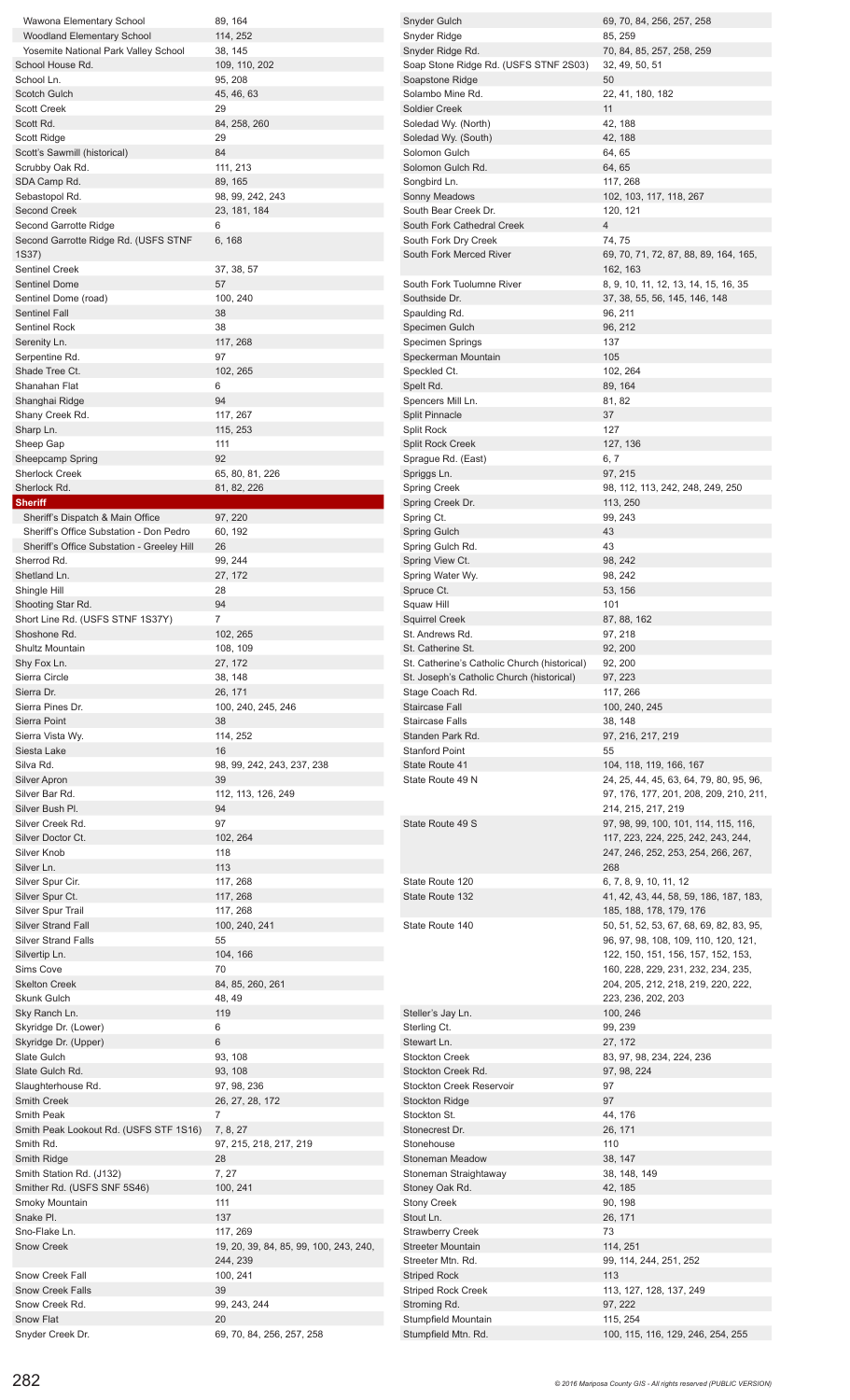| <b>Sugar Pine</b>                                                   | 119                                    |
|---------------------------------------------------------------------|----------------------------------------|
| Sugar Pine Dr.                                                      | 26, 171                                |
|                                                                     |                                        |
| Sugar Pine Rd. (USFS SNF 6S90)                                      | 119                                    |
| Sugarpine Pl.                                                       | 89, 164                                |
| Sugarpine Rd. (USFS STNF 11567)                                     | 51, 52, 150, 151                       |
| Sullivan Rd.                                                        | 113, 249                               |
| Summit Inn (historical)                                             | 98, 236                                |
| <b>Summit Meadow</b>                                                | 55                                     |
| Summit Rd.                                                          | 103, 104, 166                          |
| Sun Sun Wu Co. (historical)                                         | 44, 177                                |
| <b>Sunrise Creek</b>                                                | 39                                     |
| Sunrise Lakes                                                       | 20, 21                                 |
| Sunrise Ln.                                                         | 98, 237, 236                           |
| Sunset Dr.                                                          | 101                                    |
| Sunset Oaks Ln.                                                     | 23, 181                                |
| <b>Sweetwater Creek</b>                                             | 68, 69, 84                             |
| <b>Sweetwater Point</b>                                             | 84                                     |
| Sweetwater Ridge                                                    | 68                                     |
| Sweetwater Ridge Rd. (USFS SNF 3S12)                                | 68, 83                                 |
| <b>Swimming Hole</b>                                                |                                        |
| Cable Rock (swimming hole)                                          | 67                                     |
| Diana Falls (swimming hole)                                         | 28                                     |
| North Fork Merced River (20 foot falls/                             | 65                                     |
| swimming hole)                                                      |                                        |
|                                                                     | 67                                     |
| Octagon 1 (swimming hole)                                           |                                        |
| Octagon 2 (swimming hole)                                           | 67                                     |
| Paradise (swimming hole)                                            | 52                                     |
| The Hornet (swimming hole)                                          | 82, 228                                |
| т                                                                   |                                        |
| <b>Table Mountain</b>                                               | 140                                    |
| Table Top Mountain                                                  | 90, 198                                |
| <b>Taft Point</b>                                                   | 56                                     |
| <b>Tamarack Creek</b>                                               | 35, 54                                 |
| <b>Tamarack Flat</b>                                                | 35                                     |
| Tamarack Flat Rd.                                                   | 34, 35                                 |
| Tanager Ln.                                                         | 95, 204                                |
| Tecoya Rd.                                                          | 38, 146                                |
| <b>Telegraph Hill</b>                                               | 66                                     |
| Telegraph Rd.                                                       | 65, 66, 81                             |
| <b>Temperance Creek</b>                                             | 61, 62                                 |
| Tenaya Canyon                                                       | 39                                     |
| Tenaya Creek                                                        | 5, 20, 21, 38, 39, 147                 |
| Tenaya Lake                                                         | 20                                     |
| Tenaya Peak                                                         | 21                                     |
| Tenaya Trail                                                        | 97, 112, 224, 248                      |
| Tenaya Wy.                                                          | 113, 250                               |
|                                                                     |                                        |
| Tenaya Wy. (YNP)                                                    | 38, 145                                |
| Tennessee St.                                                       | 79, 201                                |
|                                                                     |                                        |
| Terrace View Ln.                                                    | 97, 215                                |
| <b>Texas Hill</b>                                                   | 48                                     |
| Texas Hill Rd.                                                      | 46, 47, 174, 175                       |
| Texas Hill Rd. (USFS STNF 4685)                                     | 47, 48, 175                            |
| The Cascades                                                        | 35                                     |
| The Fissures                                                        | 56                                     |
| The Platform                                                        | 83                                     |
| The Rostrum                                                         | 54                                     |
| <b>Three Brothers</b>                                               | 37                                     |
| <b>Three Buttes</b>                                                 | 107                                    |
| Three Springs Rd.                                                   | 119                                    |
| Thunder Rd.                                                         | 109                                    |
| Thunderhead Dr.                                                     | 117, 268                               |
| Timberloft                                                          | 118                                    |
| Timberloft Cutoff (USFS SNF 6S09A)                                  | 118                                    |
| Timbrush Fuelbreak                                                  | 46, 47, 65, 174                        |
| Tinker's Penny Ln.                                                  | 109                                    |
| Tioga Rd.                                                           | 5, 15, 16, 17, 18, 19, 20, 21, 33, 34, |
|                                                                     | 35                                     |
| Tip Top Rd.                                                         | 100, 115, 245, 246, 254                |
| Toledo (site)                                                       | 92                                     |
| <b>Toledo Gulch</b>                                                 | 91, 92, 106                            |
| <b>Toledo Pond</b>                                                  | 92                                     |
| Tolladay Hill Rd.                                                   | 119                                    |
| Tolladay Rd.                                                        | 119                                    |
| Torito Wy.                                                          | 59, 190                                |
|                                                                     |                                        |
| Torre Dr.                                                           | 60, 191, 192                           |
| Totokon Rd.                                                         | 112, 248                               |
| Toyon Ct.                                                           | 98, 242                                |
| Toyon Dr.                                                           | 98, 242                                |
| <b>Trabucco Creek</b>                                               | 82, 83, 228, 229                       |
| <b>Trabucco Flat</b>                                                | 111                                    |
| <b>Trabucco Gardens</b>                                             | 79                                     |
| Trabucco Ranch Rd.                                                  | 79                                     |
| Trabucco St.                                                        | 97, 223                                |
| Tracy Rd.                                                           | 113, 250                               |
| Trailer Ct.                                                         | 52, 53, 153, 160                       |
| <b>Trailhead</b>                                                    |                                        |
| Carlon Trailhead                                                    | 12                                     |
| Chilnualna Falls Trailhead                                          | 89, 165                                |
| Diana Pools Trailhead                                               | 29                                     |
| Four Mile Trailhead<br>Glacier Point to Illilouette Falls Trailhead | 37<br>38, 148                          |

| Glacier Point to Little Yosemite Valley<br><b>Trailhead</b>                                                                                                   | 38, 148                                 |
|---------------------------------------------------------------------------------------------------------------------------------------------------------------|-----------------------------------------|
| Hanby Trailhead                                                                                                                                               | 7                                       |
| <b>Hite Cove Trailhead</b>                                                                                                                                    | 69                                      |
| Illilouette Falls, Little Yosemite Valley,                                                                                                                    | 38, 149                                 |
| Merced Lake, or Sunrise Creek Trailhead<br>Lewis Creek Trailhead                                                                                              | 119                                     |
| Lost Bear Meadow / Ostrander Lake                                                                                                                             | 56                                      |
| Trailhead                                                                                                                                                     |                                         |
| Lower Yosemite Fall Trailhead<br>Lukens Lake Trailhead                                                                                                        | 38, 145<br>17                           |
| Mariposa Grove Trailhead                                                                                                                                      | 104                                     |
| May Lake Trailhead                                                                                                                                            | 20                                      |
| <b>McGurk Meadow Trailhead</b><br>Merals Pool Trailhead                                                                                                       | 56                                      |
| Mirror Lake & Snow Creek Trailhead                                                                                                                            | 8<br>38, 149                            |
| Mono Meadow Trailhead                                                                                                                                         | 57                                      |
| Murphy Creek Trailhead                                                                                                                                        | 20                                      |
| Pohono Trail from Glacier Point Trailhead<br>Pohono Trail from Wawona Tunnel<br><b>Trailhead</b>                                                              | 38, 148<br>55                           |
| Porcupine Creek Trailhead                                                                                                                                     | 19                                      |
| Rockslides Trailhead<br>Sentinel Dome / Pohono Trailhead from                                                                                                 | 37<br>57                                |
| <b>Taft Point</b>                                                                                                                                             |                                         |
| Snow Creek Trailhead                                                                                                                                          | 19                                      |
| South Fork Tuolumne River Trailhead                                                                                                                           | 35                                      |
| <b>Stockton Creek Preserve Trailhead</b><br>Sunrise Lakes / Clouds Rest Trailhead                                                                             | 97<br>20                                |
| <b>Tamarack Creek Trailhead</b>                                                                                                                               | 35                                      |
| Ten Lakes / Yosemite Creek Trailhead                                                                                                                          | 18                                      |
| <b>Tuolumne Grove Trailhead</b><br>Vernal Fall, Nevada Fall, and John Muir                                                                                    | 33<br>38, 149                           |
| Trailhead                                                                                                                                                     |                                         |
| <b>Washburn Point Trailhead</b>                                                                                                                               | 57                                      |
| Wawona Point Trailhead                                                                                                                                        | 88, 163                                 |
| Yosemite Falls Trailhead<br><b>Tresidder Peak</b>                                                                                                             | 37, 144<br>21                           |
| Triangle Park Rd.                                                                                                                                             | 100, 101, 241, 247, 246                 |
| Triangle Rd.                                                                                                                                                  | 83, 98, 99, 100, 101, 234, 235, 240,    |
| Trishs Moon Rd.                                                                                                                                               | 241, 247, 239, 246, 237, 238<br>99, 238 |
| Trower Rd.                                                                                                                                                    | 110, 203                                |
| Trumbull Peak                                                                                                                                                 | 51                                      |
| Tulipan Wy.<br>Tuolumne Camp (historical)                                                                                                                     | 42, 183<br>11                           |
|                                                                                                                                                               |                                         |
| Tuolumne Falls                                                                                                                                                | 5                                       |
|                                                                                                                                                               | 33                                      |
|                                                                                                                                                               | 12, 143                                 |
|                                                                                                                                                               | 12, 13, 33, 143<br>4                    |
|                                                                                                                                                               | 4, 5, 7, 8, 9                           |
| <b>Tuolumne Grove</b><br>Tuolumne Grove Rd.<br>Tuolumne Grove Rd. (old road)<br>Tuolumne Peak<br><b>Tuolumne River</b><br>Turner (Johnson) Ranch (historical) | 133                                     |
| Turner Ridge<br>Turtleback Dome                                                                                                                               | 88<br>54                                |
| Turtleback Dome Rd.                                                                                                                                           | 54                                      |
|                                                                                                                                                               | 33                                      |
| <b>Twin Bridges</b><br>Twin Gulch<br>Twin Oaks Rd.                                                                                                            | 40<br>98, 236                           |
| Twin Peaks                                                                                                                                                    | 101                                     |
| U                                                                                                                                                             |                                         |
| Union Point                                                                                                                                                   | 38                                      |
| Upper Yosemite Fall<br>USFS SNF 2S61                                                                                                                          | 38, 145<br>46, 174                      |
|                                                                                                                                                               | 51, 69, 70, 150, 257                    |
|                                                                                                                                                               | 70, 257                                 |
|                                                                                                                                                               | 69, 70, 256, 257<br>70, 257             |
| USFS SNF 3S02 (Hites Cove Rd.)<br>USFS SNF 3S02A<br>USFS SNF 3S02B<br>USFS SNF 3S02C<br>USFS SNF 3S02D                                                        | 70                                      |
| USFS SNF 3S04 (Ferguson Ridge Rd.)                                                                                                                            | 68, 69, 84                              |
| USFS SNF 3S04A<br>USFS SNF 3S04B                                                                                                                              | 68, 69<br>69                            |
|                                                                                                                                                               | 69, 256                                 |
| USFS SNF 3S06<br>USFS SNF 3S07                                                                                                                                | 69                                      |
| USFS SNF 3S12 (Sweetwater Ridge Rd.)                                                                                                                          | 68, 83                                  |
| USFS SNF 3S12A<br>USFS SNF 3S23                                                                                                                               | 68<br>69                                |
| USFS SNF 3S23X                                                                                                                                                | 69                                      |
|                                                                                                                                                               | 70                                      |
| USFS SNF 3S26A<br>USFS SNF 3S28<br>USFS SNF 3S28A                                                                                                             | 84, 85, 258, 259, 261<br>85, 259        |
|                                                                                                                                                               | 84, 85, 258, 260, 261                   |
|                                                                                                                                                               | 53, 54, 71, 72, 161                     |
|                                                                                                                                                               | 68, 69<br>69                            |
| USFS SNF 3S29<br>USFS SNF 3S30X<br>USFS SNF 4S01<br>USFS SNF 4S01A<br>USFS SNF 4S04                                                                           | 86, 87, 102, 103, 118                   |
| USFS SNF 4S04A                                                                                                                                                | 86                                      |
| USFS SNF 4S04C                                                                                                                                                | 87, 102                                 |
| USFS SNF 4S04D<br>USFS SNF 4S04E                                                                                                                              | 87<br>102                               |
| USFS SNF 4S04F                                                                                                                                                | 102                                     |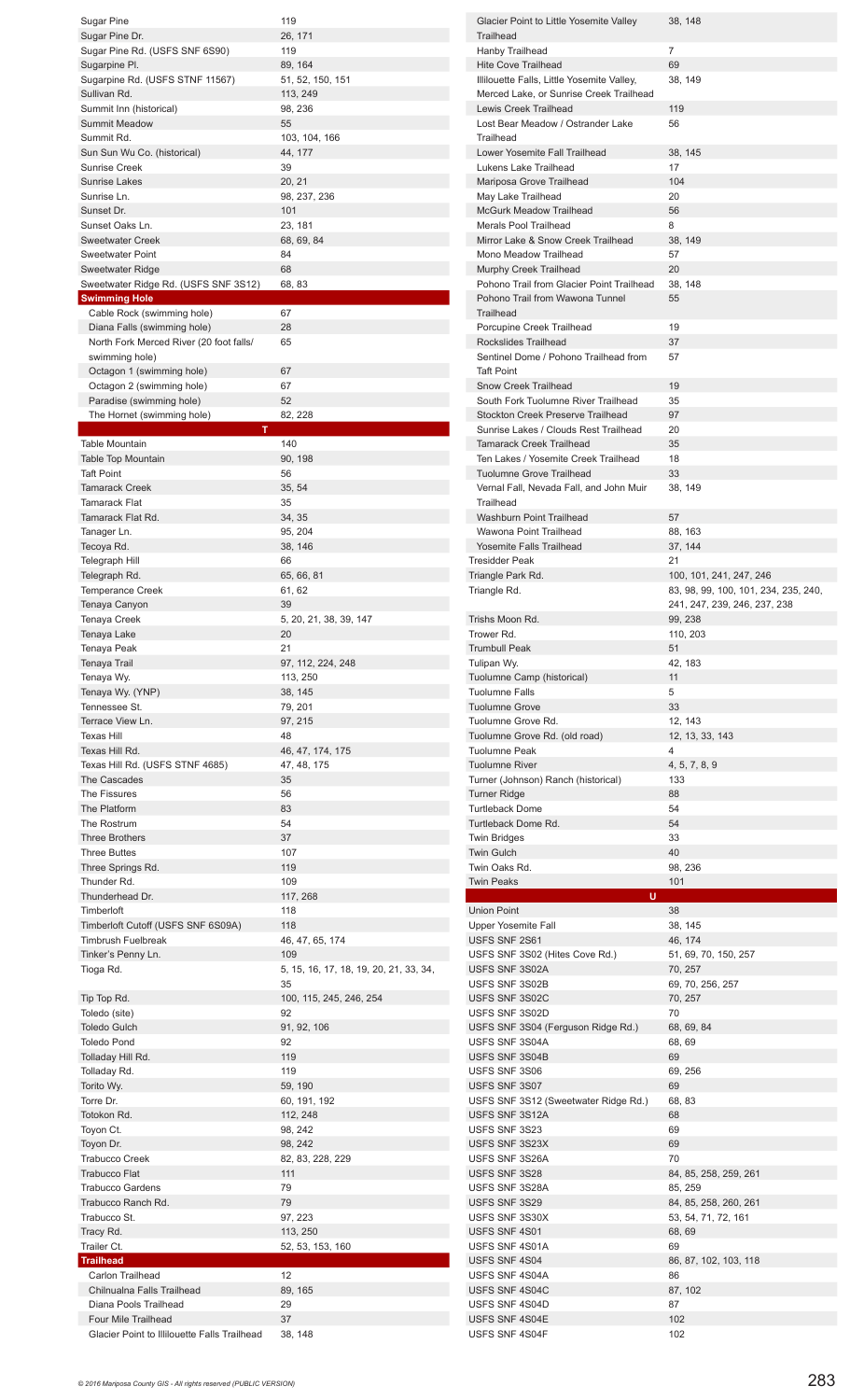| USFS SNF 4S04G                       | 87               | USFS SNF 5S09Y                     | 104                     |
|--------------------------------------|------------------|------------------------------------|-------------------------|
| USFS SNF 4S04H (Bear Wallow Spur)    | 86               | USFS SNF 5S09YA                    | 104, 166                |
| USFS SNF 4S041                       | 87               | USFS SNF 5S09YB                    | 104                     |
| USFS SNF 4S04J                       | 103              | USFS SNF 5S12 (Pilot Peak Rd.)     | 102, 103, 118, 265      |
| USFS SNF 4S05                        | 85               |                                    | 118                     |
|                                      |                  | USFS SNF 5S12A (O'Neals Meadow)    |                         |
| USFS SNF 4S05A                       | 85               | USFS SNF 5S12B                     | 118                     |
| USFS SNF 4S06                        | 85               | USFS SNF 5S12C                     | 102                     |
| USFS SNF 4S08                        | 83, 232, 233     | USFS SNF 5S12D                     | 102                     |
| USFS SNF 4S10                        | 84               | USFS SNF 5S12E                     | 118                     |
| USFS SNF 4S11                        | 67,68            | USFS SNF 5S12X (Pilot Saddle)      | 117, 118, 267           |
| USFS SNF 4S12A                       | 68, 83           | USFS SNF 5S12XA                    | 118                     |
| USFS SNF 4S12B                       | 68               | USFS SNF 5S16                      | 102, 117, 267           |
| USFS SNF 4S12C                       | 83, 232, 233     | USFS SNF 5S16A                     | 102, 117, 267           |
| USFS SNF 4S13                        | 84               | USFS SNF 5S16B                     | 117, 267                |
|                                      |                  |                                    |                         |
| USFS SNF 4S13A                       | 84               | USFS SNF 5S16C                     | 117, 267                |
| USFS SNF 4S14                        | 69               | USFS SNF 5S17                      | 104, 119, 167           |
| USFS SNF 4S14A                       | 69               | USFS SNF 5S17A                     | 119                     |
| USFS SNF 4S14B                       | 69               | USFS SNF 5S17C                     | 119                     |
| USFS SNF 4S15                        | 85, 261          | USFS SNF 5S17D                     | 104, 167                |
| USFS SNF 4S16                        | 68, 69, 84       | USFS SNF 5S17X                     | 119                     |
| USFS SNF 4S16A                       | 84               | USFS SNF 5S18                      | 104, 119                |
| USFS SNF 4S17                        | 87, 88, 103, 162 | USFS SNF 5S19B                     | 119                     |
|                                      |                  |                                    |                         |
| USFS SNF 4S17A                       | 87               | USFS SNF 5S20                      | 102, 117, 266, 267      |
| USFS SNF 4S17C                       | 87               | USFS SNF 5S20A                     | 102, 117, 267           |
| USFS SNF 4S17G                       | 87               | USFS SNF 5S20X                     | 102, 103                |
| USFS SNF 4S17H                       | 87, 88, 162      | USFS SNF 5S21                      | 104, 167                |
| USFS SNF 4S17K                       | 87               | USFS SNF 5S21A                     | 104, 167                |
| USFS SNF 4S17L                       | 87               | USFS SNF 5S22                      | 105                     |
| USFS SNF 4S18                        | 68               | USFS SNF 5S22A                     | 105                     |
| USFS SNF 4S18A                       |                  |                                    |                         |
|                                      | 68               | USFS SNF 5S22X                     | 105                     |
| USFS SNF 4S19                        | 85               | USFS SNF 5S22XA                    | 105                     |
| USFS SNF 4S20                        | 68               | USFS SNF 5S22XB                    | 105                     |
| USFS SNF 4S20A                       | 68               | USFS SNF 5S22XC                    | 105                     |
| USFS SNF 4S21                        | 85               | USFS SNF 5S22Y                     | 105                     |
| USFS SNF 4S22 (Apperson Mine Rd.)    | 69, 256          | USFS SNF 5S22YA                    | 105                     |
| USFS SNF 4S22A                       | 69               | USFS SNF 5S24                      | 83, 84, 235             |
| USFS SNF 4S31                        | 87               | USFS SNF 5S24X                     | 84                      |
| USFS SNF 4S31A                       | 87               | USFS SNF 5S24XA                    | 84                      |
|                                      |                  |                                    |                         |
| USFS SNF 4S31B                       | 87               | USFS SNF 5S25 (Footman Ridge Rd.)  | 85, 86, 87, 101, 102    |
| USFS SNF 4S31C                       | 87               | USFS SNF 5S25A                     | 102                     |
| USFS SNF 4S31D                       | 87               | USFS SNF 5S25B                     | 87, 102                 |
| USFS SNF 4S31Y                       | 87               | USFS SNF 5S25K                     | 86, 101                 |
| USFS SNF 4S31YA                      | 87               | USFS SNF 5S25X                     | 85                      |
| USFS SNF 4S33                        | 83, 84           | USFS SNF 5S25Y                     | 85, 100, 101, 241       |
|                                      |                  |                                    |                         |
|                                      |                  |                                    |                         |
| USFS SNF 4S35                        | 84               | USFS SNF 5S35                      | 104, 167                |
| USFS SNF 4S36                        | 83, 84           | USFS SNF 5S35A                     | 104, 167                |
| USFS SNF 4S36X                       | 84               | USFS SNF 5S37                      | 104, 105                |
| USFS SNF 4S38 (Portuguese Ridge Rd.) | 84, 85           | USFS SNF 5S37A                     | 105                     |
| USFS SNF 4S38A                       | 84, 85           | USFS SNF 5S37B                     | 105                     |
| USFS SNF 4S38B                       | 84               | USFS SNF 5S38                      | 105                     |
| USFS SNF 4S39                        | 87, 88, 162      | USFS SNF 5S38Y                     | 105                     |
| USFS SNF 4S39A                       |                  | USFS SNF 5S41                      | 103                     |
|                                      | 88, 162          |                                    |                         |
| USFS SNF 4S39B                       | 88, 162          | USFS SNF 5S41A                     | 103                     |
| USFS SNF 4S55                        | 87               | USFS SNF 5S42                      | 88, 162                 |
| USFS SNF 4S55A                       | 87               | USFS SNF 5S42A                     | 88, 162                 |
| USFS SNF 4S56                        | 87, 88, 162      | USFS SNF 5S43                      | 104, 166                |
| USFS SNF 4S56A                       | 87               | USFS SNF 5S43A                     | 104, 166                |
| USFS SNF 4S56B                       | 87, 88, 162      | USFS SNF 5S43B                     | 104                     |
| USFS SNF 4S56C                       | 88, 162          | USFS SNF 5S43C                     | 104                     |
| USFS SNF 4S56D                       | 88, 162          | USFS SNF 5S45                      | 101, 247                |
|                                      |                  |                                    |                         |
| USFS SNF 4S70                        | 87, 88, 162      | USFS SNF 5S46A                     | 100, 241                |
| USFS SNF 4S82                        | 85               | USFS SNF 5S48                      | 105                     |
| USFS SNF 4S82A                       | 85               | USFS SNF 5S48A                     | 105                     |
| USFS SNF 4S82B                       | 85               | USFS SNF 5S48D                     | 105                     |
| USFS SNF 4S84                        | 85               | USFS SNF 5S51                      | 119                     |
| USFS SNF 4S84A                       | 85               | USFS SNF 5S52                      | 119                     |
| USFS SNF 4S84B                       | 85               | USFS SNF 5S52X                     | 118, 119                |
| USFS SNF 5S03 (Roundtree Saddle Rd.) | 101              | USFS SNF 5S62                      | 103, 118                |
|                                      |                  |                                    |                         |
| USFS SNF 5S03A                       | 101              | USFS SNF 5S63                      | 85, 86                  |
| USFS SNF 5S03X                       | 101              | USFS SNF 5S63A                     | 85                      |
| USFS SNF 5S05                        | 104              | USFS SNF 5S63B                     | 85, 86                  |
| USFS SNF 5S06A                       | 104              | USFS SNF 5S66                      | 104, 118, 119, 166, 167 |
| USFS SNF 5S06E (Goat Meadow access   | 104              | USFS SNF 5S66A                     | 103, 104, 118, 167      |
| road)                                |                  | USFS SNF 5S66B                     | 104, 167                |
| USFS SNF 5S06GA                      | 104              | USFS SNF 5S75B                     | 103                     |
| USFS SNF 5S06X                       | 105              | USFS SNF 5S75M                     | 103                     |
|                                      |                  |                                    |                         |
| USFS SNF 5S06XA                      | 105              | USFS SNF 5S77A                     | 102                     |
| USFS SNF 5S07A                       | 105              | USFS SNF 5S79                      | 104, 119                |
| USFS SNF 5S07C                       | 105              | USFS SNF 5S79A                     | 104                     |
| USFS SNF 5S09A                       | 103              | USFS SNF 6S07B                     | 105                     |
| USFS SNF 5S09B                       | 103              | USFS SNF 6S07D                     | 104                     |
| USFS SNF 5S09D                       | 103              | USFS SNF 6S09                      | 118                     |
| USFS SNF 5S09E                       | 102              | USFS SNF 6S09A (Timberloft Cutoff) | 118                     |
| USFS SNF 5S09F                       | 103              | USFS SNF 6S09B                     | 118                     |
|                                      |                  |                                    |                         |
| USFS SNF 5S09S                       | 101, 102, 262    | USFS SNF 6S10                      | 119                     |
| USFS SNF 5S09T                       | 102              | USFS SNF 6S10B                     | 119                     |
| USFS SNF 5S09X                       | 102, 103         | USFS SNF 6S10Y                     | 119                     |
| USFS SNF 5S09XA                      | 88, 103, 162     | USFS SNF 6S12YA                    | 119                     |
| USFS SNF 5S09XB                      | 102              | USFS SNF 6S12YB                    | 119                     |
| USFS SNF 5S09XC                      | 103              | USFS SNF 6S12ZA                    | 119                     |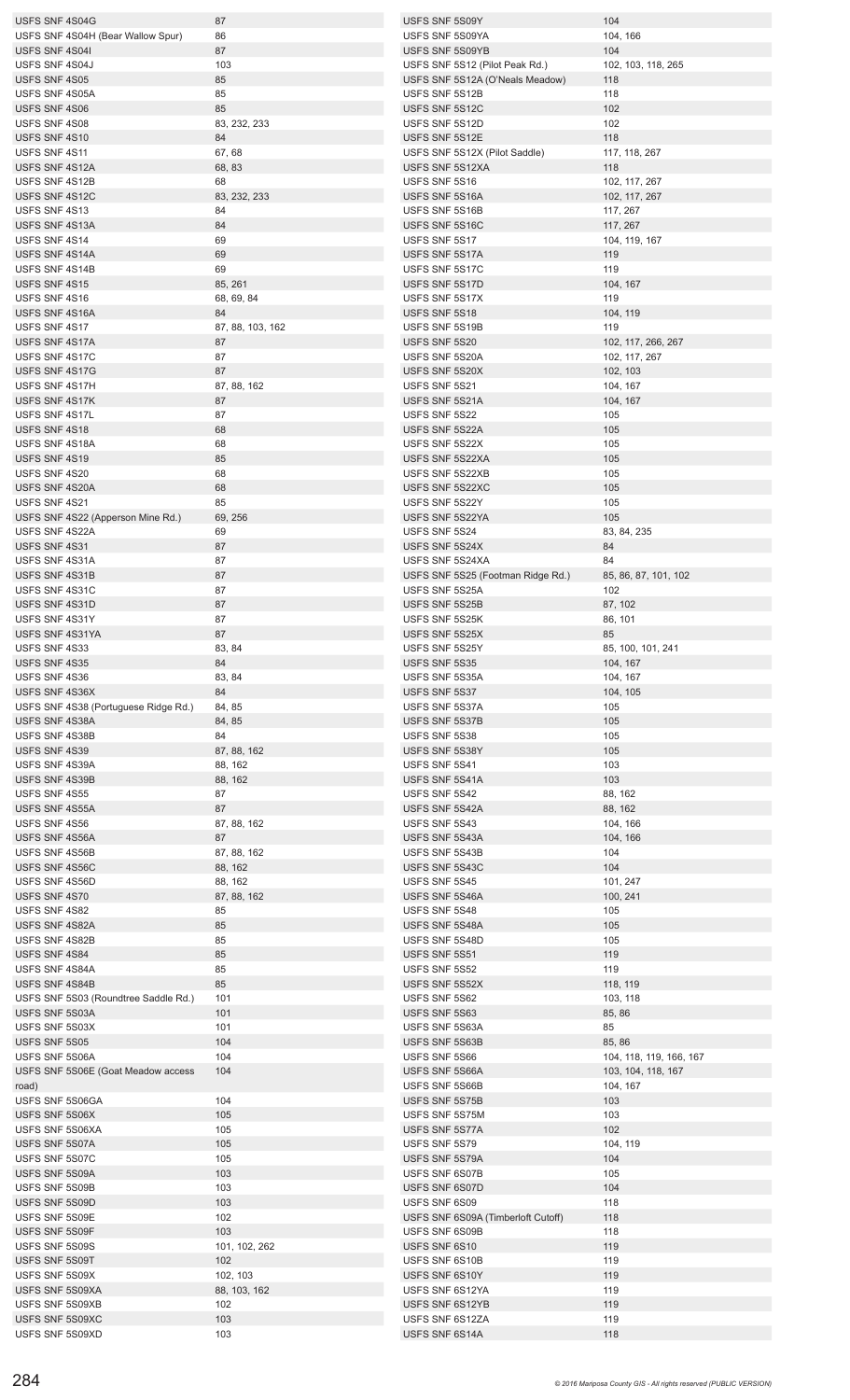| USFS SNF 6S14B                            | 118                     | USFS STNF 15324 (Big Creek Shaft Rd.) | 6               |
|-------------------------------------------|-------------------------|---------------------------------------|-----------------|
| USFS SNF 6S14C                            | 118                     | USFS STNF 17EV901                     | 8               |
| USFS SNF 6S14E                            | 118                     | USFS STNF 17EV902                     | 8               |
| USFS SNF 6S15                             | 119                     | USFS STNF 17EV903                     | 8               |
| USFS SNF 6S15A                            | 119                     | USFS STNF 1N07A                       | $\overline{9}$  |
| USFS SNF 6S15B                            | 119                     | USFS STNF 1N09                        | 8               |
| USFS SNF 6S15C                            | 119                     | USFS STNF 1N10                        | 7, 8, 9         |
|                                           |                         |                                       |                 |
| USFS SNF 6S15D                            | 119                     | USFS STNF 1N10C                       | 8               |
| USFS SNF 6S15E                            | 119                     | USFS STNF 1S01                        | 8               |
| USFS SNF 6S15X                            | 119                     | USFS STNF 1S01Y                       | 11, 12          |
| USFS SNF 6S17                             | 118, 119                | USFS STNF 1S01YA                      | 12              |
| USFS SNF 6S17A                            | 118, 119                | USFS STNF 1S01YB                      | 11, 12          |
| USFS SNF 6S17B                            | 118                     | USFS STNF 1S01YC                      | 12              |
| USFS SNF 6S17BA                           | 118                     | USFS STNF 1S03                        | 11, 12          |
| USFS SNF 6S24                             | 117, 118, 119, 267, 269 | USFS STNF 1S03 (Sawmill Mtn. Rd.)     | 10, 11          |
| USFS SNF 6S24A                            | 118                     | USFS STNF 1S03A                       | 10              |
| USFS SNF 6S24B                            | 118                     | USFS STNF 1S03B                       | 10              |
| USFS SNF 6S24C                            | 119                     | USFS STNF 1S04                        | 10, 11          |
| USFS SNF 6S24E                            | 118                     | USFS STNF 1S04A                       | 10              |
| USFS SNF 6S24X                            | 118                     | USFS STNF 1S05                        | 11, 12          |
| USFS SNF 6S39                             | 119                     | USFS STNF 1S05A                       | 12              |
| USFS SNF 6S39A                            | 119                     | USFS STNF 1S05Y                       | 7,8             |
| USFS SNF 6S41                             | 118, 119                | USFS STNF 1S05YB                      | $7^{\circ}$     |
| USFS SNF 6S41A                            | 118                     | USFS STNF 1S07 (S Ponderosa Wy.)      | 6, 168, 169     |
| USFS SNF 6S41B                            |                         | USFS STNF 1S07D                       |                 |
|                                           | 118, 119                |                                       | 6, 169          |
| USFS SNF 6S41C                            | 118                     | USFS STNF 1S08                        | 9, 10           |
| USFS SNF 6S41D                            | 118                     | USFS STNF 1S08Y                       | 7, 8            |
| USFS SNF 6S46                             | 116, 117, 266           | USFS STNF 1S09                        | 10              |
| USFS SNF 6S46Y                            | 116                     | USFS STNF 1S11                        | 11, 31, 32      |
| USFS SNF 6S46YA                           | 116                     | USFS STNF 1S11A                       | 31, 32          |
| USFS SNF 6S49                             | 118                     | USFS STNF 1S11C                       | 32              |
| USFS SNF 6S63                             | 118                     | USFS STNF 1S11D                       | 11, 31          |
| USFS SNF 6S63A                            | 118                     | USFS STNF 1S11F                       | 32              |
| USFS SNF 6S79 (Miami Lookout Rd.)         | 117, 266, 268           | USFS STNF 1S11Y                       | 9, 10           |
| USFS SNF 6S79A                            | 116, 117, 266, 268      | USFS STNF 1S12                        | 11, 31, 32      |
| USFS SNF 6S79Y                            | 117, 266, 268           | USFS STNF 1S12D                       | 32, 51          |
| USFS SNF 6S79YA                           | 117, 266                | USFS STNF 1S12E                       | 32, 33, 52      |
| USFS SNF 6S90 (Sugar Pine Rd.)            | 119                     | USFS STNF 1S12G                       | 31, 32          |
| USFS SNF 6S90D                            | 119                     | USFS STNF 1S12H                       | 31              |
| USFS SNF 6S90E                            | 119                     | USFS STNF 1S12R                       | 53              |
| USFS SNF 6S90F                            | 119                     | USFS STNF 1S13                        | 9, 10, 30, 31   |
|                                           | 119                     |                                       |                 |
| USFS SNF 6S94                             |                         | USFS STNF 1S13C                       | 9, 10           |
| USFS SNF 6S96                             | 117, 266                | USFS STNF 1S13D                       | 31              |
| USFS SNF 6S97                             | 119                     | USFS STNF 1S13Y                       | 11              |
| USFS SNF 6S97B                            | 119                     | USFS STNF 1S14                        | 8, 9, 28, 29    |
| <b>USFS STNF 10085</b>                    | 6                       | USFS STNF 1S14G                       | 29              |
| <b>USFS STNF 10086</b>                    | $7\overline{ }$         | USFS STNF 1S14J                       | 29              |
| <b>USFS STNF 10088</b>                    | 6                       | USFS STNF 1S14K                       | 8               |
| <b>USFS STNF 10108</b>                    | 27                      | USFS STNF 1S14L                       | 8, 9            |
| <b>USFS STNF 10109</b>                    | 27, 28                  | USFS STNF 1S14M                       | 9               |
| <b>USFS STNF 10143</b>                    | 27                      | USFS STNF 1S14T                       | 29              |
| <b>USFS STNF 10161</b>                    | 46, 174                 | USFS STNF 1S15                        | 7, 8, 28        |
| <b>USFS STNF 10165</b>                    | 48                      | USFS STNF 1S15C                       | 8               |
| <b>USFS STNF 10172</b>                    | 30                      | USFS STNF 1S15Y                       | 9, 10           |
| <b>USFS STNF 10174</b>                    | 31                      | USFS STNF 1S15YA                      | 10              |
| <b>USFS STNF 10175</b>                    | 31                      | USFS STNF 1S15YB                      | 10              |
| <b>USFS STNF 10178</b>                    | 28, 29                  | USFS STNF 1S16                        | $7\overline{ }$ |
| <b>USFS STNF 10184</b>                    | 27                      | USFS STNF 1S16A                       | $\overline{7}$  |
| <b>USFS STNF 10185</b>                    | 28                      | USFS STNF 1S16B                       | $\overline{7}$  |
| <b>USFS STNF 10186</b>                    | 28                      | USFS STNF 1S16C                       | $\overline{7}$  |
| <b>USFS STNF 10188</b>                    | 52                      | USFS STNF 1S16E                       | $7\overline{ }$ |
| <b>USFS STNF 10189</b>                    |                         | USFS STNF 1S16Y                       | 12              |
| <b>USFS STNF 10190</b>                    | 52, 53<br>53            | USFS STNF 1S17                        | 6, 7            |
| <b>USFS STNF 10192</b>                    | 49                      | USFS STNF 1S1719A                     | 6               |
| USFS STNF 10194                           |                         | USFS STNF 1S1731A                     | 6               |
|                                           | 34, 53                  |                                       | $\overline{7}$  |
| USFS STNF 10200                           | 48                      | USFS STNF 1S1732B                     |                 |
| <b>USFS STNF 10201</b>                    | 49                      | USFS STNF 1S1734A                     | $\overline{7}$  |
| <b>USFS STNF 10300</b>                    | 53                      | USFS STNF 1S1735A                     | 6, 168          |
| <b>USFS STNF 10301</b>                    | 53                      | USFS STNF 1S17A                       | $6\phantom{1}$  |
| <b>USFS STNF 10302</b>                    | 52, 53                  | USFS STNF 1S17B                       | 6               |
| USFS STNF 10648                           | 32                      | USFS STNF 1S17D                       | $\overline{7}$  |
| <b>USFS STNF 10749</b>                    | 30                      | USFS STNF 1S1824                      | 10, 11          |
| <b>USFS STNF 10750</b>                    |                         |                                       | 9               |
| USFS STNF 10776                           | 30                      | USFS STNF 1S1831A                     |                 |
| <b>USFS STNF 10783</b>                    | 30, 31                  | USFS STNF 1S1913                      | 13              |
|                                           | 30                      | USFS STNF 1S1920                      | 11              |
| <b>USFS STNF 10805</b>                    | 32                      | USFS STNF 1S1921B                     | 12              |
| <b>USFS STNF 10806</b>                    | 51                      | USFS STNF 1S1922A                     | 12              |
| <b>USFS STNF 11035</b>                    | 51                      | USFS STNF 1S1922B                     | 12              |
| USFS STNF 11043                           | 47                      | USFS STNF 1S1922D                     | 12              |
| USFS STNF 11049                           | 27, 172                 | USFS STNF 1S1929B                     | 11              |
| <b>USFS STNF 11050</b>                    | 27, 172                 | USFS STNF 1S1930                      | 10, 11          |
| USFS STNF 11051                           |                         | USFS STNF 1S1933                      | 12              |
| USFS STNF 11052                           | 27, 172                 | USFS STNF 1S1933A                     | 12              |
|                                           | 27, 172                 |                                       |                 |
| <b>USFS STNF 11059</b>                    | 27                      | USFS STNF 1S19Y                       | 11              |
| <b>USFS STNF 11502</b>                    | 66                      | USFS STNF 1S20                        | 12              |
| USFS STNF 11563                           | 68                      | USFS STNF 1S21                        | 8               |
| USFS STNF 12642                           | 27, 28                  | USFS STNF 1S21X                       | $\overline{7}$  |
| <b>USFS STNF 12643</b>                    | 28                      | USFS STNF 1S21Y                       | $\overline{7}$  |
| USFS STNF 14878                           | 11                      | USFS STNF 1S22                        | 8               |
| <b>USFS STNF 14899</b><br>USFS STNF 15323 | 7 <sup>7</sup><br>28    | USFS STNF 1S23<br>USFS STNF 1S23C     | 8<br>8          |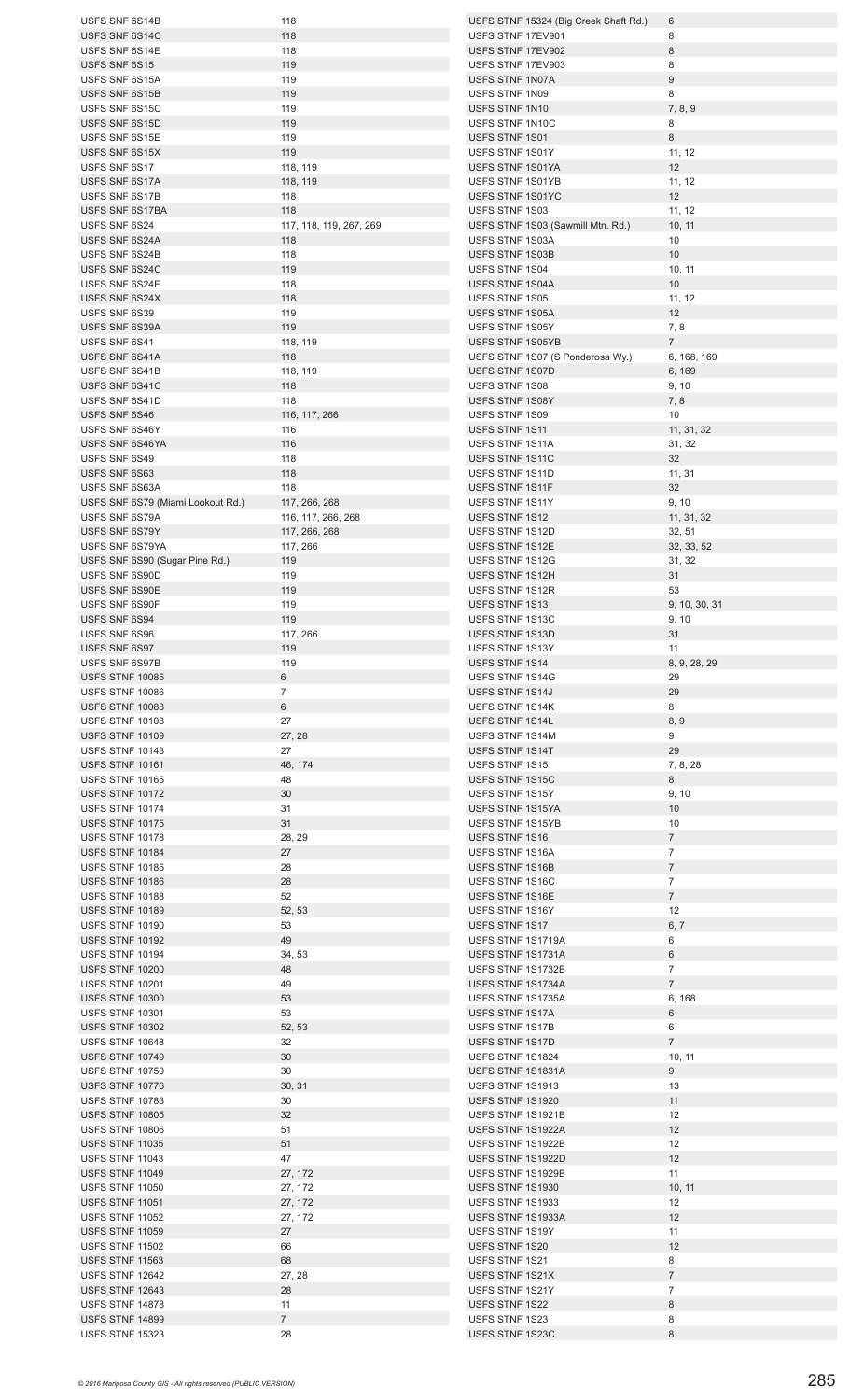| USFS STNF 1S23D                       | 8                | USFS STNF 1S59Y                    | 11               |
|---------------------------------------|------------------|------------------------------------|------------------|
| USFS STNF 1S23E                       | $\,8\,$          | USFS STNF 1S60                     | 12               |
| USFS STNF 1S23F                       | 8                | USFS STNF 1S60Y                    | 10               |
| USFS STNF 1S23G                       | $\bf 8$          | USFS STNF 1S60YA                   | 10               |
| USFS STNF 1S23H                       | 8                | USFS STNF 1S61                     | 9                |
| USFS STNF 1S23X                       | 8                | USFS STNF 1S61Y                    | 11               |
| USFS STNF 1S24                        | 11, 12           | USFS STNF 1S61YA                   | 11               |
| USFS STNF 1S24A                       | 12               | USFS STNF 1S62                     | 10               |
| USFS STNF 1S25                        |                  | USFS STNF 1S62A                    |                  |
|                                       | 12, 13           |                                    | 10               |
| USFS STNF 1S25A                       | 12, 13           | USFS STNF 1S63                     | 9                |
| USFS STNF 1S25D                       | 13               | USFS STNF 1S64                     | 9, 10            |
| USFS STNF 1S25E                       | 13               | USFS STNF 1S65Y                    | 12               |
| USFS STNF 1S25F                       | 13               | USFS STNF 1S66                     | 9                |
| USFS STNF 1S25Y                       | 8                | USFS STNF 1S66A                    | 9                |
| USFS STNF 1S25YA                      | 8                | USFS STNF 1S66Y                    | 12               |
| USFS STNF 1S25YB                      | 8                | USFS STNF 1S66YA                   | 12               |
| USFS STNF 1S26                        | 10               | USFS STNF 1S67                     | 9, 28, 29        |
| USFS STNF 1S26C                       | 10               | USFS STNF 1S67A                    | 29               |
| USFS STNF 1S26E                       | 10               | USFS STNF 1S67D                    | 29               |
| USFS STNF 1S26Y                       |                  | USFS STNF 1S68                     | 10               |
| USFS STNF 1S27                        | 12, 13           |                                    |                  |
|                                       | 10               | USFS STNF 1S69                     | 11, 12           |
| USFS STNF 1S27Y                       | 8                | USFS STNF 1S70                     | 11, 12           |
| USFS STNF 1S28                        | 9                | USFS STNF 1S70A                    | 11               |
| USFS STNF 1S28B                       | $9\,$            | USFS STNF 1S70B                    | 12               |
| USFS STNF 1S28Y                       | 11               | USFS STNF 1S71                     | 11               |
| USFS STNF 1S29                        | 8, 28            | USFS STNF 1S72Y                    | 8                |
| USFS STNF 1S29A                       | 8                | USFS STNF 1S73                     | 11               |
| USFS STNF 1S29C                       | 28               | USFS STNF 1S73Y                    | 9, 29            |
| USFS STNF 1S29D                       | 28               | USFS STNF 1S75                     | 11               |
| USFS STNF 1S30 (N Riverside Dr.)      | 9, 10            | USFS STNF 1S75A                    | 11               |
| USFS STNF 1S30A                       | 9                | USFS STNF 1S75Y                    | 10               |
|                                       |                  |                                    |                  |
| USFS STNF 1S30B (S Riverside Dr.)     | 9, 10            | USFS STNF 1S75YA                   | 10               |
| USFS STNF 1S31                        | 6                | USFS STNF 1S75YB                   | 10               |
| USFS STNF 1S33                        | 6, 7             | USFS STNF 1S76                     | 10, 11           |
| USFS STNF 1S34                        | 6                | USFS STNF 1S77                     | 10               |
| USFS STNF 1S34Y                       | 10               | USFS STNF 1S77A                    | 10               |
| USFS STNF 1S35                        | 6, 7             | USFS STNF 1S77B                    | 10               |
| USFS STNF 1S35Y                       | 6, 7             | USFS STNF 1S77C                    | 10               |
| USFS STNF 1S35YA                      | 6                | USFS STNF 1S78                     | 10, 11, 12       |
| USFS STNF 1S36                        | 12               | USFS STNF 1S78A                    | 11               |
| USFS STNF 1S36B                       | 12               | USFS STNF 1S79                     | 9                |
| USFS STNF 1S36Y                       | 6                | USFS STNF 1S79A                    | $\boldsymbol{9}$ |
|                                       |                  |                                    |                  |
| USFS STNF 1S37                        | 6, 168           | <b>USFS STNF 1S79B</b>             | 9                |
| USFS STNF 1S37 (Second Garrotte Ridge | 6, 168           | USFS STNF 1S80                     | 9                |
|                                       |                  |                                    |                  |
| $Rd.$ )                               |                  | USFS STNF 1S80A                    | 9                |
| USFS STNF 1S37Y (Short Line Rd.)      | $\overline{7}$   | USFS STNF 1S80B                    | $9\,$            |
| USFS STNF 1S37YA                      | $7^{\circ}$      | USFS STNF 1S81                     | 11               |
| USFS STNF 1S38                        | 6, 168           | USFS STNF 1S81A                    | 11               |
| USFS STNF 1S38 (Incense Cedar Trail)  | 6, 168, 169      | USFS STNF 1S81Y                    | $\overline{7}$   |
|                                       |                  |                                    |                  |
| USFS STNF 1S38Y                       | $\overline{7}$   | USFS STNF 1S82                     | 11               |
| USFS STNF 1S38YA                      | $\overline{7}$   | USFS STNF 1S83                     | 10               |
| USFS STNF 1S39                        | 6                | USFS STNF 1S87                     | $9\,$            |
| USFS STNF 1S40Y                       | $\overline{7}$   | USFS STNF 1S87A                    | 9                |
| USFS STNF 1S41                        | 12               | USFS STNF 1S88                     | $\bf 8$          |
| USFS STNF 1S41A                       | 12               | USFS STNF 1S88A                    | 8                |
| USFS STNF 1S42                        | 6                | USFS STNF 1S89                     | 12               |
| USFS STNF 1S42Y                       | $7\overline{ }$  | USFS STNF 1S90                     | 12               |
| USFS STNF 1S43                        | 7, 27            | USFS STNF 1S94                     | 12               |
| USFS STNF 1S45Y                       | 8                | USFS STNF 1S97                     | 12               |
| USFS STNF 1S46Y                       | 8, 28, 29        | USFS STNF 1S98                     | 12               |
| USFS STNF 1S46YA                      | 9, 29            | USFS STNF 1S99                     | 9                |
| USFS STNF 1S46YB                      | 8                | USFS STNF 21905A                   | 11               |
| USFS STNF 1S46YC                      | 8                | USFS STNF 21905E                   | 11, 12           |
| USFS STNF 1S47                        | $\overline{7}$   | USFS STNF 2341                     |                  |
|                                       |                  |                                    | 6, 7             |
| USFS STNF 1S47A                       | $\overline{7}$   | USFS STNF 2978                     | 12               |
| USFS STNF 1S47B                       | $\overline{7}$   | USFS STNF 2S01                     | 32               |
| USFS STNF 1S47C                       | $\overline{7}$   | USFS STNF 2S01A                    | 32               |
| USFS STNF 1S48Y                       | 8                | USFS STNF 2S01C                    | 30               |
| USFS STNF 1S49Y                       | $\bf 8$          | USFS STNF 2S01D                    | 30               |
| USFS STNF 1S50                        | $\overline{7}$   | USFS STNF 2S01G                    | 32               |
| USFS STNF 1S50Y                       | 28               | USFS STNF 2S01Y                    | 31               |
| USFS STNF 1S51                        | 11               | USFS STNF 2S02A                    | 32               |
| USFS STNF 1S51A                       | 11               | USFS STNF 2S02B                    | 49               |
| USFS STNF 1S51B                       | 11               | USFS STNF 2S02C                    | 32               |
| USFS STNF 1S51Y                       | 6                | USFS STNF 2S02D                    | 31               |
| USFS STNF 1S52Y                       | $\overline{7}$   | USFS STNF 2S03B                    | 50, 51           |
| USFS STNF 1S52YA                      | $\overline{7}$   | USFS STNF 2S03Y                    | 29, 30, 49       |
|                                       |                  |                                    |                  |
| USFS STNF 1S53                        | 10               | USFS STNF 2S04                     | 31               |
| USFS STNF 1S53Y                       | $\overline{7}$   | USFS STNF 2S04A                    | 31               |
| USFS STNF 1S54Y                       | 28               | USFS STNF 2S04Y                    | 28               |
| USFS STNF 1S55Y                       | 6                | USFS STNF 2S04YA                   | 28               |
| USFS STNF 1S56                        | 9                | USFS STNF 2S05C                    | 67               |
| USFS STNF 1S56A                       | $9\,$            | USFS STNF 2S06                     | 32, 51           |
| USFS STNF 1S56Y                       | 11               | USFS STNF 2S06A                    | 51               |
| USFS STNF 1S57                        | 9, 10            | USFS STNF 2S07                     | 29, 30           |
| USFS STNF 1S57B                       | 9, 10            | USFS STNF 2S07A                    | 29, 30           |
| USFS STNF 1S58                        | 9                | USFS STNF 2S07Y                    | 28               |
| USFS STNF 1S58A                       | 9                | USFS STNF 2S08                     | 27               |
| USFS STNF 1S58B                       | $\boldsymbol{9}$ | USFS STNF 2S09                     | 8, 28, 29        |
|                                       |                  |                                    |                  |
| USFS STNF 1S58F<br>USFS STNF 1S59     | 9<br>12          | USFS STNF 2S09A<br>USFS STNF 2S09Y | 29<br>6          |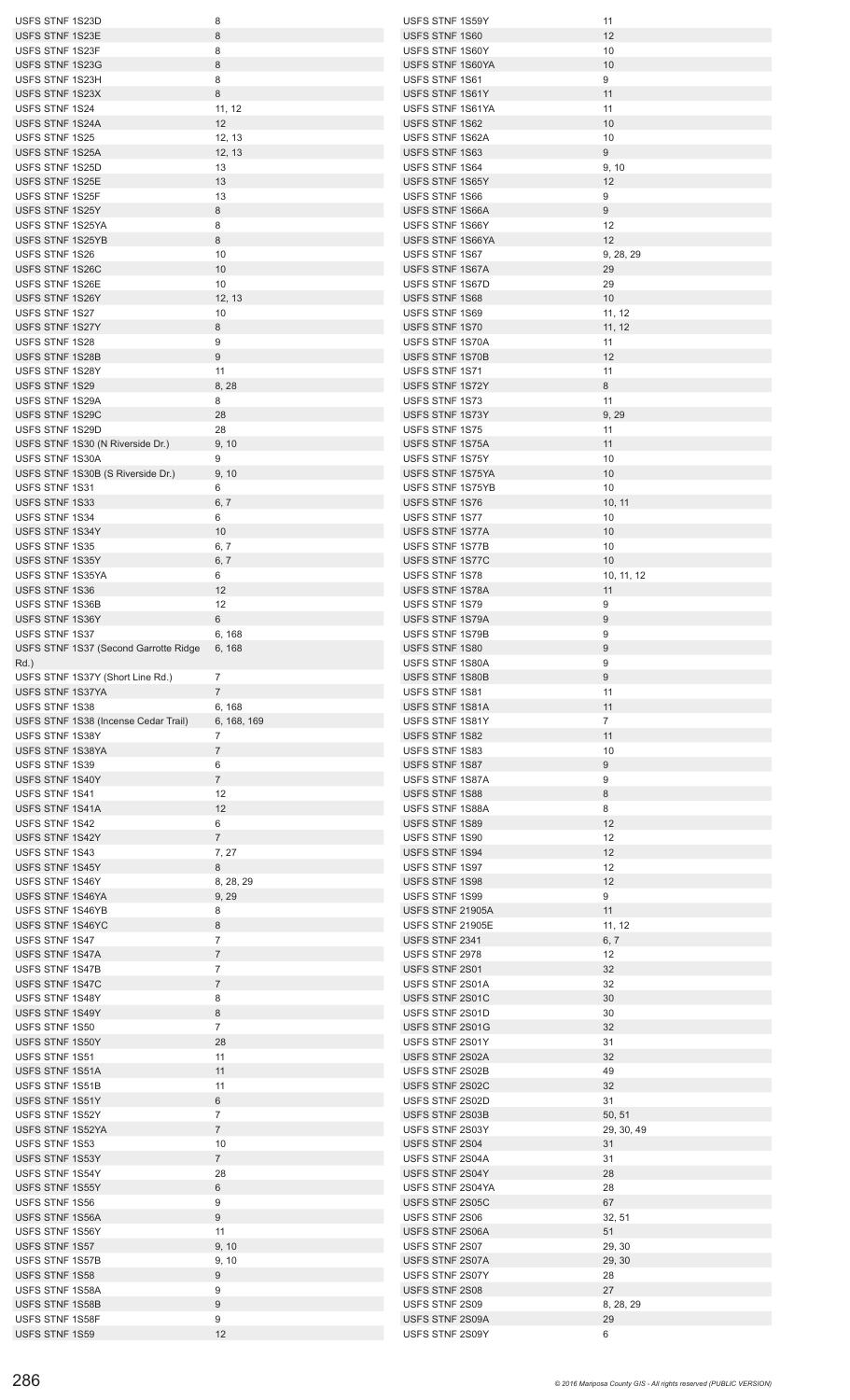| USFS STNF 2S10                      | 27               | USFS STNF 2S33A  | 29          |
|-------------------------------------|------------------|------------------|-------------|
| USFS STNF 2S10Y                     | 8, 28            | USFS STNF 2S33B  | 29          |
| USFS STNF 2S11                      | 29, 48           | USFS STNF 2S33D  | 29          |
| USFS STNF 2S11B                     | 29               | USFS STNF 2S34   |             |
|                                     |                  |                  | 6, 169      |
| USFS STNF 2S11C                     | 29               | USFS STNF 2S34Y  | 51          |
| USFS STNF 2S11Y                     | 27, 28           | USFS STNF 2S34YA | 51          |
| USFS STNF 2S12                      | 32               | USFS STNF 2S35   | 6, 26, 27   |
| USFS STNF 2S12Y                     | 27, 28           | USFS STNF 2S35Y  | 12          |
|                                     |                  |                  |             |
| USFS STNF 2S12YA                    | 27, 28           | USFS STNF 2S35YA | 12          |
| USFS STNF 2S13                      | 31               | USFS STNF 2S36   | 27          |
| USFS STNF 2S13B                     | 31               | USFS STNF 2S37   | 27          |
| USFS STNF 2S13C                     | 31               | USFS STNF 2S37Y  | 32, 51      |
|                                     |                  |                  |             |
| USFS STNF 2S13F                     | 31               | USFS STNF 2S37YA | 51          |
| USFS STNF 2S13Y                     | 47, 175          | USFS STNF 2S37YB | 32, 51      |
| USFS STNF 2S14Y                     | 29, 30           | USFS STNF 2S37YC | 32, 51      |
| USFS STNF 2S15Y                     | 10, 11           | USFS STNF 2S38Y  | 31          |
|                                     |                  |                  |             |
| USFS STNF 2S15YA                    | 10, 11           | USFS STNF 2S38YA | 31          |
| USFS STNF 2S15YB                    | 10, 11           | USFS STNF 2S39   | 29          |
| USFS STNF 2S16                      | 30, 49           | USFS STNF 2S39A  | 29          |
| USFS STNF 2S16A                     | 30               | USFS STNF 2S39B  | 29          |
| USFS STNF 2S16Y                     |                  |                  |             |
|                                     | 28               | USFS STNF 2S40   | 11          |
| USFS STNF 2S1713A                   | 28               | USFS STNF 2S40A  | 11          |
| USFS STNF 2S1713B                   | 28, 29           | USFS STNF 2S40Y  | 27          |
| USFS STNF 2S1720                    | 27, 172          | USFS STNF 2S41   | 29          |
| USFS STNF 2S1728A                   | 27               | USFS STNF 2S42   | 27, 28      |
|                                     |                  |                  |             |
| USFS STNF 2S1728B                   | 27               | USFS STNF 2S42A  | 27, 28      |
| USFS STNF 2S1728D                   | 27               | USFS STNF 2S43   | 28, 29      |
| USFS STNF 2S1728H                   | 27               | USFS STNF 2S44   | 27, 28      |
| USFS STNF 2S1729A                   | 27               | USFS STNF 2S45   |             |
|                                     |                  |                  | 28          |
| USFS STNF 2S1729C                   | 27, 172          | USFS STNF 2S46   | 28          |
| USFS STNF 2S1729E                   | 27, 172          | USFS STNF 2S47   | 27, 172     |
| USFS STNF 2S1729F                   | 27, 172          | USFS STNF 2S47A  | 27, 172     |
| USFS STNF 2S1729G                   | 27, 172          | USFS STNF 2S47B  | 27, 172     |
|                                     |                  |                  |             |
| USFS STNF 2S17Y                     | 7, 27            | USFS STNF 2S47C  | 27          |
| USFS STNF 2S18 (Red Cloud Mine Rd.) | 27, 28           | USFS STNF 2S48   | 32          |
| USFS STNF 2S1806A                   | 29               | USFS STNF 2S50   | 28          |
| USFS STNF 2S1809A                   | 30               | USFS STNF 2S50Y  | 32          |
|                                     |                  |                  |             |
| <b>USFS STNF 2S1815</b>             | 30               | USFS STNF 2S51Y  | 31          |
| USFS STNF 2S18A                     | 27               | USFS STNF 2S51YA | 31          |
| USFS STNF 2S18B                     | 27, 172          | USFS STNF 2S52   | 47, 175     |
| USFS STNF 2S18Y                     | 29               | USFS STNF 2S53   | 28, 47, 175 |
|                                     |                  |                  |             |
| USFS STNF 2S19                      | 26, 27           | USFS STNF 2S53A  | 47, 175     |
| USFS STNF 2S1906                    | 11, 31           | USFS STNF 2S54   | 47, 175     |
| USFS STNF 2S1929H                   | 27               | USFS STNF 2S55   | 28          |
| USFS STNF 2S19Y                     | 31               | USFS STNF 2S55A  | 28          |
|                                     |                  |                  |             |
| USFS STNF 2S19YA                    | 31               | USFS STNF 2S55Y  | 26          |
| USFS STNF 2S19YB                    | 31               | USFS STNF 2S56   | 28          |
| USFS STNF 2S20                      | 32, 51, 52       | USFS STNF 2S56A  | 28          |
| USFS STNF 2S20B                     | 52               | USFS STNF 2S57   | 28          |
|                                     |                  |                  |             |
| USFS STNF 2S20C                     | 51, 52           | USFS STNF 2S58A  | 28, 47      |
| USFS STNF 2S20D                     | 51, 52           | USFS STNF 2S58B  | 28          |
| USFS STNF 2S20F                     | 51               | USFS STNF 2S59   | 48          |
| USFS STNF 2S20H                     | 52               | USFS STNF 2S59A  | 48          |
|                                     |                  |                  |             |
| USFS STNF 2S20Y                     | 29               | USFS STNF 2S59B  | 48          |
| USFS STNF 2S21                      | 46, 47, 174, 175 | USFS STNF 2S60   | 11, 31      |
| USFS STNF 2S21Y                     | 30, 31           | USFS STNF 2S60B  | 11          |
| USFS STNF 2S21YA                    | 30               | USFS STNF 2S60C  | 11          |
|                                     |                  |                  |             |
| USFS STNF 2S21YB                    | 30, 31           | USFS STNF 2S62   | 29, 30      |
| USFS STNF 2S22                      | 31               | USFS STNF 2S62B  | 30          |
| USFS STNF 2S22Y                     | 27, 28           | USFS STNF 2S63   | 29          |
| USFS STNF 2S22YA                    | 28               | USFS STNF 2S64   | 31          |
|                                     |                  |                  |             |
| USFS STNF 2S23Y                     | 32               | USFS STNF 2S64C  | 31          |
| USFS STNF 2S23YA                    | 32               | USFS STNF 2S65   | 10, 30      |
| USFS STNF 2S23YB                    | 32               | USFS STNF 2S65A  | 10          |
| USFS STNF 2S23YC                    | 32               | USFS STNF 2S65D  | 30          |
|                                     |                  |                  |             |
| USFS STNF 2S24                      | 31               | USFS STNF 2S66   | 30, 49      |
| USFS STNF 2S24Y                     | 29               | USFS STNF 2S66Y  | 9, 10, 30   |
| USFS STNF 2S25                      | 31               | USFS STNF 2S66YA | 10, 30      |
| USFS STNF 2S25A                     | 31               | USFS STNF 2S67   | 31          |
|                                     |                  |                  |             |
| USFS STNF 2S25B                     | 31               | USFS STNF 2S68   | 30          |
| USFS STNF 2S26                      | 31, 32           | USFS STNF 2S68A  | 30          |
| USFS STNF 2S27                      | 30               | USFS STNF 2S68B  | 30          |
| USFS STNF 2S27A                     | 30               | USFS STNF 2S70   | 50          |
|                                     |                  |                  |             |
| USFS STNF 2S27B                     | 30               | USFS STNF 2S70A  | 50          |
| USFS STNF 2S27C                     | 30               | USFS STNF 2S71   | 32          |
| USFS STNF 2S28                      | 28               | USFS STNF 2S72   | 10, 30      |
| USFS STNF 2S28A                     | 28               | USFS STNF 2S74   | 32, 51      |
|                                     |                  |                  |             |
| USFS STNF 2S28B                     | 28               | USFS STNF 2S74A  | 32          |
| USFS STNF 2S29Y                     | 29               | USFS STNF 2S74B  | 32, 51      |
| USFS STNF 2S30                      | 11, 12, 31, 32   | USFS STNF 2S74C  | 51          |
| USFS STNF 2S30A                     | 12               | USFS STNF 2S79   | 52          |
|                                     |                  |                  |             |
|                                     |                  |                  | 33, 52      |
| USFS STNF 2S30C                     | 11, 31           | USFS STNF 2S81   |             |
| USFS STNF 2S30E                     | 31               | USFS STNF 2S82   | 53          |
| USFS STNF 2S30F                     |                  | USFS STNF 2S83   |             |
|                                     | 31               |                  | 7, 27, 28   |
| USFS STNF 2S31                      | 32               | USFS STNF 2S83B  | 7           |
| USFS STNF 2S31A                     | 32               | USFS STNF 2S85   | 47, 48      |
| USFS STNF 2S31Y                     | 52               | USFS STNF 2S86   | 27          |
| USFS STNF 2S31YA                    |                  |                  |             |
|                                     | 52               | USFS STNF 2S87   | 11, 12, 32  |
| USFS STNF 2S31YB                    | 52               | USFS STNF 2S88   | 31          |
| USFS STNF 2S32                      | 31, 32           | USFS STNF 2S89   | 10, 11, 30, |
| USFS STNF 2S33                      | 29               | USFS STNF 2S89A  | 10          |

 $\frac{29}{3}$ 6, 169<br>51  $6, 26, 27$ <br> $12$  $32, 51$ <br> $51$  $32, 51$  $\frac{32}{31}$  $27, 28$  $27, 28$ 28, 29<br>27, 28 27, 28<br>28 27, 172<br>27, 172  $27, 172$ 27, 172  $47, 175$ 47, 175  $28, 47$  $11, 31$  $29, 30$  $\frac{10}{10}$  $30, 49$  $9, 10, 30$ <br> $10, 30$  $10, 30$ <br> $31$  $10, 30$  $\frac{32}{32}$  $32, 51$ <br> $51$  $33, 52$  $\frac{7}{7}$ , 27, 28  $\frac{47}{27}$  $11, 12, 32$  $10, 11, 30, 31$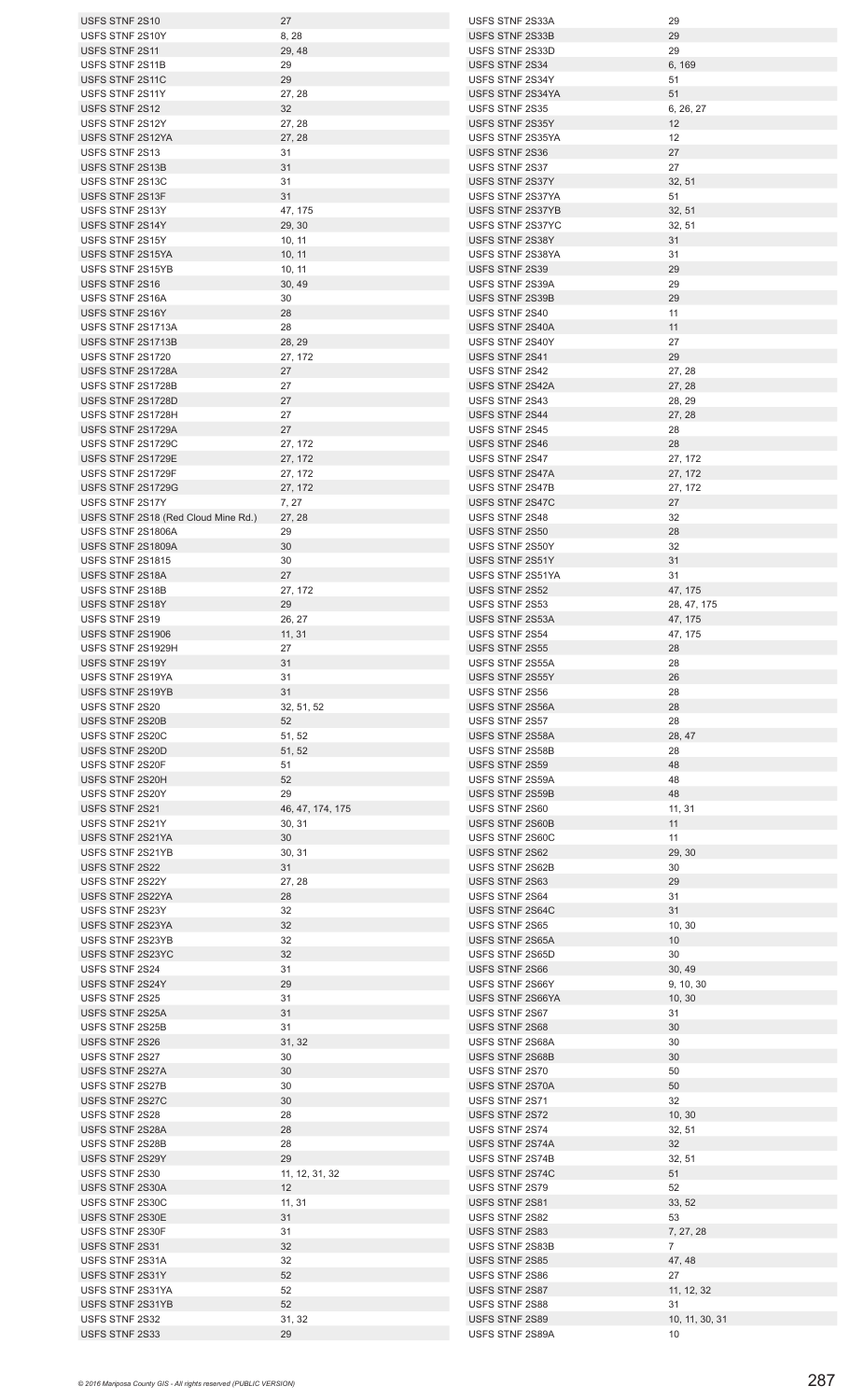| USFS STNF 2S90                   | 28                     | USFS STNF 9547                             | 29                                    |
|----------------------------------|------------------------|--------------------------------------------|---------------------------------------|
| USFS STNF 2S91                   | 53, 155                | USFS STNF 9573                             | 11                                    |
| USFS STNF 2S91A                  | 53                     | USFS STNF 9575                             | 30                                    |
| USFS STNF 2S92                   | 52                     | USFS STNF 9576                             | 29                                    |
| USFS STNF 2S93                   | 30, 31                 | USFS STNF 9713                             | 11                                    |
| USFS STNF 2S93A                  | 30, 31                 | USFS STNF 9720                             | 11, 12                                |
| USFS STNF 2S93B                  | 30, 31                 | USFS STNF 9721                             | 10                                    |
| USFS STNF 2S93C                  | 30, 31                 | USFS STNF 9722                             | 10                                    |
| USFS STNF 2S94                   | 28                     | USFS STNF 9723                             | 11                                    |
| USFS STNF 2S94A                  | 28                     | USFS STNF 9725                             | 11                                    |
| USFS STNF 2S94B                  | 28                     | USFS STNF 9726                             | 11                                    |
| USFS STNF 2S96                   | 28                     | USFS STNF 9727                             | 11                                    |
| USFS STNF 2S97                   | 31                     | USFS STNF 9773                             | 10                                    |
| USFS STNF 2S98                   | 28, 29<br>10           | USFS STNF 9774                             | 10                                    |
| USFS STNF 3290<br>USFS STNF 3S01 | 49, 50, 67, 68         | USFS STNF 9777<br>USFS STNF 9778           | 11<br>$\overline{7}$                  |
| USFS STNF 3S01A                  | 50,68                  | USFS STNF 9785                             | 10                                    |
| USFS STNF 3S02                   | 48, 49, 66, 67         | USFS STNF 9787                             | 10                                    |
| USFS STNF 3S02                   | 48                     | USFS STNF 9788                             | 10                                    |
| USFS STNF 3S02B                  | 48                     | USFS STNF 9826                             | 27                                    |
| USFS STNF 3S03                   | 48                     | USFS STNF 9842                             | 29                                    |
| USFS STNF 3S03A                  | 48                     | USFS STNF 9847                             | 32                                    |
| USFS STNF 3S04                   | 51                     | <b>USFS STNF 98473</b>                     | 48                                    |
| USFS STNF 3S06                   | 46, 173, 174           | USFS STNF 9848                             | 51                                    |
| USFS STNF 3S10                   | 48, 49                 | USFS STNF 98488                            | 29                                    |
| USFS STNF 3S10A                  | 49                     | USFS STNF 9849                             | 52                                    |
| USFS STNF 3S11                   | 49                     | <b>USFS STNF 98510</b>                     | 28                                    |
| USFS STNF 3S15                   | 48, 66                 | <b>USFS STNF 98566</b>                     | 48                                    |
| USFS STNF 5013                   | 12                     | USFS STNF 9858                             | 46, 173                               |
| USFS STNF 5034                   | 8                      | USFS STNF 9981                             | 46, 173                               |
| USFS STNF 5310                   | 10                     | USFS STNF PP7223                           | 67                                    |
| USFS STNF 5320                   | 32                     | USFS STNF S1735B                           | 6                                     |
| USFS STNF 5373                   | 27<br>27               | USFS STNF S281A                            | 33                                    |
| USFS STNF 5374<br>USFS STNF 5375 | 27                     | Usona Rd.<br>Usona Ridge Rd.               | 115, 253, 254<br>115, 253             |
| USFS STNF 5378                   | 27                     | Utah St.                                   | 79, 201                               |
| USFS STNF 5380                   | 28                     | v.                                         |                                       |
| USFS STNF 5474                   | 10                     | Val Verdi Wy.                              | 60, 191                               |
| USFS STNF 5475                   | 30                     | Valley Ln.                                 | 109, 202                              |
| USFS STNF 5713                   | 6                      | Valley Oak Cir.                            | 114, 252                              |
| USFS STNF 5714                   | 6                      | Valley Oak Dr.                             | 117, 269                              |
| USFS STNF 5766                   | 11                     | <b>Valley View</b>                         | 55                                    |
| USFS STNF 5814                   | 32                     | Valley View Rd.                            | 99, 100, 240, 239                     |
| USFS STNF 5911                   | 30                     | Valley Vista Rd.                           | 27                                    |
| USFS STNF 5958                   | 6, 7                   | Van Campen Wy.                             | 89, 165                               |
| USFS STNF 6026                   | 28                     | Van Ness Fire Rd.                          | 110, 124                              |
| USFS STNF 6027                   | 28                     | Van Ness Rd.                               | 99, 124, 238                          |
|                                  |                        |                                            |                                       |
| USFS STNF 6028                   | 28                     | Varain Rd.                                 | 98, 225                               |
| USFS STNF 6029                   | 28                     | Varden Ct.                                 | 102, 262, 263                         |
| USFS STNF 6030                   | 29                     | Veredita St.                               | 59, 190                               |
| USFS STNF 6348                   | 29                     | Vernal Fall                                | 39                                    |
| USFS STNF 6349                   | 30                     | Vernal Fall (road)                         | 100, 240                              |
| USFS STNF 6469                   | 12, 13                 | Via Caballo                                | 109, 202                              |
| USFS STNF 6551                   | 27                     | Via De Los Pinos                           | 26                                    |
| USFS STNF 6552                   | 27, 28                 | Victoria Gulch<br>View Hill Rd.            | 94, 95, 204                           |
| USFS STNF 6624<br>USFS STNF 6625 | 46, 173, 174<br>52, 53 | Villa Real Dr.                             | 26<br>59, 190                         |
| USFS STNF 6626                   | 32                     | Village Dr.                                | 38, 76, 145, 146                      |
| USFS STNF 6627                   | 46, 174                | Vine Ct.                                   | 115, 254                              |
| USFS STNF 7221                   | 10                     | Vine St.                                   | 104, 166                              |
| USFS STNF 7278                   | 28                     | Vineyard Ln.                               | 83, 234                               |
| USFS STNF 7583                   | 27                     | Violeta Wy.                                | 42, 183                               |
| USFS STNF 7584                   | 47, 175                | Virginia Creek                             | 86                                    |
| USFS STNF 7606                   | 30                     | Virginia Point                             | 45                                    |
| USFS STNF 7706                   | 27                     | Visitor Center                             |                                       |
| USFS STNF 7707                   | 26, 27                 | <b>Coulterville Visitor Center</b>         | 44, 177                               |
| USFS STNF 7858                   | 9                      | <b>Briceburg Visitor Center</b>            | 67                                    |
| USFS STNF 7971                   | 30                     | John Muir Geotourism Center                | 44, 177                               |
| USFS STNF 7972                   | 27                     | Mariposa County Chamber of Commerce        | 97, 219                               |
| USFS STNF 7973<br>USFS STNF 7996 | 28<br>27, 172          | Mariposa County Museum & History<br>Center | 97, 219                               |
| USFS STNF 83221                  | 6                      | Northern Mariposa County History Center    | 44, 176                               |
| USFS STNF 8343                   | 48                     | Yosemite / Mariposa County Tourism         | 97, 214                               |
| USFS STNF 8609                   | 30                     | <b>Bureau</b>                              |                                       |
| USFS STNF 8842                   | 32                     | Yosemite Valley Visitor Center             | 38, 145                               |
| USFS STNF 8843                   | 28                     | Vista Grande Wy.                           | 111, 213                              |
| USFS STNF 8844                   | 47, 175                | Vista Hermosa Ct.                          | 116                                   |
| USFS STNF 8850                   | 49                     | Vista Lago Ln.                             | 100, 241                              |
| USFS STNF 8882                   | 7,8                    | Vista Verde Cir.                           | 59, 190, 195                          |
| USFS STNF 8886                   | 25, 170                | <b>Vizard Creek</b>                        | 58, 59                                |
| USFS STNF 9071                   | 31                     | W                                          |                                       |
| USFS STNF 9172                   | 7                      | W Bruce Rd.                                | 89, 164                               |
| USFS STNF 9174                   | 29                     | W Illilouette Fall                         | 100, 240                              |
| USFS STNF 9175                   | 9                      | W Sprague Rd. (USFS STNF 9328)             | 6                                     |
| USFS STNF 9328 (W Sprague Rd.)   | 6                      | W Westfall Rd.                             | 125, 134                              |
| USFS STNF 9377<br>USFS STNF 9380 | $10\,$<br>32           | W Whitlock Rd.<br>Wagner Rd.               | 81, 96, 210, 211, 226<br>46, 173, 174 |
| USFS STNF 9387                   | 6                      | <b>Wagner Ridge</b>                        | 26, 27                                |
| USFS STNF 9388<br>USFS STNF 9389 | 6                      | Wagner Ridge Rd.                           | 6, 26, 27, 171, 169                   |

USFS STNF 9546 12, 13 Waltz Ranch (historical) 120